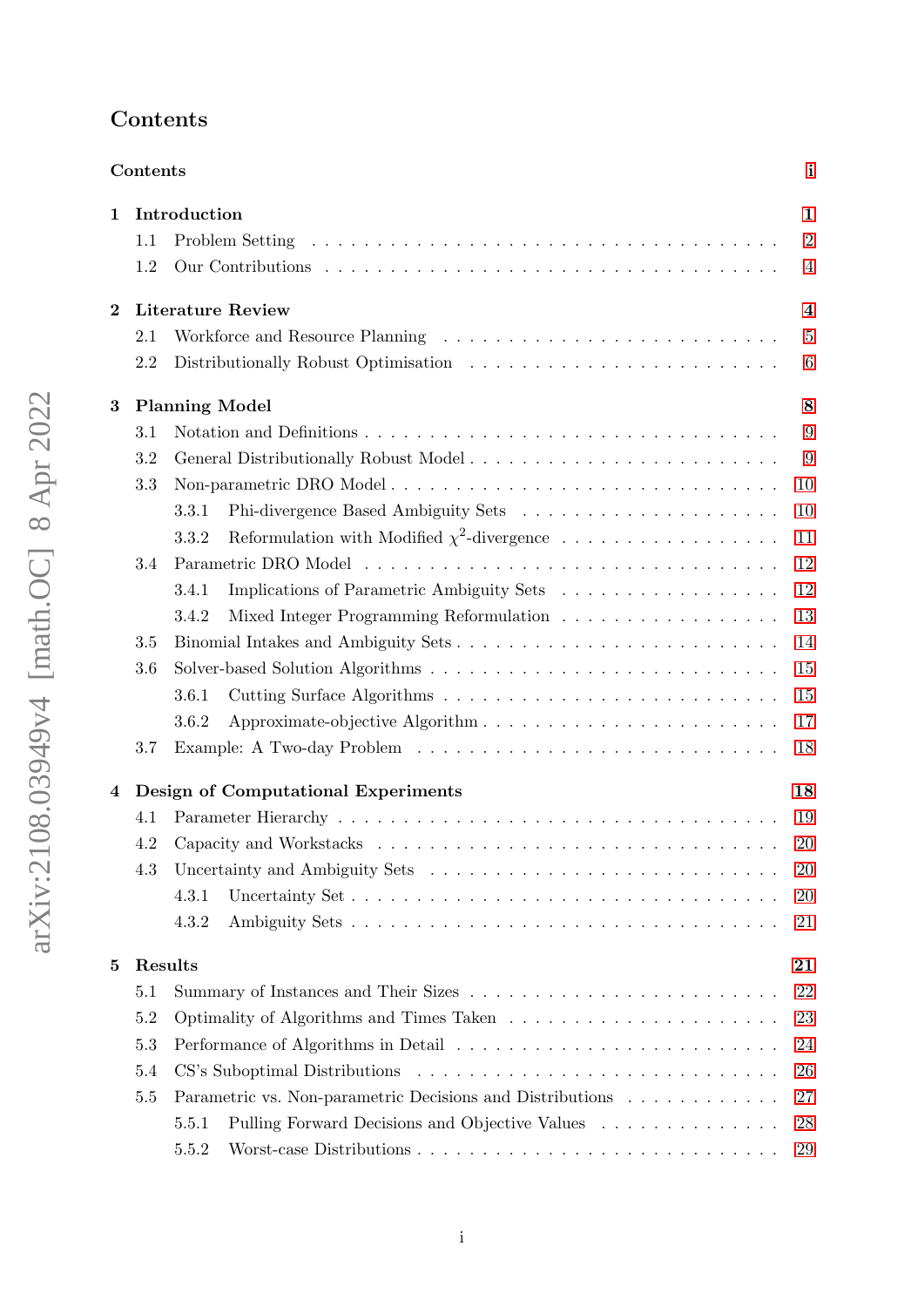| 6 |     | <b>Conclusions and Further Research</b>                   | 31 |
|---|-----|-----------------------------------------------------------|----|
|   |     | <b>Bibliography</b>                                       | 32 |
|   |     | Appendices                                                | 36 |
|   |     | A Derivation of CQP Reformulation of Non-parametric Model | 36 |
|   |     |                                                           | 36 |
|   |     |                                                           | 37 |
|   |     | A.2.1                                                     | 37 |
|   |     | A.2.2                                                     | 38 |
|   |     | <b>B</b> Further Analysis of Results                      | 39 |
|   | B.1 |                                                           | 39 |
|   | B.2 |                                                           | 40 |
| C |     | A Benders Decomposition Approach                          | 41 |
|   | C.1 |                                                           | 42 |
|   | C.2 |                                                           | 43 |
|   |     |                                                           | 43 |
| D |     | Large Results Tables                                      | 45 |
|   |     |                                                           | 45 |
|   |     |                                                           | 46 |
| E |     | <b>Tables of Notation</b>                                 | 47 |
|   | E.1 |                                                           | 47 |
|   | E.2 |                                                           | 48 |
|   | E.3 |                                                           | 49 |
|   | E.4 |                                                           | 50 |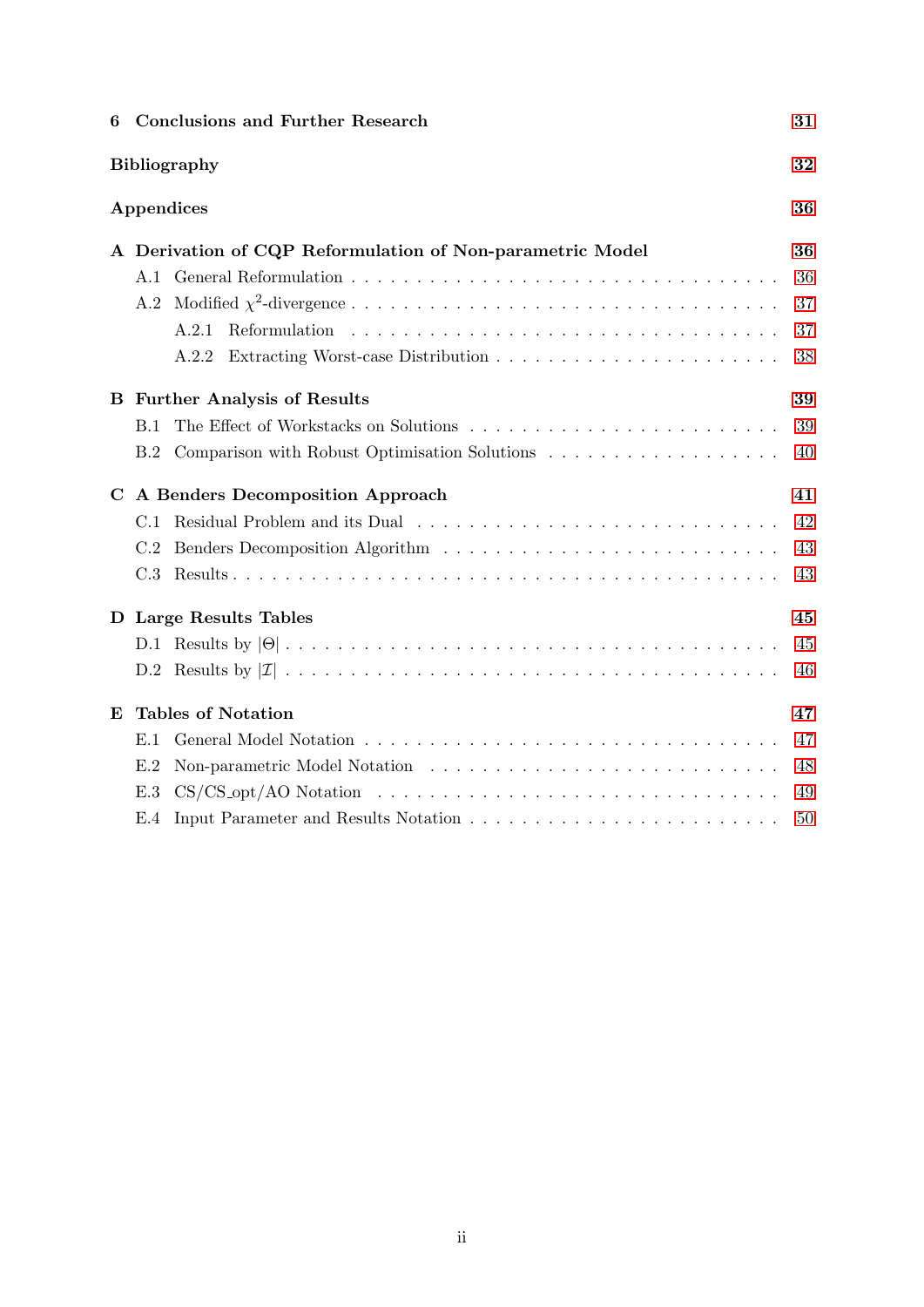# Distributionally Robust Resource Planning Under Binomial Demand Intakes

Russell Ainslie<sup>∗</sup> , Ben Black†‡, Trivikram Dokka§ , Christopher Kirkbride¶

April 11, 2022

#### Abstract

In this paper, we consider a distributionally robust resource planning model inspired by a real-world service industry problem. In this problem, there is a mixture of known demand and uncertain future demand. Prior to having full knowledge of the demand, we must decide upon how many jobs we will complete on each day of the plan. Any jobs that are not completed by the end of their due date incur a cost and become due the following day. We present two distributionally robust optimisation (DRO) models for this problem. The first is a non-parametric model with a phi-divergence based ambiguity set. The second is a parametric model, where we treat the number of uncertain jobs due on each day as a binomial random variable with an unknown success probability. We reformulate the parametric model as a mixed integer program and find that it scales poorly with the ambiguity and uncertainty sets. Hence, we make use of theoretical properties of the binomial distribution to derive fast heuristics based on dimension reduction. One is based on cutting surface algorithms commonly seen in the DRO literature. The other operates on a small subset of the uncertainty set for the future demand. We perform extensive computational experiments to establish the performance of our algorithms. Decisions from the parametric and non parametric models are compared, to assess the benefit of including the binomial information.

Keywords: Uncertainty modelling, distributionally robust optimisation, heuristics, resource planning.

## <span id="page-2-0"></span>1 Introduction

In this paper, we consider a resource planning problem motivated by a real-world telecommunications service company. This real problem consists of optimising the use of a large workforce of service engineers, in the face of a mixture of known and uncertain jobs.

<sup>∗</sup>Applied Research, BT Technology, Adastral Park, Ipswich, United Kingdom. Email: [russell.ainslie@bt.com](mailto:russell.ainslie@bt.com) †STOR-i Centre for Doctoral Training, Lancaster University, United Kingdom. Email:

[b.black1@lancaster.ac.uk](mailto:b.black1@lancaster.ac.uk)

<sup>‡</sup>Corresponding author.

<sup>§</sup>Management Section, Queens Management School, Queens University Belfast, United Kingdom. Email: [T.Dokka@qub.ac.uk](mailto:T.Dokka@qub.ac.uk)

<sup>¶</sup>Department of Management Science, Lancaster University Management School, United Kingdom. Email: [c.kirkbride@lancaster.ac.uk.](mailto:c.kirkbride@lancaster.ac.uk)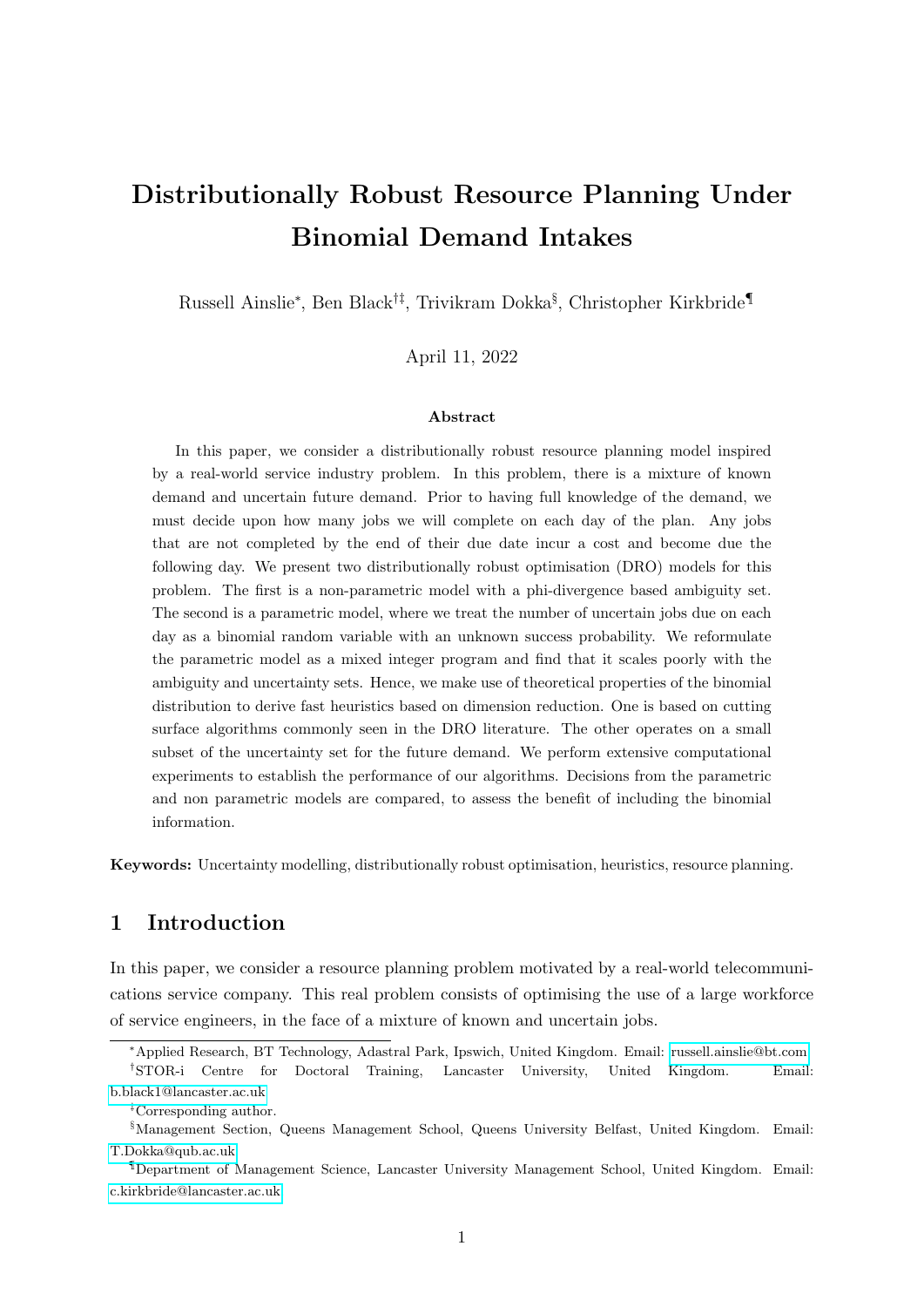#### <span id="page-3-0"></span>1.1 Problem Setting

The planning process for a service company is subject to three stages, named the three stages of planning. Each serves a different purpose, covers a different time horizon, and creates results that feed into the next. The three stages are strategic, tactical, and operational planning. Strategic planning covers a period of multiple years, and concerns long term decisions such as how many employees to be hired and in which skills they should be trained. Tactical planning concerns a period of weeks or months. It involves aggregate decisions such as deciding upon the capacity needed in each period, or how many jobs can and cannot be completed in each period. Operational planning concerns short-term decisions such as scheduling the day-to-day activities of the workforce at the individual level. We focus on the tactical planning stage in this paper. The decisions that we make are at the aggregate level, i.e. we do not plan the specific activities of every worker but we instead aggregate their availability into a daily capacity value. We are tasked with planning the use of this capacity to maximise job completions, or equivalently minimise the number of jobs left incomplete. Since it is typically not possible to move capacity between days, planners manipulate demand to make the best use of what they have.

In the telecommunications industry, jobs can be divided into two categories: repair jobs and installation jobs. Repair jobs correspond to service engineers being tasked with fixing broken equipment for existing customers, such as broadband routers and telephone systems. Installation jobs correspond to engineers installing equipment in order to obtain new customers. For example, this may be installing new cabling cabinets and networks in order to provide broadband to a new geographical area. Repair jobs are treated as emergency jobs and they are given a high priority for completion. Installation jobs are treated as additional jobs that a company can plan to complete in order to generate more profit. In this paper, we will consider planning the activities of a telecommunications workforce carrying out repair jobs. Since breakages in equipment and services are not planned, these jobs offer a source of uncertainty. In particular, for any given planning period we have knowledge of a fixed number of repair jobs that are already in the system at the time of planning (*workstack jobs*). However, the number of breakages between the time of planning and the date concerned is subject to uncertainty. The jobs generated by these future breakages are referred to as intake jobs.

At the time of planning, we have an aggregate capacity value that gives the number of jobs that our workforce can complete, for each day in a planning horizon of fixed length. This is obtained from the number of engineers working on each day, and the number of hours that they will work. By default, we will use all available capacity on each day to complete jobs that are due on that day. Furthermore, workstack jobs can be completed on or before their due date, and completing them early is referred to as pulling forward. However, the same does not apply to intake jobs. Since the day that they will arrive in the system is unknown, allowing them to be pulled forward could suggest that they will be completed before they even arrive. Hence, intake jobs cannot be pulled forward. If any jobs are still incomplete by the end of their due date, then they will not leave the system but incur a cost, and become due on the following day. This is referred to as rollover. In this paper, since capacity is fixed, our model will optimise the pulling forward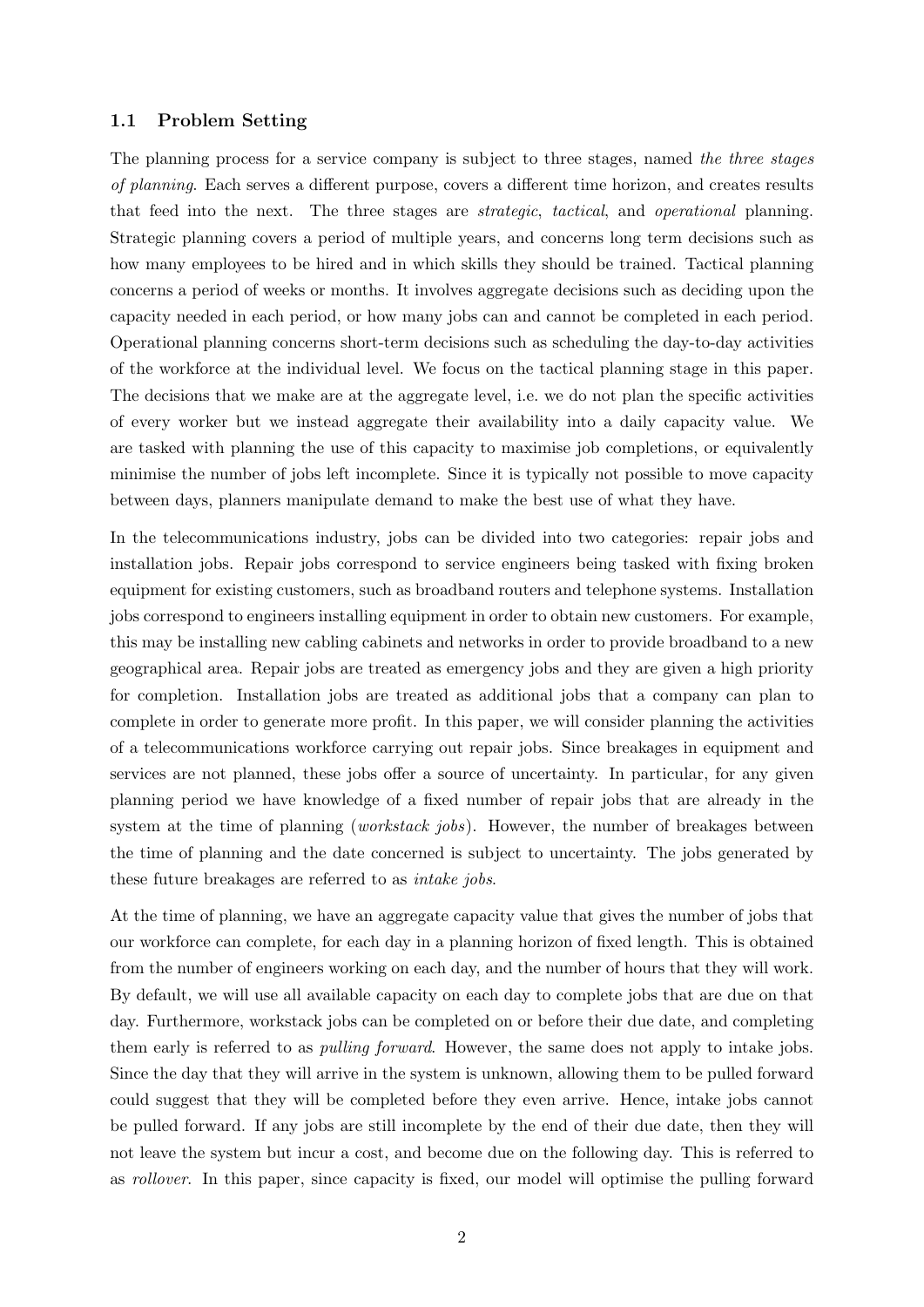decision in order to minimise the total rollover cost over the planning horizon. Pulling forward can be utilised to free up capacity on due dates that we expect to have high intake. This helps to reduce rollover and utilise spare capacity.

In the literature on service industry planning models that are closest to ours, demand uncertainty often results in intractable models due to poor scalability. Examples of this come from [Ainslie](#page-33-1) [et al.](#page-33-1) [\(2015\)](#page-33-1) and [Ainslie et al.](#page-33-2) [\(2018\)](#page-33-2). In these papers, models had to be solved heuristically due to their size, even though they were deterministic. However, the demand uncertainty is still acknowledged. In fact, in some cases the plan is passed through a predictive model in order to better assess its performance [\(Ainslie et al., 2017\)](#page-33-3). The closest model to ours that does model uncertain demand comes from [Ross](#page-36-0) [\(2016\)](#page-36-0), who used two-stage stochastic programming models for service industry workforce planning. However, this methodology requires the assumption that the demand distribution is known, and this is not an assumption that is reasonable here. The framework that we use to model our problem is Distributionally Robust Optimisation (DRO). This framework allows us to include distributional information in our models, without full knowledge of the distributions themselves.

More specifically, we model intakes as binomial random variables where each distribution is ambiguous. Furthermore, we assume that the intake random variables for any two days in the plan are independent of one another. We assume that we have access to a forecasting model or expert knowledge that gives a point estimate of intake and a range of potential values. Hence, for each day, the number of trials is fixed at the maximum intake. Therefore, the success probability is the only unknown parameter for each distribution. This parameter can be estimated through maximum likelihood estimation, with access to past intake data. Our decision to use the binomial distribution can be justified by the following three reasons:

- 1. The number of intake jobs due on each day is a discrete quantity and any two jobs arriving on the same day arrive independently of one another.
- 2. There is a fixed and finite set of values that each intake random variable can take. Other discrete distributions such as the Poisson distribution are unbounded, and hence not fitting for these random variables.
- 3. Apart from naturality, it gives a concise way of modelling the uncertainty. We can represent each distribution uniquely by one choice of  $p$ , which is a vector of dimension equal to the number of periods in the plan. Using a non-parametric approach would mean having to analyse the entire distribution, which is a larger vector that has one entry for every realisation of intake.

We emphasize that the binomial assumption is in contrast with much of the DRO literature, in which distributions are usually non-parametric. The reason for this is that parametric distributions often lead to intractable models. However, in the context of our problem, we show that it is possible to derive algorithms which are both tractable and near-optimal. Binomial and negative binomial distributions have often been used for demand modelling, particularly in inventory management. Examples of this include [Collins](#page-34-0) [\(2004\)](#page-34-0) for a risk-minimising newsven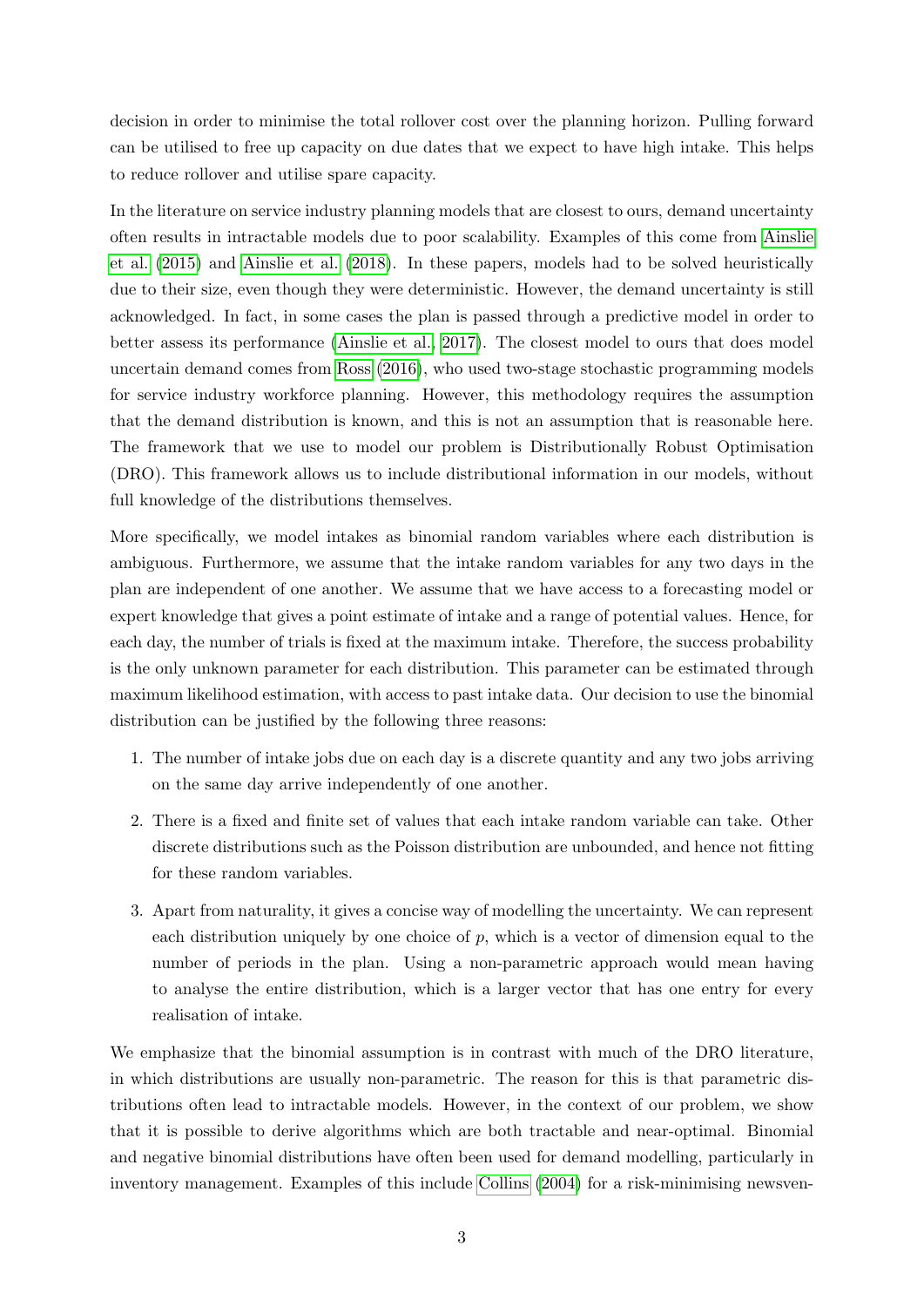dor, [Gallego et al.](#page-34-1) [\(2007\)](#page-34-1) for inventory planning under highly uncertain demand, [Dolgui and](#page-34-2) [Pashkevich](#page-34-2) [\(2008\)](#page-34-2) for forecasting demand in slow-moving inventory systems, and [Rossi et al.](#page-36-1) [\(2014\)](#page-36-1) for confidence-based newsvendor problems.

In this paper, we will use the fact that every distribution in the ambiguity set is binomial in order to find the worst-case expected cost for a fixed pulling forward decision. In general, our methodology consists of three key steps. Firstly, we construct a discrete ambiguity set for the parameters of the true distribution. Secondly, we create a tractable reformulation of the model by replacing the inner objective with a finite number of constraints. In particular, there is one constraint for each distribution in the ambiguity set. Thirdly, we study the objective function as a function of the distribution's parameters in order to construct a set of extreme distributions. For discrete distributions, the constraints representing the inner objective will always be linear. For continuous distributions, this is not necessarily the case. In such situations, for the second step, one would have to use a linear or quadratic approximation of the objective function. For example, this could be done using piecewise linear approximations or sample average approximations. Doing so would then allow our methodology to be applied.

#### <span id="page-5-0"></span>1.2 Our Contributions

We consider a DRO model for a resource planning problem with an unknown number of intake jobs on each day. Using the problem structure, we model intakes as binomial random variables and study the resulting DRO model. Due to the use of the binomial distribution, the problem is considerably harder from a computational point of view. Our contributions in the paper include the following:

- 1. A new framework for solving DRO problems with ambiguity sets containing only distributions in the same parametric family as the nominal distribution. A comparison of this framework with a common, non-parametric framework based on the use of  $\phi$ -divergences.
- 2. Three solver-based algorithms for the parametric model: an optimal and a heuristic Cutting Surface (CS) algorithm, and an Approximate Objective (AO) algorithm (see Sections [3.6.1](#page-16-1) and [3.6.2\)](#page-18-0). Our heuristic CS algorithm, while not exact, considerably simplifies the main bottleneck step of the optimal CS algorithm: finding the worst-case distribution for a fixed pulling forward decision (referred to as the distribution separation problem). This makes it much more scalable with the size of the ambiguity set.
- 3. Extensive computational experiments on a variety of constructed instances which show the efficacy of our methods. See Section [5](#page-22-1) for these results.

## <span id="page-5-1"></span>2 Literature Review

In this section, we review relevant literature relating to our problem and problems of a similar nature. In Section [2.1,](#page-6-0) we review the workforce planning literature and highlight the methodologies used there. In Section [2.2,](#page-7-0) we summarise the recent DRO literature and discuss how our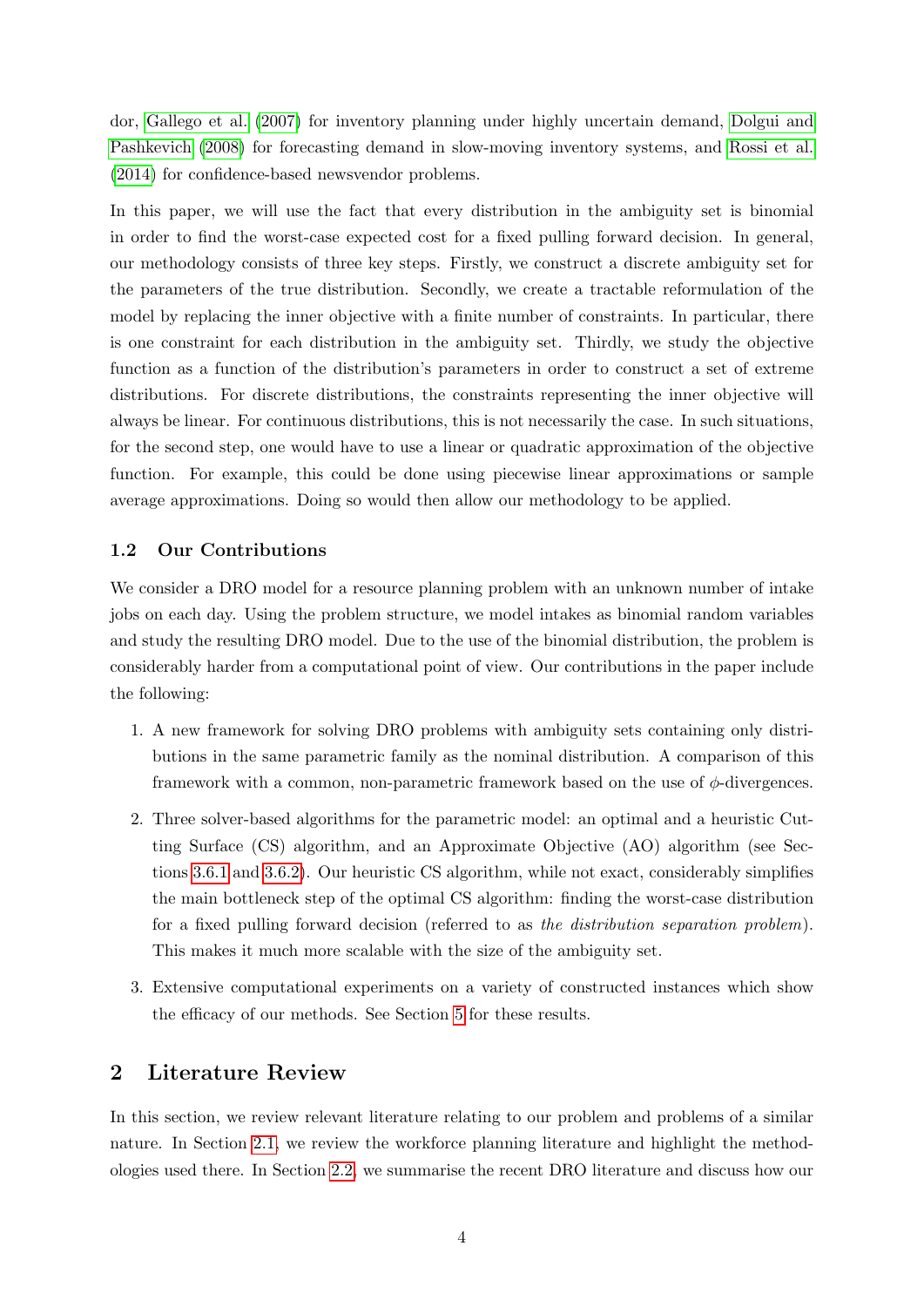<span id="page-6-0"></span>research differs from it.

#### 2.1 Workforce and Resource Planning

Workforce planning models of various forms have been studied in the OR literature since the mid 1950's, with early papers focussing on creating tractable deterministic models [\(Holt et al.,](#page-35-0) [1955,](#page-35-0) [Hanssmann and Hess, 1960\)](#page-34-3). Demand uncertainty has always been discussed in these early papers, with some authors extending previous models to minimise expected cost rather than cost [\(Fetter, 1961\)](#page-34-4). In more recent literature, the modelling of uncertain demand has been developed further. The most common method in the literature has been two-stage stochastic programming. This methodology was applied to nurse scheduling [J. Abernathy et al.](#page-35-1) [\(1973\)](#page-35-1) and recruitment for a military organisation [Martel and Price](#page-36-2) [\(1978\)](#page-36-2) in the early literature. More recent examples of stochastic programming in workforce planning include planning a cyber branch of the US army [Bastian et al.](#page-34-5) [\(2020\)](#page-34-5), and service industry workforce planning [Zhu and](#page-36-3) [Sherali](#page-36-3) [\(2009\)](#page-36-3), [Ross](#page-36-0) [\(2016\)](#page-36-0). These authors use stochastic programming due to their assumption that the distribution of the uncertain parameters is known. When this is not the case, or if the planner is risk-averse, Robust Optimisation (RO) can be used to represent demand uncertainty. This methodology has been used, for example, in healthcare [\(Holte and Mannino, 2013\)](#page-35-2) and air traffic control [\(Hulst et al., 2017\)](#page-35-3).

Recently, there have also been some applications of distributionally robust optimisation (DRO) to workforce and resource planning. [Liao et al.](#page-35-4) [\(2013\)](#page-35-4) used DRO for staffing a workforce to take calls arriving at a call centre at an uncertain rate. The reason for using DRO was cited as being that the true arrival rates of calls are usually subject to fluctuations, meaning that the typical stochastic model with a fixed Poisson distribution was not appropriate. They simulated the DRO solution and the stochastic programming solution and found that the two had similar costs. However, the stochastic programming solution violated more model constraints. [Chen](#page-34-6) [et al.](#page-34-6) [\(2015\)](#page-34-6) also used DRO for workforce planning in a hospital environment. In particular, they used DRO to determine bed requirements in order to appropriately manage admissions to the hospital. They use DRO due to the difficulty in specifying a distribution to describe patient movements in the hospital, and find that it performs better than a deterministic approach.

Our resource planning problem deals with the management of both planned and unplanned jobs. Similar problems exist in other settings, such as scheduling for gas pipeline maintenance [\(An](#page-33-4)[galakudati et al., 2014\)](#page-33-4), and operating room scheduling in hospitals [\(Samudra et al., 2016\)](#page-36-4). Particularly, in operating room planning, the workstack and intake jobs as defined in our model are similar to elective (inpatient and outpatient) and non-elective (emergency) surgeries. Similarly, in gas pipeline maintenance the workstack and intake jobs correspond to planned maintenance jobs and emergency gas leak repairs, respectively. The main difference between our research and these papers is the choice of performance measure. For example, [Angalakudati et al.](#page-33-4) [\(2014\)](#page-33-4) use overtime hours as a performance measure under the assumption that jobs have individual completion times. However, since our model is for tactical and not operational planning, jobs and capacity are aggregated. The duration of each job is not modelled directly. Hence, in our case,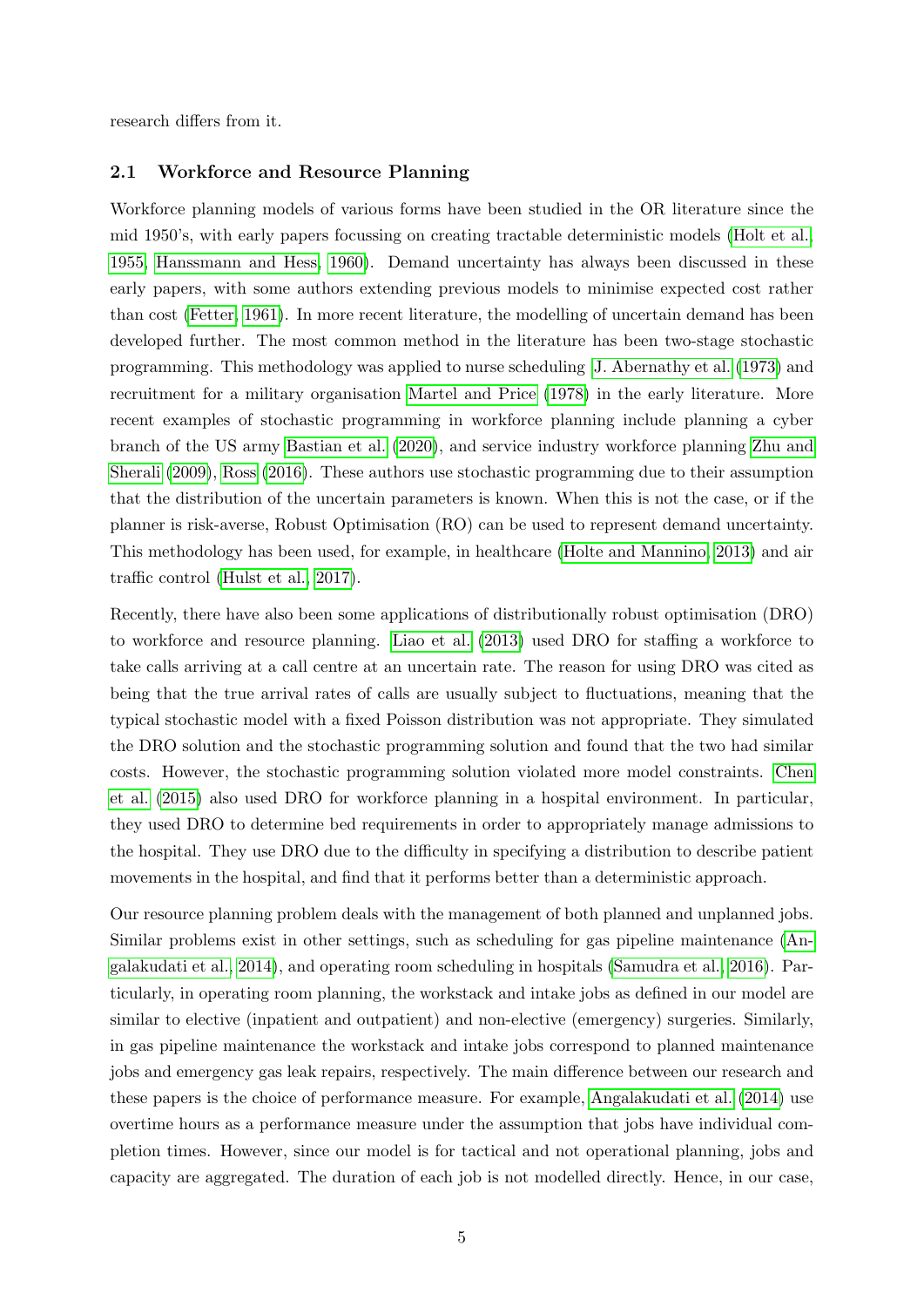the amount of overtime would be inferred by the number of jobs that could not be completed, i.e. rollover. As discussed by [Samudra et al.](#page-36-4) [\(2016\)](#page-36-4), metrics chosen for optimisation differ based on the underlying context and the stakeholders involved. They emphasize that traditional metrics such as makespan do not work in presence of both planned and emergency demands. In our application, the time taken to complete jobs is not of particular concern. However, leaving jobs incomplete is very costly due to its effects on customer satisfaction. In industries like telecommunications, customer satisfaction is of great importance, and hence rollover may be the most appropriate performance measure.

The literature reviewed here shows that the modelling of uncertain demand in resource and workforce planning has been the subject of a breadth of research in the past. It suggests that the most common approach is to employ two-stage stochastic programming models. However, the assumption that the distribution of demand is known is not reasonable in our setting. In fact, we only have access to a point forecast and range of potential values for demand. We do assume, however, that we can take samples of intake in order to estimate the parameters of its distribution. In addition, there are no recourse actions in our problem. In such settings, RO and DRO are the only potential solution approaches. For our problem, a robust model will be shown to lead to more conservative decisions and large costs. We show this in Appendix B.2. Hence, we present a DRO model for our problem, which will extend the previous stochastic programming approaches to the case where the distribution is not known exactly. We find that the model is large and complex, due to the size of the sets of intakes and distributions. Hence, we develop heuristics that apply dimension reduction to these sets in order to reduce solution times. One algorithm considers only a small subset of distributions, and the other operates on a small subset of intakes. While these algorithms perform well on average, they do sacrifice optimality for speed in some large instances.

#### <span id="page-7-0"></span>2.2 Distributionally Robust Optimisation

DRO combines concepts from robust optimisation and stochastic programming in order to protect the decision maker from distributional ambiguity. DRO models are constructed using only limited information on the true distribution of the uncertain parameters. This information is encoded in an ambiguity set, in which the true distribution should lie. The earliest type of ambiguity set in the literature is the moment-based ambiguity set. This set contains all distributions whose moments satisfy a given set of constraints. The simplest moment-based sets consider moments to be fixed and known. The moments concerned have often been the mean and variance. This case was studied by [Scarf](#page-36-5) [\(1957\)](#page-36-5) for a newsvendor model. Other papers included models where the first m moments were known [\(Shapiro and Kleywegt, 2002\)](#page-36-6). Authors have also developed models that did not assume that these values were fixed but that they were known to lie in an interval or that ordinal relationships between probabilities were known [\(Breton and Hachem,](#page-34-7) [1995\)](#page-34-7). Other examples of this come from [Ghaoui et al.](#page-34-8) [\(2003\)](#page-34-8) and [Lotfi and Zenios](#page-35-5) [\(2018\)](#page-35-5), who study a CVaR model where the first two moments are only known to belong polytopic or interval sets. Methodologies for solving moment-based ambiguity models include reformulation via bounding the objective function [\(Scarf, 1957\)](#page-36-5), reformulating as a second order conic pro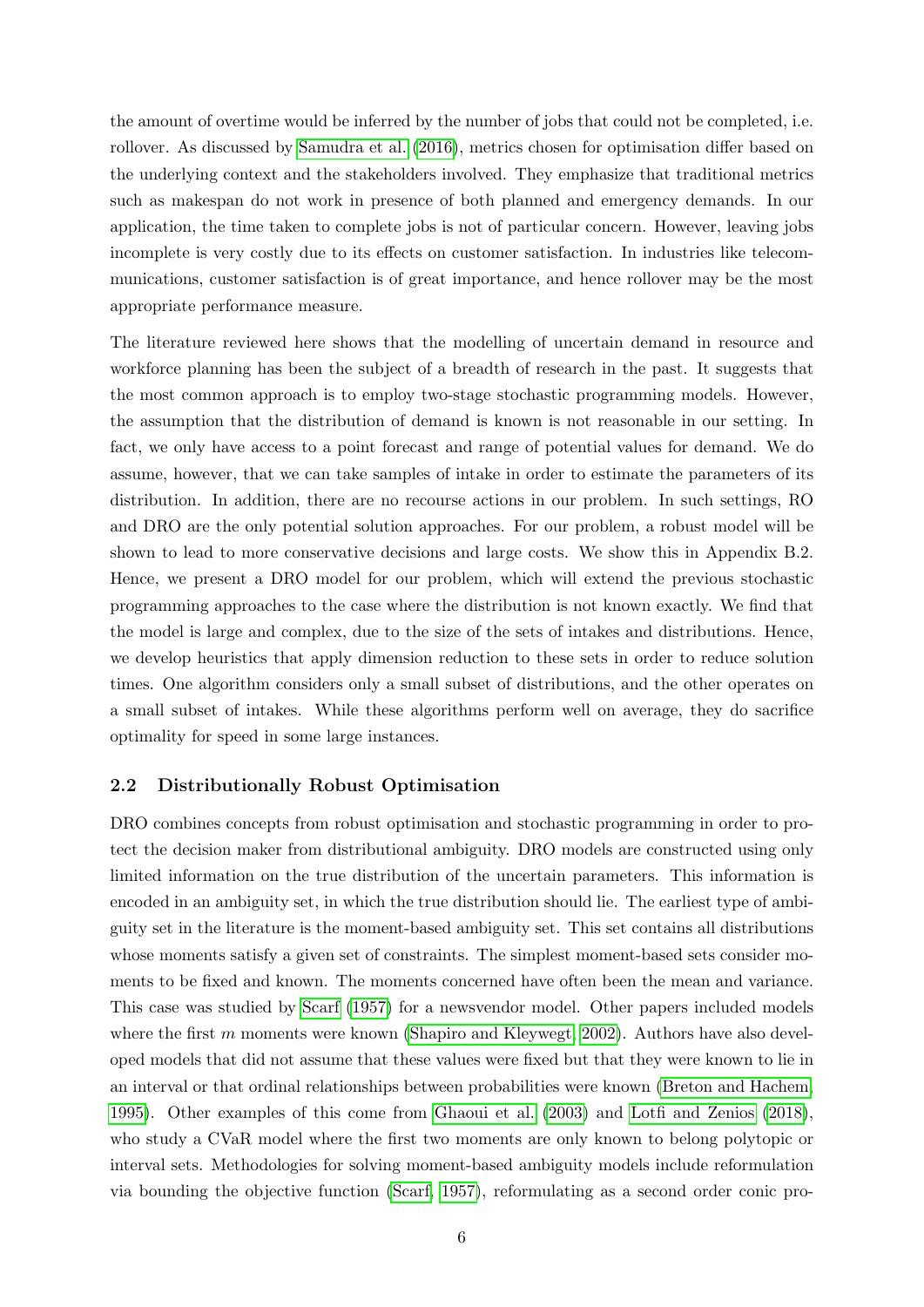gram [\(Ghaoui et al., 2003,](#page-34-8) [Lotfi and Zenios, 2018\)](#page-35-5), sample average approximations [\(Shapiro and](#page-36-6) [Kleywegt, 2002\)](#page-36-6) and sub-gradient decomposition [\(Breton and Hachem, 1995\)](#page-34-7).

The second common methodology for constructing ambiguity sets is using distance measures. A distance-based ambiguity set contains all distributions that lie within some pre-prescribed distance of a nominal one. In the literature, many ways to measure this distance have been studied. For example, many papers have used the Wasserstein distance. This distance can lead to tractable reformulations as convex programs [\(Mohajerin Esfahani and Kuhn, 2018\)](#page-36-7). Due to this, it has been used in a number of contexts, such as portfolio selection [\(Pflug and Wozabal,](#page-36-8) [2007\)](#page-36-8), least squares problems [\(Mehrotra and Zhang, 2013\)](#page-36-9) and statistical learning [\(Lee and](#page-35-6) [Mehrotra, 2015,](#page-35-6) [Lee and Raginsky, 2018\)](#page-35-7).

Another common family of distance measures in DRO has been  $\phi$ -divergences. This family contains a number of distance measures, such as the  $\chi^2$  distance, variation distance and Kullback-Leibler divergence. Such measures typically lead to second-order conic programming or even linear programming relaxations via taking the Lagrangian dual of the inner problem [\(Ben-Tal](#page-34-9) [et al., 2013,](#page-34-9) [Bayraksan and Love, 2015\)](#page-34-10). Due to the convenient reformulations they yield,  $\phi$ divergences have been popular in the DRO literature. There have been numerous examples of φ-divergences being used to reformulate DR chance-constrained programs as chance-constrained programs [\(Hu et al., 2013,](#page-35-8) [Yanıko˘glu and den Hertog, 2013,](#page-36-10) [Jiang and Guan, 2016\)](#page-35-9). Another benefit of  $\phi$ -divergences is that they can be used to create confidence sets and enforce probabilistic guarantees. [Ben-Tal et al.](#page-34-9) [\(2013\)](#page-34-9) show how to create confidence sets for the true distribution based on  $\phi$ -divergences. This is done by taking an MLE of its parameters and using the resulting distribution as the nominal distribution. [Duchi et al.](#page-34-11) [\(2016\)](#page-34-11) use DRO models with  $\phi$ -divergence ambiguity sets to construct confidence intervals for the optimal values of a stochastic program with an ambiguous distribution. Their intervals asymptotically achieve exact coverage. By studying  $\phi$ -divergence balls centred around the empirical distribution, [Lam](#page-35-10) [\(2019\)](#page-35-10) shows that DRO problems can recover the same standard of statistical guarantees as the central limit theorem.

In addition to these papers that consider general  $\phi$ -divergence functions, the fact that  $\phi$ divergences cover a range of distance measures allows authors to select those that are most appropriate for their models. For example, [Hanasusanto and Kuhn](#page-34-12) [\(2013\)](#page-34-12) used  $\chi^2$  divergence ambiguity sets for a distributionally robust dynamic programming problem. They used the  $\chi^2$ divergence, in particular, because it allows the min-max problems in the dynamic programming recursion to be reformulated as tractable conic programs. They also chose this divergence because it does not suppress scenarios. In other words, it does not give scenarios zero probability in the worst-case if they have non-zero probability under the nominal distribution. The Kullback-Leibler divergence was also extensively studied by [Hu and Hong](#page-35-11) [\(2013\)](#page-35-11), who used it for DR chance-constrained problems. They showed that, under this divergence, if the nominal distribution was a member of the exponential family then so was the worst-case distribution.

The literature we have reviewed so far concerns models that can be reformulated and solved exactly, due to their ambiguity sets being constructed using distance measures or moment con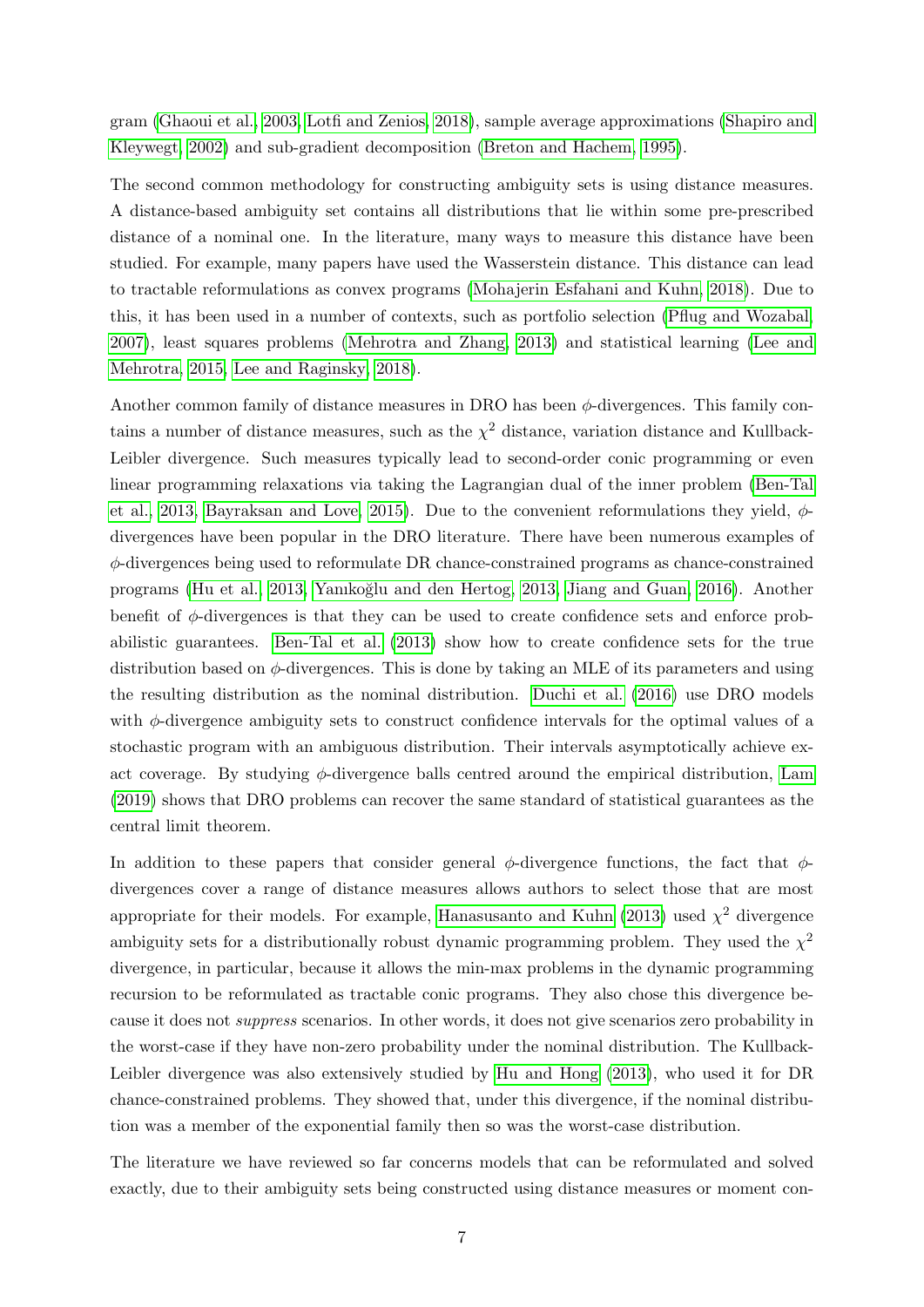straints. However, there has also been significant literature studying general DRO models that are not formulated in this way. In general, DRO models are semi-infinite convex programs (SCPs). They have a potentially infinite number of constraints induced by those defining the inner objective value. Typically, iterative algorithms are used to solve SCP models. For example, [Kortanek and No](#page-35-12) [\(1993\)](#page-35-12) developed a cutting surface (CS) algorithm for linear SCP problems with differentiable constraints. This algorithm approximates the infinite set of constraints with a sequence of finite sets of constraints. Constraints are iteratively added to the current set considered until stopping criteria are met. The constraint that is most violated by the current solution is added at each iteration. In the context of DRO, adding a constraint corresponds to finding a distribution to add to the current ambiguity set. This is referred to as solving the distribution separation problem. [Pflug and Wozabal](#page-36-8) [\(2007\)](#page-36-8) later applied this algorithm to DRO models for portfolio selection under general ambiguity sets. In an extension of [Kortanek and](#page-35-12) [No](#page-35-12) [\(1993\)](#page-35-12)'s algorithm, [Mehrotra and Papp](#page-36-11) [\(2014\)](#page-36-11) developed a CS algorithm for SCP problems that allowed for non-linear cuts, and did not require differentiable constraints. CS has since become a common algorithm for DRO problems that are computationally expensive and do not have tractable reformulations. For example, [Rahimian et al.](#page-36-12) [\(2019\)](#page-36-12) applied a CS algorithm to a DRO model using the total variation distance. They state that the model becomes expensive to solve to optimality when there are a large number of scenarios. Another example of its use in the literature is given by [Bansal et al.](#page-34-13) [\(2018\)](#page-34-13), who used a CS algorithm to solve DR knapsack and server location problems. [Luo and Mehrotra](#page-35-13) [\(2019\)](#page-35-13) also applied CS to solve DRO models under the Wasserstein distance, and applied their results to regression models.

Our work differs from the cited literature in two key ways. Firstly, we consider demand distributions belongs to some parametric family, and enforce that the worst-case distribution also belongs to this family. We show that the resulting model can be reformulated as a large MIP. This model becomes very slow to solve for large ambiguity and uncertainty sets. This is due to the large amounts of computation required and the large number of constraints. Hence, secondly, we present algorithms that make use of the additional distributional information in order to solve the parametric model. Among these algorithms is an optimal CS algorithm, that we will show to be fast for small problems, but to scale poorly with the size of the ambiguity set. We also contribute a heuristic version of this CS algorithm, that solves the distribution separation problem at each iteration over a subset containing only the most extreme parameters. We will show that this allows us to greatly reduce the time taken to solve the distribution separation problem. We also show how to construct a confidence set for the worst-case parameter without the use of  $\phi$ -divergences. In addition, we develop the non-parametric model and show how to reformulate it as a second-order conic program. The results from the parametric and non-parametric models are compared to assess the benefit of incorporating the binomial information.

## <span id="page-9-0"></span>3 Planning Model

In this section, we introduce our planning model and discuss the different types of ambiguity sets that we will consider. In Section [3.1](#page-10-0) we provide a summary of the notation that will be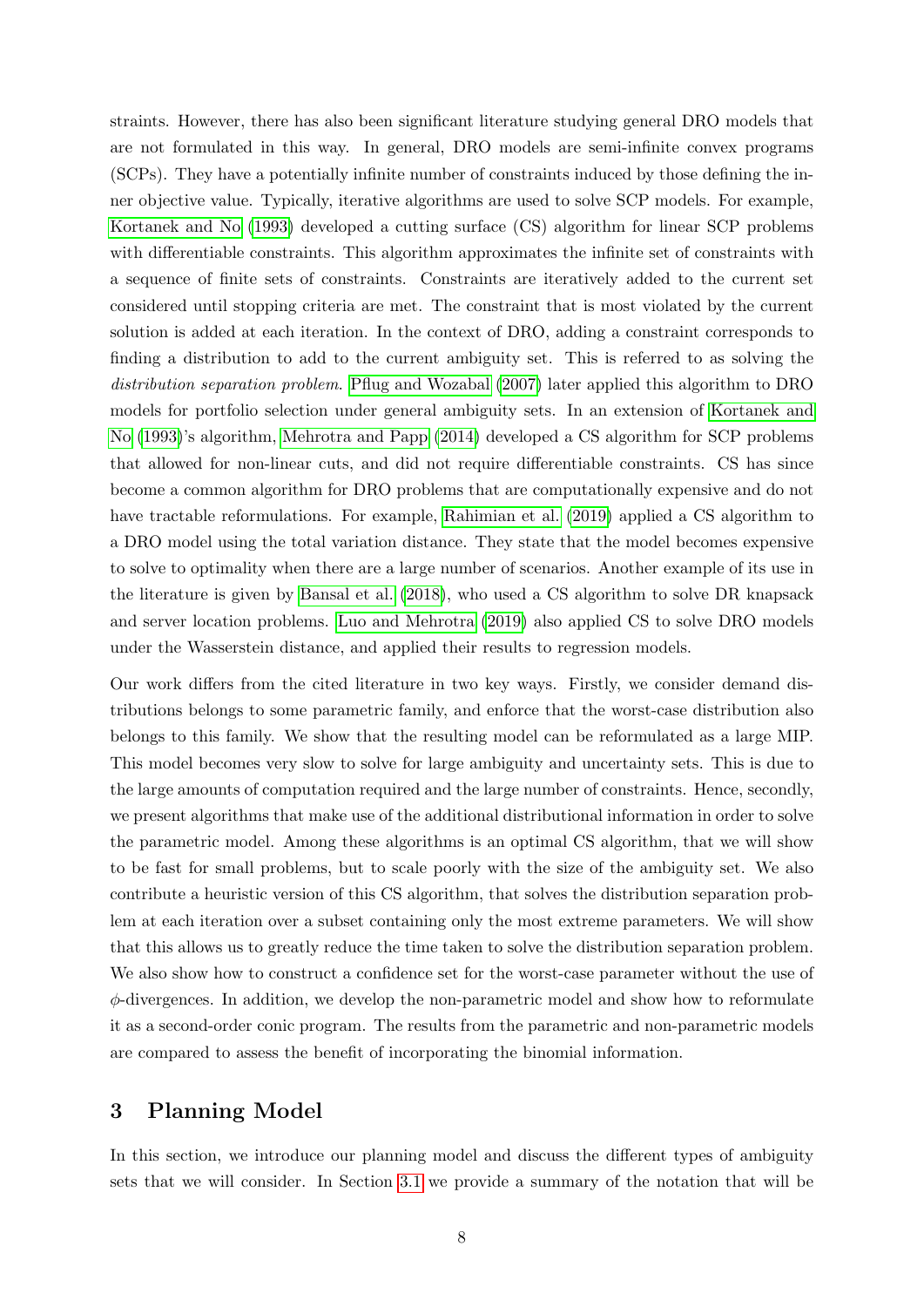used. Following this, in Section [3.2,](#page-10-1) we provide the DRO model itself under a general ambiguity set. In the sections following this, we detail the parametric and non-parametric versions of the model that will be studied in this paper.

#### <span id="page-10-0"></span>3.1 Notation and Definitions

We consider a planning horizon of  $L$  periods, which are days in our setting. The days in the plan are denoted by  $\tau \in \{1, \ldots, L\}$ . The inputs for the model are defined as follows. For each day  $\tau$  we have capacity  $c_{\tau}$ , which gives the number of jobs that we can complete on day  $\tau$ . The workstack for day  $\tau$  is the number of jobs that are currently due on day  $\tau$ , and is denoted  $D_{\tau}$ . The workstacks are known at the time of planning. The intake for day  $\tau$  is denoted  $I_{\tau}$ . This quantity is the number of jobs that will arrive between the time of planning and the due date  $\tau$ and will be due on day  $\tau$ . Each  $I_{\tau}$  is a random variable, and its value is not realised until the end of day  $\tau$ . In other words, workstack and intake jobs represent planned and unplanned/emergency jobs in the terminology used in other problems.

The rollover for day  $\tau$  is the number of jobs that are due on day  $\tau$  but are left incomplete at the end of day  $\tau$ . This quantity is denoted by  $R_{\tau}$ , which is a random variable due to its dependence in I. Each unit of rollover on day  $\tau$  incurs a cost  $a_{\tau}$ . The set of realisations of the random variable  $I_{\tau}$  is denoted by  $\mathcal{I}_{\tau} = \{0, \ldots, i_{\tau}^{\max}\}\$ , and a realisation of  $I_{\tau}$  is denoted by  $i_{\tau}$ . We use suppression of the subscript  $\tau$  to represent the vectors of intakes, workstacks and so on. For example, the vector of workstacks is denoted by  $D = (D_1, \ldots, D_L)$ . The set of all realisations of the vector I is denoted by  $\mathcal I$ . We assume that the set  $\mathcal I$  is the cartesian product of the marginal sets, i.e.  $\mathcal{I} = \mathcal{I}_1 \times \ldots \times \mathcal{I}_L$ . In the language of robust optimisation,  $\mathcal{I}$  is referred to as an uncertainty set for  $I$ . For a realisation  $i$  of the vector of intakes  $I$ , the corresponding realisation of rollover is denoted by  $R^i = (R_1^i, \ldots, R_L^i)$ . The objective of our problem is to minimise the total rollover cost by pulling forward jobs wherever possible. Hence, the decision vector in our problem is the pulling forward variable, which we denote by y. Jobs can be completed no earlier than K periods prior to their due date. Therefore, we use  $y_{\tau_1,\tau_2}$  to denote the number of jobs pulled forward from period  $\tau_1 \in \{2, \ldots, L\}$  to period  $\tau_2 \in \{\tau_1 - K, \ldots, \tau_1 - 1\}$ . This corresponds to completing  $y_{\tau_1,\tau_2}$  additional jobs on  $\tau_2$  that are due by  $\tau_1$ .

#### <span id="page-10-1"></span>3.2 General Distributionally Robust Model

We now consider the distributionally robust planning model, which is defined as follows. Denote by P a general ambiguity set of intake distributions, such that every distribution  $P \in \mathcal{P}$  assigns a probability to every possible intake  $i \in \mathcal{I}$ . Our model aims to minimise the worst-case expected rollover cost by selecting the value of y. The model is shown in  $(1)-(8)$  $(1)-(8)$  $(1)-(8)$ .

$$
\min_{y,R} \max_{P \in \mathcal{P}} \sum_{\tau=1}^{L} a_{\tau} \mathbb{E}_P(R_{\tau})
$$
\n(1)

<span id="page-10-3"></span><span id="page-10-2"></span>s.t. 
$$
\sum_{\tau_2=\max\{\tau_1-K,1\}}^{\tau_1-1} y_{\tau_1,\tau_2} \le D_{\tau_1} \ \forall \ \tau_1=2,\ldots,L,
$$
 (2)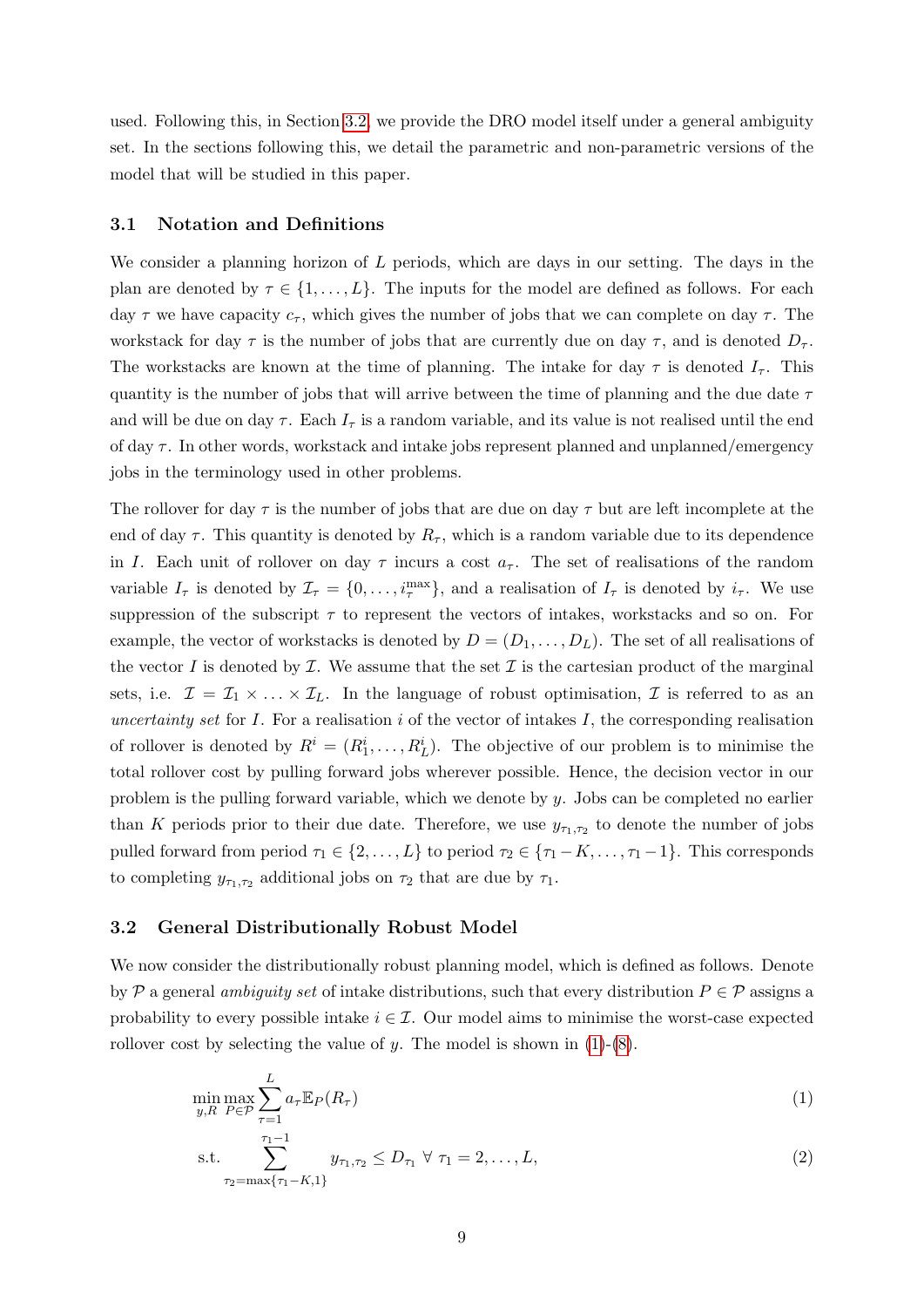<span id="page-11-3"></span>
$$
\sum_{\tau_1=\tau_2+1}^{\min\{\tau_2+K,L\}} y_{\tau_1,\tau_2} \le \max\{c_{\tau_2} - D_{\tau_2}, 0\} \,\forall \,\,\tau_2=1,\ldots,L-1,\tag{3}
$$

<span id="page-11-4"></span>
$$
R_1^i \ge i_1 + \sum_{\tau_1=2}^{\min\{1+K,L\}} y_{\tau_1,1} - (c_1 - D_1) \ \forall \ i \in \mathcal{I}, \tag{4}
$$

$$
R_{\tau}^{i} \geq R_{\tau-1}^{i} + i_{\tau} + \sum_{\tau_{1} = \tau+1}^{\min\{\tau + K, L\}} y_{\tau_{1},\tau} - \left(c_{\tau} - D_{\tau} + \sum_{\tau_{2} = \max\{\tau - K, 1\}}^{\tau - 1} y_{\tau,\tau_{2}}\right)
$$
  

$$
\forall \tau = 2, ..., L - 1 \forall i \in \mathcal{I},
$$
\n(5)

<span id="page-11-6"></span><span id="page-11-5"></span>
$$
R_L^i \ge R_{L-1}^i + i_L - \left(c_L - D_L + \sum_{j \in \mathcal{I}, j \in \mathcal{I}}^{L-1} y_{\tau, \tau_2}\right) \ \forall \ i \in \mathcal{I}, \tag{6}
$$

<span id="page-11-2"></span>
$$
y_{\tau_1, \tau_2} \in \mathbb{N}_0 \ \forall \ \tau_1, \tau_2,
$$
\n
$$
(7)
$$

$$
R^i_\tau \ge 0 \,\,\forall \,\,\tau = 1,\ldots,L \,\,\forall \,\,i \in \mathcal{I}.\tag{8}
$$

The general idea in calculating rollover in the L-day model is as follows. For a given day  $\tau$ , we first compute the number of jobs to be completed on day  $\tau$ . To compute this, we take the rollover from day  $\tau - 1$  and day  $\tau$ 's intake as a baseline number of jobs. Then we add the number of jobs pulled forward to day  $\tau$ , i.e.  $\sum_{\tau_1=\tau+1}^{\min\{\tau+K,L\}} y_{\tau_1,\tau}$ . We then compute the capacity that can be used to complete these jobs. This is done by taking the capacity  $c<sub>\tau</sub>$  and subtracting the capacity required to complete those workstack jobs that are not pulled forward from day  $\tau$ , i.e.  $D_{\tau} - \sum_{\tau_2 = \max\{\tau - K, 1\}}^{\tau - 1} y_{\tau, \tau_2}$ . If the remaining capacity is enough to complete all jobs on  $\tau$ , then the rollover is zero. Otherwise, the rollover is the number of jobs left incomplete.

Constraints [\(2\)](#page-10-3) and [\(3\)](#page-11-3) provide upper bounds on the pulling forward totals. Constraint [\(2\)](#page-10-3) ensures that no jobs are pulled forward if they cannot be completed on the day to which they are moved. Constraint [\(3\)](#page-11-3) ensures that only workstack jobs can be pulled forward, and that a job cannot be pulled forward multiple times in order to be pulled forward more than K days. Constraint [\(4\)](#page-11-4) reflects that jobs cannot be pulled forward from day 1 and hence we only subtract those jobs pulled forward to day 1 from its remaining capacity. We do not reduce rollover by pulling forward from it. Similarly, constraint [\(6\)](#page-11-5) reflects that jobs cannot be pulled forward to the final day of the plan. Hence, we only pull forward from this day and not to this day. For every other day, constraint [\(5\)](#page-11-6) captures that we can pull forward to and from said day. We therefore add and subtract jobs from its capacity to calculate the rollover.

#### <span id="page-11-0"></span>3.3 Non-parametric DRO Model

The non-parametric model is defined by ambiguity sets  $P$  containing distributions  $P$  that are not necessarily parametric. To be specific,  $\mathcal P$  can be any subset of the set of all distributions over the set of intakes, i.e.  $\mathcal{P} \subseteq \left\{ P \in [0,1]^{|\mathcal{I}|} : \sum_{j=1}^{|\mathcal{I}|} P_j = 1 \right\}$ .

#### <span id="page-11-1"></span>3.3.1 Phi-divergence Based Ambiguity Sets

As discussed earlier in the paper, it is common to define  $\mathcal P$  using  $\phi$ -divergences. Adopting similar notation to that of [Bayraksan and Love](#page-34-10)  $(2015)$ , suppose that P and Q are two probability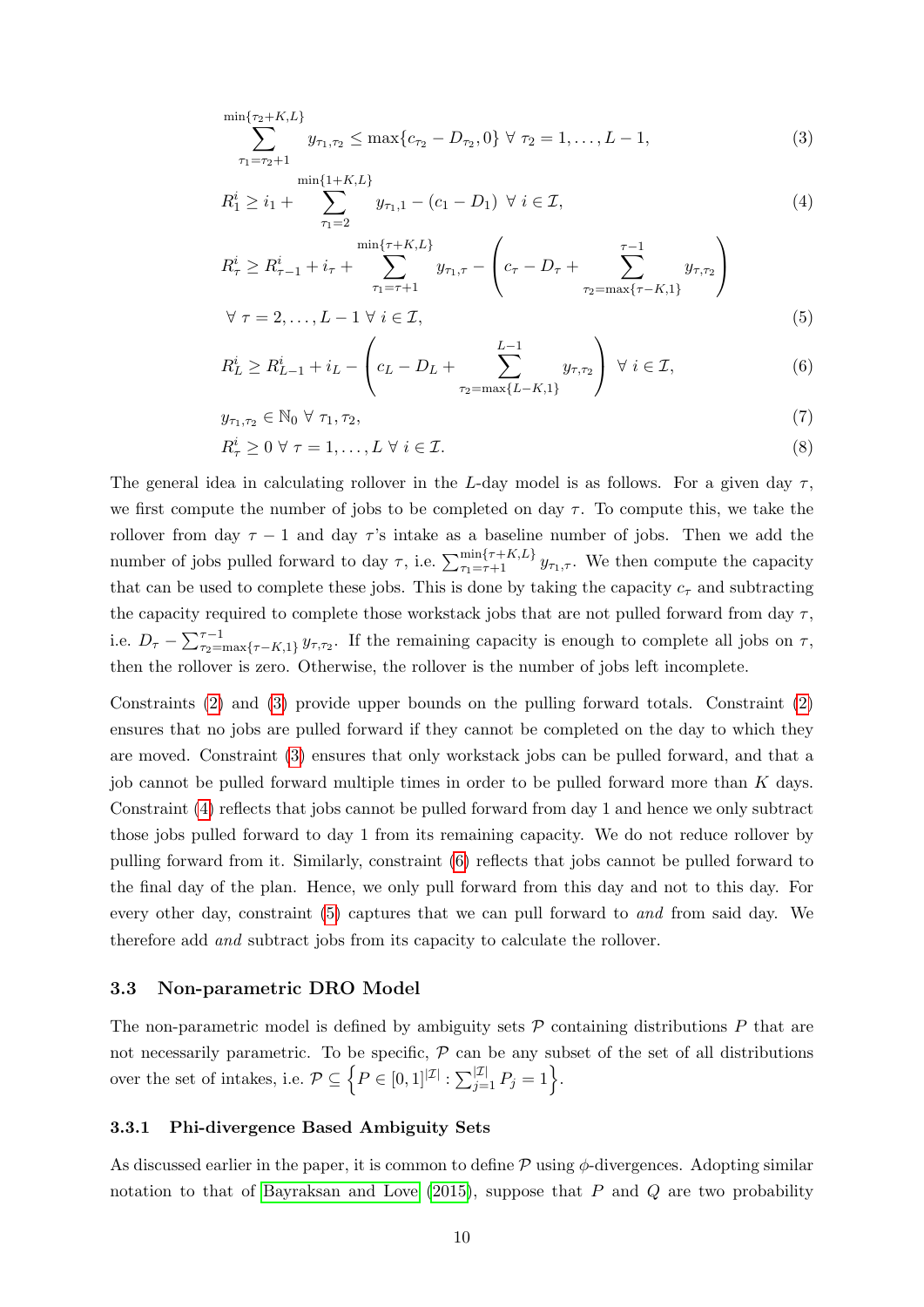distributions. We define a  $\phi$ -divergence  $d_{\phi}$  for  $\phi$ -divergence function  $\phi$  as:

$$
d_{\phi}(P,Q) = \sum_{j=1}^{n} Q_j \phi\left(\frac{P_j}{Q_j}\right),\tag{9}
$$

where  $\phi$  is a convex function on the non-negative reals. This function measures the distance between P and Q. Furthermore, we denote by  $\phi^*$  the *conjugate* of  $\phi$ , which can be found via [\(10\)](#page-12-1).

<span id="page-12-1"></span>
$$
\phi^*(s) = \sup_{t \ge 0} \{ st - \phi(t) \}
$$
\n<sup>(10)</sup>

The conjugate will be useful when finding reformulations later in the paper. Given a nominal distribution  $Q$ , we can define  $\mathcal P$  as the set of all distributions  $P$  that lie within some preprescribed distance from  $Q$  as measured by the  $\phi$ -divergence. In other words, we can use:

<span id="page-12-4"></span>
$$
\mathcal{P}_{\rho} = \left\{ P \in [0,1]^{|\mathcal{I}|} : \sum_{j=1}^{|\mathcal{I}|} P_j = 1, d_{\phi}(P, Q) \le \rho \right\}.
$$
\n(11)

As described by [Ben-Tal et al.](#page-34-9) [\(2013\)](#page-34-9), this formulation of the ambiguity set allows us to choose  $\rho$  such that  $\mathcal P$  is a confidence set for the true distribution. Suppose that the true distribution  $P^0$ lies in a parameterised set  $\{P^{\theta} \mid \theta \in \Theta\}$ , such that the true value of  $\theta$  is  $\theta^0$ . Also suppose that we take N samples of intake from  $P^0$  and take an MLE  $\hat{\theta}$  of  $\theta^0$ . Then, if we choose  $\rho$  using [\(12\)](#page-12-2), the set  $\mathcal{P}_{\rho}$  is an approximate  $100(1-\alpha)\%$  confidence set for  $P^0$  around  $\hat{P} = P^{\hat{\theta}}$ .

<span id="page-12-2"></span>
$$
\rho = \frac{\phi''(1)}{2N} \chi_{k,1-\alpha}^2.
$$
\n(12)

In [\(12\)](#page-12-2), k is the dimension of  $\Theta$  and  $\chi^2_{k,1-\alpha}$  is the 100(1 –  $\alpha$ )<sup>th</sup> percentile of the  $\chi^2$  distribution with k degrees of freedom. There are many choices for the choice of  $\phi$ -divergence function, and some examples can be found in the paper by [Ben-Tal et al.](#page-34-9) [\(2013\)](#page-34-9).

## <span id="page-12-0"></span>3.3.2 Reformulation with Modified  $\chi^2$ -divergence

In our model, we will use the modified  $\chi^2$  distance as our  $\phi$ -divergence. This uses the  $\phi$ divergence function  $\phi_{m\chi^2}(t) = (t-1)^2$  and is defined in [\(13\)](#page-12-3).

<span id="page-12-3"></span>
$$
d_{\phi_{m\chi^2}}(P,Q) = \sum_{j=1}^n \frac{(P_j - Q_j)^2}{Q_j}.
$$
\n(13)

Here,  $n$  is the number of potential values of the uncertain parameters. In our problem, we have  $n = |\mathcal{I}|$ . We choose this function for the following reasons. Firstly, it leads to a convex quadratic programming (CQP) reformulation. Secondly, squared deviations from the nominal distribution are represented as a proportion of the nominal distribution's value. This means that small deviations from the nominal distribution can still lead to a large term in the sum in [\(13\)](#page-12-3). When  $n$  is large, most values of  $Q_j$  will be small, and this will help identify significant deviations from small nominal values. Other choices of  $\phi$ -divergences that lead to CQP reformulations, such as the  $\chi^2$  distance, Hellinger distance and the Cressie-Read distance, do not have the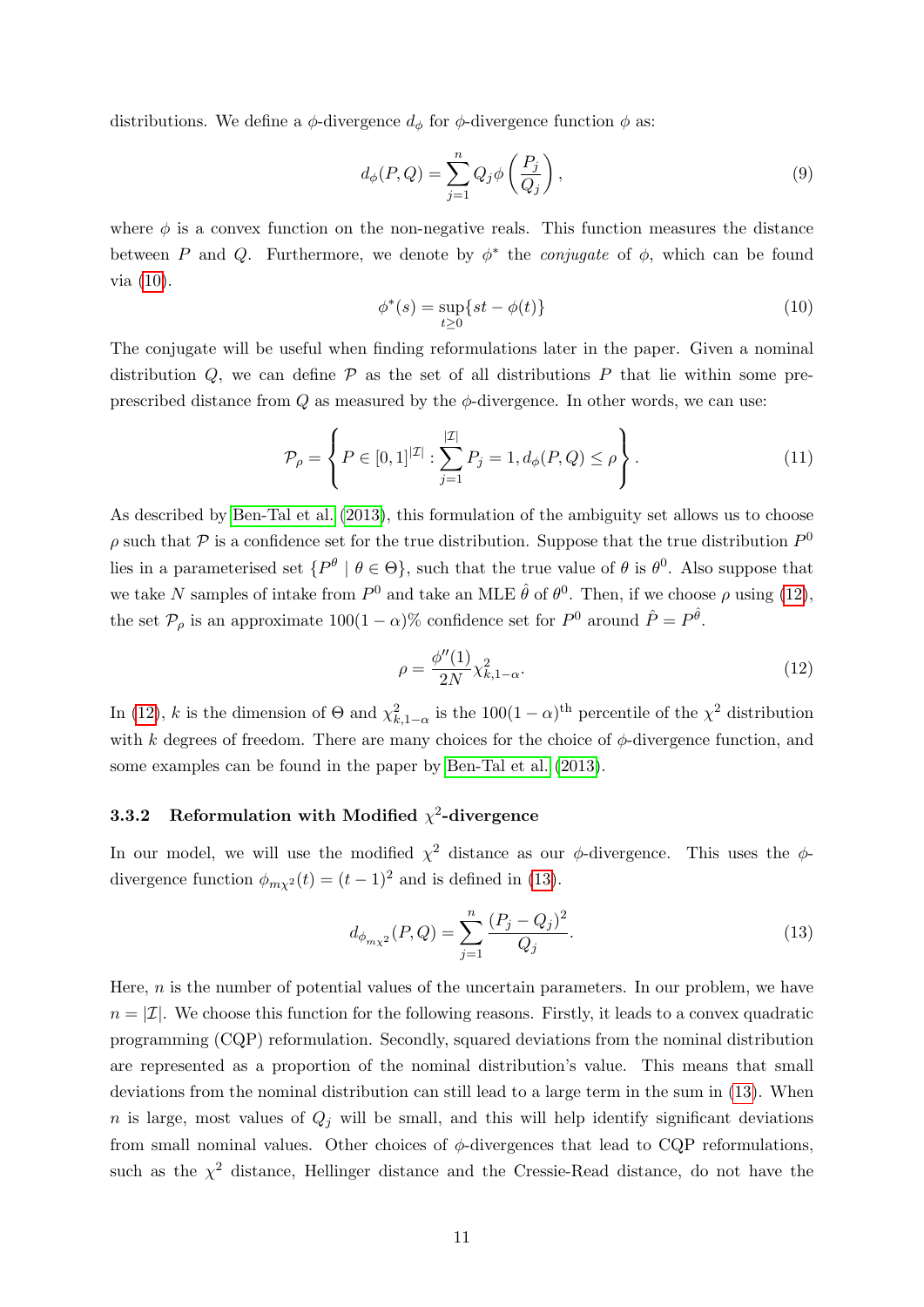normalisation effect given by dividing each term by  $Q_i$ . Following [Ben-Tal et al.](#page-34-9) [\(2013\)](#page-34-9), defining  $s_j = \frac{\sum_{\tau=1}^L a_\tau R_\tau^{i^j} - \nu}{\lambda}$  $\frac{\partial f_{\tau} h_{\tau} - \nu}{\partial \lambda}$ , we can we find the following CQP reformulation of our full model:

$$
\min_{y,R,\lambda,\nu,z,u} \left\{ \lambda(d^{\max} - 1) + \nu + \frac{1}{4} \sum_{j=1}^{n} Q_j u_j \right\},
$$
\n(14)

$$
s.t. (2) - (8), \tag{15}
$$

$$
\sqrt{4z_j^2 + (\lambda - u_j)^2} \le (\lambda + u_j) \ \forall \ j = 1, \dots, n
$$
\n(16)

$$
z_j \ge \sum_{\tau=1}^L a_\tau R_\tau^{i^j} - \nu + 2\lambda \ \forall \ j = 1, \dots, n \tag{17}
$$

$$
z_j \ge 0 \ \forall \ j = 1, \dots, n. \tag{18}
$$

$$
\lambda \ge 0. \tag{19}
$$

In this formulation,  $z_j$  and  $u_j$  for  $j = 1, ..., n$  are dummy variables defined to ensure that the model is a CQP model. A full derivation of this reformulation can be found in Appendix A, along with how to extract the worst-case distribution from its solution.

#### <span id="page-13-0"></span>3.4 Parametric DRO Model

In this section, we detail a parametric version of the DRO planning model. This is a new modelling framework for DRO problems that allows the ambiguity set to contain only distributions that are members of the same parametric family as the true distribution. This is useful in cases where we know beforehand which family the true distribution lies in, because it ensures that the worst-case distribution implied by the model is also in this family.

#### <span id="page-13-1"></span>3.4.1 Implications of Parametric Ambiguity Sets

Recall from Section [3.3.1](#page-11-1) that we can use  $\phi$ -divergences to create confidence sets when we know that the true distribution lies in some parametric family  $\mathcal{P}_{\Theta} = \{P^{\theta} | \theta \in \Theta\}$ . The resulting confidence set [\(11\)](#page-12-4), however, does not only contain distributions in this family. Therefore, there is no guarantee that the worst-case distribution will lie in this family and hence no guarantee that it is even a distribution that could be equal to  $P^0$ . Our methodology involves explicitly using the set  $\mathcal{P}_{\Theta}$  in our DRO model instead, which eliminates potential worst-case distributions that are not in the same family as the true distribution. Suppose that we take the ambiguity set given by  $P = P_{\Theta}$ .

The methodology in Section [3.3.2](#page-12-0) relies on being able to represent the requirement that  $P \in \mathcal{P}$ in the constraints of the model. However, representing  $P \in \mathcal{P}_{\Theta}$  in the constraints is more challenging. In the case where  $\mathcal{P}_{\Theta}$  represents a set of discrete parametric distributions, e.g. binomial or Poisson, the requirement might be represented by:

$$
P_j = f(i^j \mid \theta) \text{ for some } \theta \in \Theta,
$$
\n(20)

where f is the probability mass function (PMF) of I and  $i^j$  is the  $j^{\text{th}}$  realisation of intake. The only reasonable way that one might attempt to include this in the model is to treat  $\theta$  as a dummy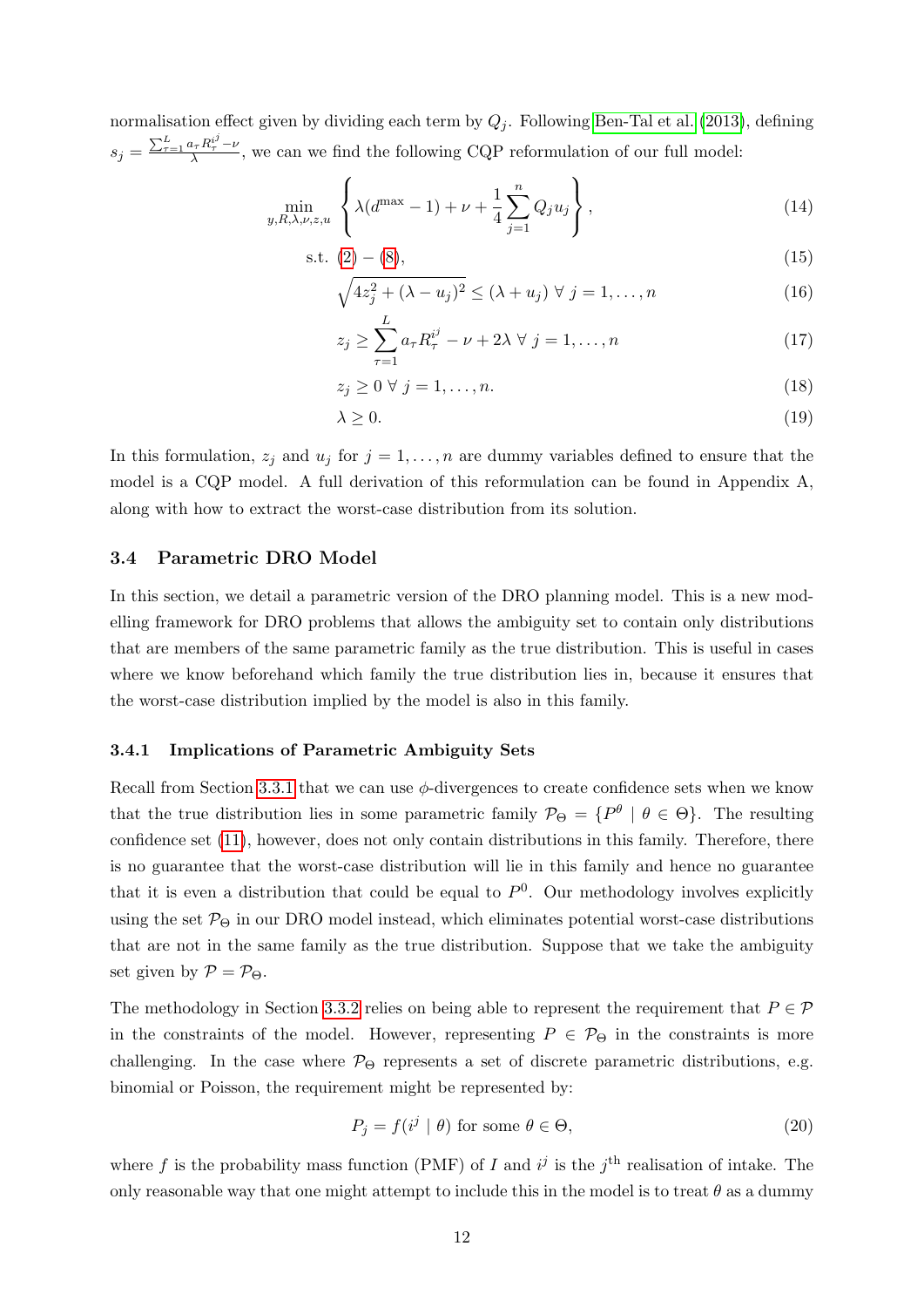variable, and replace  $P_j$  in the objective with  $f(i^j | \theta)$ . However, most PMFs as functions of their parameters are either high order polynomials (such as binomial) or include exponential functions (such as Poisson). Including them in the model through the objective function will hence make the model intractable. As an example, consider our model with independent intakes and  $I_{\tau} \sim \text{Bin}(i_{\tau}^{\text{max}}, p_{\tau})$  for  $\tau = 1, \ldots, L$ . The objective of the inner problem becomes:

<span id="page-14-1"></span>
$$
\max_{p \in \Theta} z = \sum_{\tau=1}^{L} \sum_{i \in \mathcal{I}} a_{\tau} R_{\tau}^{i} \prod_{l=1}^{L} {i_l^{\max} \choose i_l} p_l^{i_l} (1 - p_l)^{i_l^{\max} - i_r}.
$$
 (21)

Treating this as an NLP, we might consider solving using (for example) the KKT conditions. The derivative of the objective function in [\(21\)](#page-14-1) w.r.t.  $p_k$  is given by:

$$
\sum_{\tau,i} a_{\tau} R_{\tau}^{i} \binom{i_{k}^{\max}}{i_{k}} \left( i_{k} p_{k}^{i_{k}-1} (1-p_{k})^{i_{k}^{\max}-i_{k}} - p_{k}^{i_{k}} (i_{k}^{\max}-i_{k}) (1-p_{k})^{i_{k}^{\max}-i_{k}-1} \right) \prod_{l \neq k} f_{l}(i_{l}), \qquad (22)
$$

for each  $k \in \{1, ..., L\}$ , where  $f_l$  is the PMF of  $I_l$ . Choosing a vector p such that  $p_{\tau} < 1$  for all  $\tau$  and all derivatives are equal to zero is a challenging task. This would need to be done numerically, and hence would not result in a tractable objective function for our outer model. Furthermore, using a  $\phi$ -divergence to define  $\Theta$  would not result in a tractable reformulation. This would involve using an ambiguity set for p of the form:

$$
\Theta = \{ p \in [0, 1]^L : d_{\phi}(p, q) \le d^{\max} \},\tag{23}
$$

where q is the success probability vector corresponding to the nominal distribution  $Q$ . Now consider the methodology in Section [3.3.2.](#page-12-0) This methodology relies on the objective function being separable over j (see Appendix A). Following the same steps but with the objective in  $(21)$ , we arrive at the following dual objective:

$$
\min_{\lambda \ge 0} \left\{ \lambda_0 d^{\max} + \lambda_1 \max_{p \ge 0} \sum_{\tau=1}^L \left( \sum_{i \in \mathcal{I}} a_\tau R_\tau^i \prod_{l=1}^L f_l(i_l) - \lambda_0 q_\tau \phi \left( \frac{p_\tau}{q_\tau} \right) + \lambda_1 (1 - p_\tau) \right) \right\}.
$$
 (24)

Due to the product over l inside the  $\max_{p\geq 0}$  operator (which contains each success probability), we see that this objective is not separable over  $\tau$ . Thus, the remaining steps in creating a tractable reformulation cannot be carried out. This holds not only for independent distributions, but for any where the PMF of I depends on more than one  $p_{\tau}$ .

Hence, our methodology is as follows. Instead of treating the parameter  $\theta$  as a vector of decision variables, we represent it using a discrete, finite set of potential values. In other words, we assume that Θ is a discrete and finite set. This allows us to represent the distributional ambiguity via a finite set of constraints that are linear in the rollover variables. The resulting model has one additional constraint for every  $\theta \in \Theta$ , but remains a tractable mixed integer program (MIP). We detail the MIP reformulation of the parametric model in Section [3.4.2.](#page-14-0)

#### <span id="page-14-0"></span>3.4.2 Mixed Integer Programming Reformulation

To solve this model, we can reformulate it as an MIP as follows. Firstly, we replace the set  $\mathcal{P}_{\Theta}$  with  $\Theta$  and optimise over the parameters p directly. Since there is a one-to-one mapping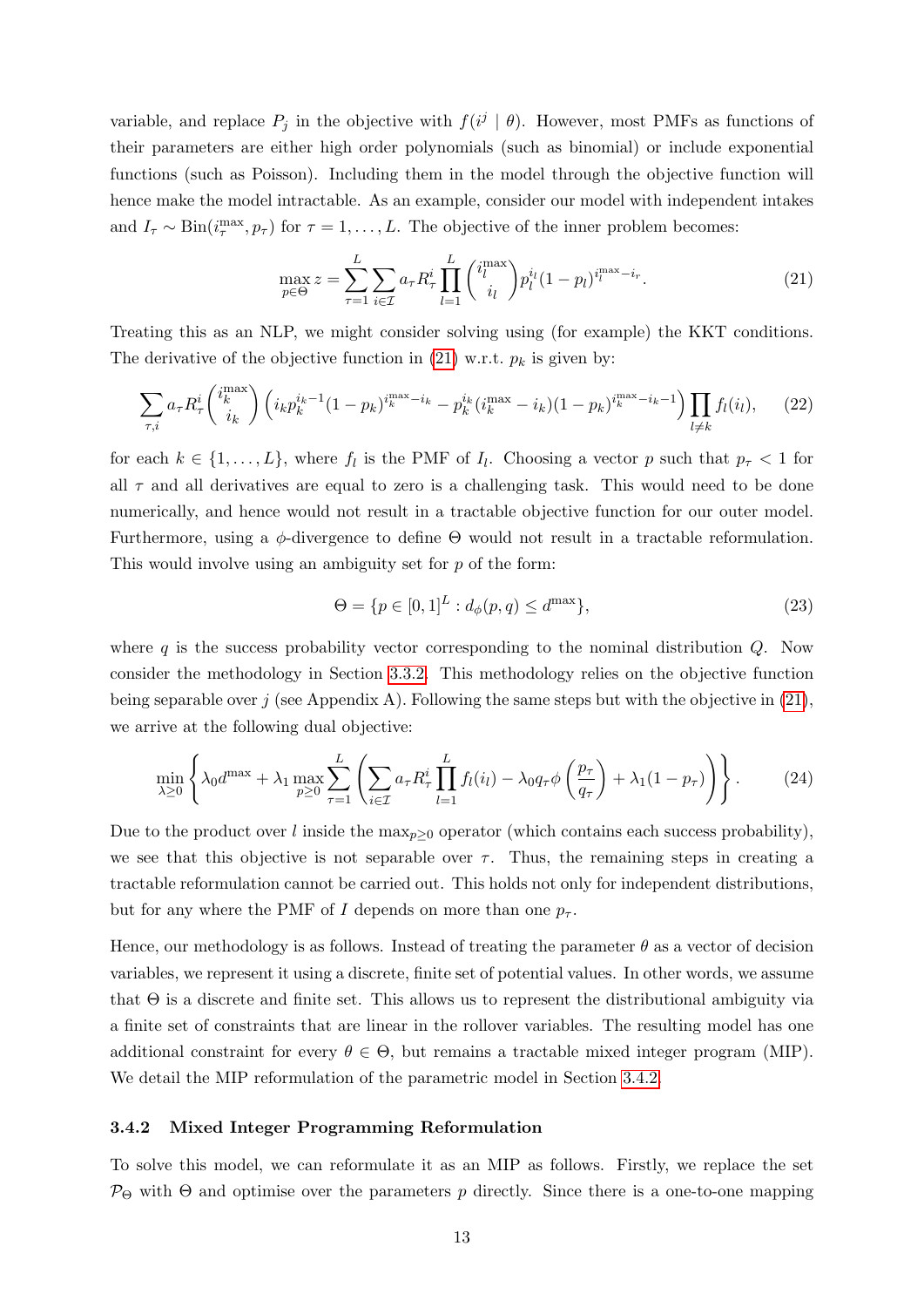between  $\theta$  and  $P^{\theta}$ , the objective becomes:

$$
\min_{y,R} \max_{\theta \in \Theta} \sum_{\tau=1}^{L} a_{\tau} \mathbb{E}_{\theta} \left( R_{\tau} \right). \tag{25}
$$

Next, we define a dummy variable  $t$  to represent the worst-case expected cost for a given  $y$ . Since the set  $\Theta$  is a discrete set, we can enforce the requirement that  $t = \max_{\theta \in \Theta} \sum_{\tau=1}^{L} a_{\tau} \mathbb{E}_{\theta}(R_{\tau})$  a set of linear constraints. Hence, the MIP reformulation of the DRO model is given by:

$$
\min_{y,R,t} t \tag{26}
$$

$$
s.t. (2) - (8), \tag{27}
$$

$$
t \geq \sum_{\tau=1}^{L} a_{\tau} \mathbb{E}_{\theta}(R_{\tau}) \ \forall \ \theta \in \Theta,
$$
\n(28)

This model can be very slow to build and solve. This is mostly due to the amount of computation required to build the model and its constraints. The constraint for  $t$  requires us to compute the distribution  $P^{\theta}$  for every  $\theta \in \Theta$ . Due to the sizes of  $\Theta$  and  $\mathcal{I}$ , this can be very slow. To see this, consider an example with  $|\Theta| = 3883$  distributions and  $|\mathcal{I}| = 20000$  potential intakes. Suppose also that the intakes are independent. Then, for each of 3883 distributions we would need to compute a product of L PMF values, for each of 20000 intakes. This means computing  $L \times 3883 \times 20000 = L \times (77.66 \times 10^6)$  PMF values. Furthermore, the model has  $L[\mathcal{I}]$  rollover variables and constraints, and |Θ| expected value constraints. This also makes the model slow to build and solve for large instances. For this instance with  $L = 5$ , this corresponds to 103,878 additional constraints, when compared with the deterministic model. Our heuristics therefore employ dimension reduction techniques to make them more tractable.

#### <span id="page-15-0"></span>3.5 Binomial Intakes and Ambiguity Sets

As previously discussed, we will assume that the intakes in our problem our binomially distributed. In other words, we assume that  $I_{\tau} \sim Bin(i_{\tau}^{\max}, p_{\tau})$ . We assume that  $\mathcal I$  is provided to us prior to model building, either by a prediction model or expert knowledge. The true set in which we know that the true p, denoted  $p^0$ , must lie is  $[0, 1]^L$ . As detailed in Section [3.4.1,](#page-13-1) we will however use a finite, discrete subset of  $[0, 1]^L$  as an ambiguity set for our model. We consider a discretisation of  $[0, 1]^L$  of the form given in [\(29\)](#page-15-1), where  $n_{\text{probs}}$  is chosen by the planner, and details the fineness of the discretisation.

<span id="page-15-1"></span>
$$
\Theta_{\text{base}} = \left\{ \frac{j}{n_{\text{probs}}} \middle| j = 0, \dots, n_{\text{probs}} \right\}^{L}
$$
\n(29)

Secondly, we assume that we have access to  $N$  samples of past intake data, from which we can take an MLE  $\hat{p}$  of  $p^0$ . The corresponding distribution is given by  $\hat{P}$ , which has mean vector  $\hat{i} = \hat{p}i^{\text{max}}$ . Given the MLE  $\hat{p}$ , we consider only  $p \in \Theta_{\text{base}}$  that can be considered *close* to  $\hat{p}$ . As mentioned earlier, it is common in the non-parametric DRO literature to use  $\phi$ -divergences to measure the distance between two distributions. The main reason for this is that it results in tractable reformulations via dualising the inner problem. However, since our approach does not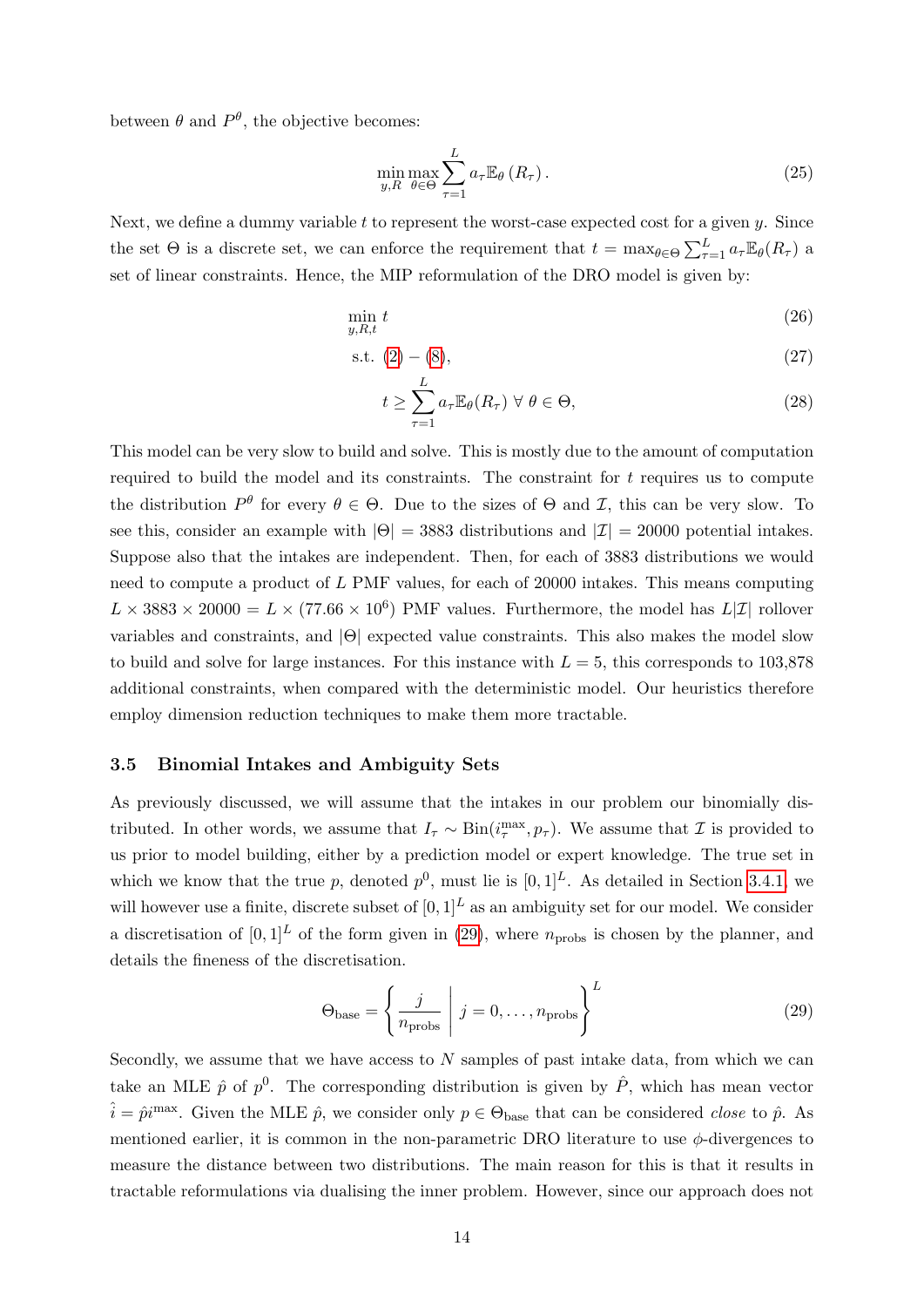entail dualising the inner problem, this benefit does not apply to us. Another reason for using  $\phi$ -divergences is that they allow us to create confidence sets for the true distribution. However, this is based on applying the  $\phi$ -divergence to the distributions themselves, not to the parameters. We could construct a confidence set for  $p^0$  by first constructing a confidence set for  $P^0$  and then creating  $\Theta$  by extracting the parameters of each distribution in the confidence set. However, this would entail computing the corresponding distribution for every  $p \in \Theta_{\text{base}}$ , which is a large computational task. Hence, we do not use  $\phi$ -divergences for the parametric model. We can, however, construct a confidence set for  $p^0$  without using  $\phi$ -divergences and without needing to compute each distribution  $P^p$ . Since  $\hat{p}$  is an MLE of  $p^0$  based on N samples from the true intake distribution, by [Millar](#page-36-13)  $(2011)$  for large N we have:

$$
(\hat{p}_{\tau} - p_{\tau}^{0}) \sim \mathcal{N}\left(0, \frac{\hat{p}_{\tau}(1 - \hat{p}_{\tau})}{Ni_{\tau}^{\max}}\right),
$$
\n(30)

approximately. Therefore, by independence of the L different MLE's, we have that:

$$
\sum_{\tau=1}^{L} \frac{Ni_{\tau}^{\max}}{\hat{p}_{\tau}(1-\hat{p}_{\tau})} (\hat{p}_{\tau} - p_{\tau}^{0})^{2} \sim \chi_{L}^{2},
$$
\n(31)

approximately. Therefore, we have the following approximate  $100(1-\alpha)\%$  confidence set for  $p^0$ around  $\hat{p}$ :

<span id="page-16-2"></span>
$$
\Theta_{\alpha} = \left\{ p \in \Theta_{\text{base}} : \sum_{\tau=1}^{L} N i_{\tau}^{\max} \frac{(\hat{p}_{\tau} - p_{\tau})^2}{\hat{p}_{\tau} (1 - \hat{p}_{\tau})} \leq \chi^2_{L, 1 - \alpha} \right\}.
$$
\n(32)

This may yield a different ambiguity set to the one obtained using the  $\phi$ -divergence method. This is because they are two different approximations of the same set.

#### <span id="page-16-0"></span>3.6 Solver-based Solution Algorithms

As described in Section [3.4.2,](#page-14-0) the model can be solved to optimality by reformulating it as a mixed integer program. However, when  $\Theta$  and  $\mathcal I$  are large, this model has a large number of constraints and decision variables. This can make it very slow to solve. Hence, we develop three dimension reduction algorithms in order to reduce the effects of the sizes of these sets on solution times. In Section [3.6.1,](#page-16-1) we discuss two cutting surface (CS) algorithms. The first is an optimal CS algorithm that also scales poorly with the size of Θ. The second is a heuristic CS algorithm that applies dimension reduction to  $\Theta$ . Then, in Section [3.6.2,](#page-18-0) we describe our Approximate Objective  $(AO)$  algorithm that applies dimension reduction to  $\mathcal{I}$ .

#### <span id="page-16-1"></span>3.6.1 Cutting Surface Algorithms

In this section, we describe our adaptation of the CS algorithm detailed in the literature review, which has been commonly used in the DRO literature. The algorithm has a number of different forms, but the one that we base our adaptation on is that from the review paper by [Rahimian](#page-36-14) [and Mehrotra](#page-36-14) [\(2019\)](#page-36-14). The general idea of the algorithm is as follows. In order to deal with the large number of constraints implied by the ambiguity set, the algorithm uses the following steps. We start with a singleton set containing one distribution, and solve the problem with only this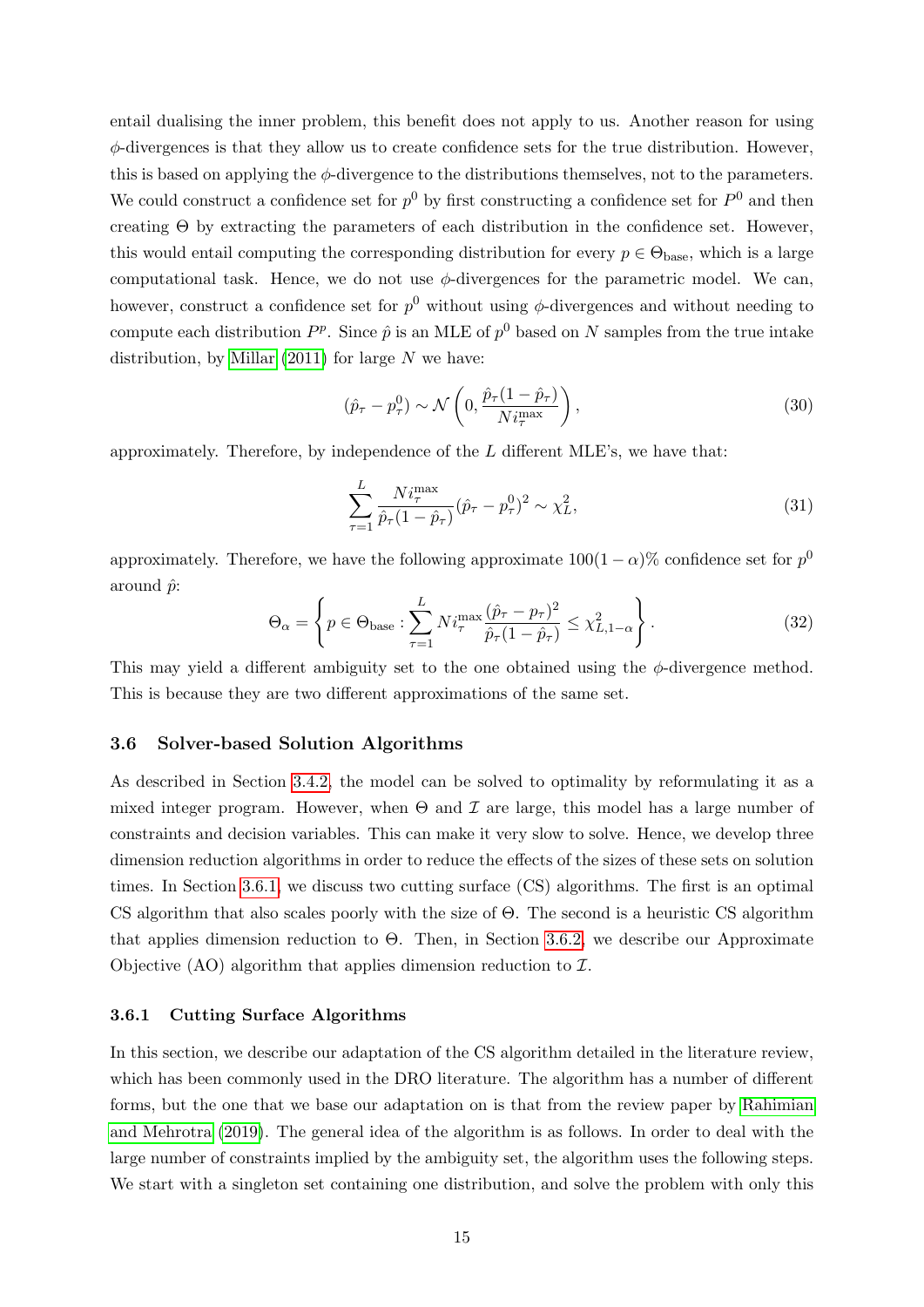small ambiguity set. Then, for the generated pulling forward solution, we find the worst-case distribution over the entire ambiguity set. We add this distribution to the ambiguity set and then repeat the above steps. This procedure is repeated until optimality criteria are met.

In more detail, suppose that we have some initial subset  $\Theta^0$  of our set of distributions  $\Theta$  and we solve the full model with ambiguity set  $\Theta^0$ , to get an optimal decision  $y^0$ . Then, we find the worst-case parameter,  $p^0 \in \Theta$ , for the fixed solution  $y^0$ , and add it to our set to create a new subset  $\Theta^1 = \Theta^0 \cup \{p^0\}$  of  $\Theta$ . We then solve the model with ambiguity set  $\Theta^1$ , and repeat. We stop the algorithm when we have reached  $\varepsilon$ -optimality, i.e. if the solution from the full problem at iteration k,  $y^k$ , gives a worst-case expected cost over  $\Theta^k$  that is within  $\varepsilon/2$  of the worst-case expected cost for  $y^k$  over  $\Theta$ . The algorithm returns an  $\varepsilon$ -optimal solution to the DRO model in a finite number of iterations. The issue with this version of  $CS$  is that, even if  $y$  is fixed at  $y<sup>k</sup>$ , finding the true worst-case distribution  $p<sup>k</sup>$  can be a very cumbersome task. To do so, this problem is often treated as an LP. In our case, we can simply enumerate all distributions in Θ. Even though this is not a difficult task, it requires a significant amount of computation due to the necessity of calculating the distributions themselves.

From now on, we refer to the optimal CS algorithm described above as CS opt. We will show that this algorithm suffers from poor scaling with respect to the size of Θ. In order to reduce the computational burden, we apply dimension reduction to  $\Theta$ . Particularly, we use the simple observation that  $\mathbb{E}_p(I_\tau) = i^{\max}_\tau p_\tau$  is increasing in  $p_\tau$  to construct a set of extreme distributions. Intuitively, this result suggests that a higher success probability also leads to no-less expected rollover, due to the fact that  $R^i_\tau$  is increasing in  $i_\tau$ . Hence, we construct a set of probability vectors such that at least one value is maximised. If this is not the case, then one value can be increased and this would cause higher expected rollover for that day. Furthermore, we also assume that the total success probability is maximised given that one value is maximised. This is to ensure that we take the most extreme probability vectors over all those such that one success probability is maximised. Mathematically, we define the set of extreme parameters as follows. Define  $p_{\tau}^{\max} = \max_{p \in \Theta} p_{\tau}$  for  $\tau = 1, \ldots, L$  and find the set of parameters such that one value is maximised:

$$
\Theta_{\tau}^{\max} = \{ p \in \Theta : p_{\tau} = p_{\tau}^{\max} \} \text{ for } \tau = 1, \dots, L.
$$

For each  $\tau$ , construct a set of the most extreme parameters in  $\Theta_{\tau}^{\max}$  and take the union of these sets to form Θext:

$$
\Theta_{\tau}^{\text{ext}} = \underset{p \in \Theta_{\tau}^{\text{max}}}{\text{argmax}} \left\{ \sum_{k=1}^{L} p_k \right\}, \quad \Theta^{\text{ext}} = \bigcup_{\tau=1}^{L} \Theta_{\tau}^{\text{ext}}.
$$

In order to reduce the computation required, our heuristic CS algorithm solves the distribution separation problem over  $\Theta^{\text{ext}}$ , rather than the entire ambiguity set  $\Theta$ . The general framework for both of our CS algorithms is given below, where CS opt uses  $\tilde{\Theta} = \Theta$  in step 2(b) and CS uses  $\tilde{\Theta} = \Theta^{\text{ext}}$ .

- 1. Compute ambiguity set  $\tilde{\Theta}$  and initialise  $\Theta^0 = \{p^0\}$ , where  $p^0 = \hat{p}$  for example.
- 2. For  $k = 0, ..., k^{\max}$ :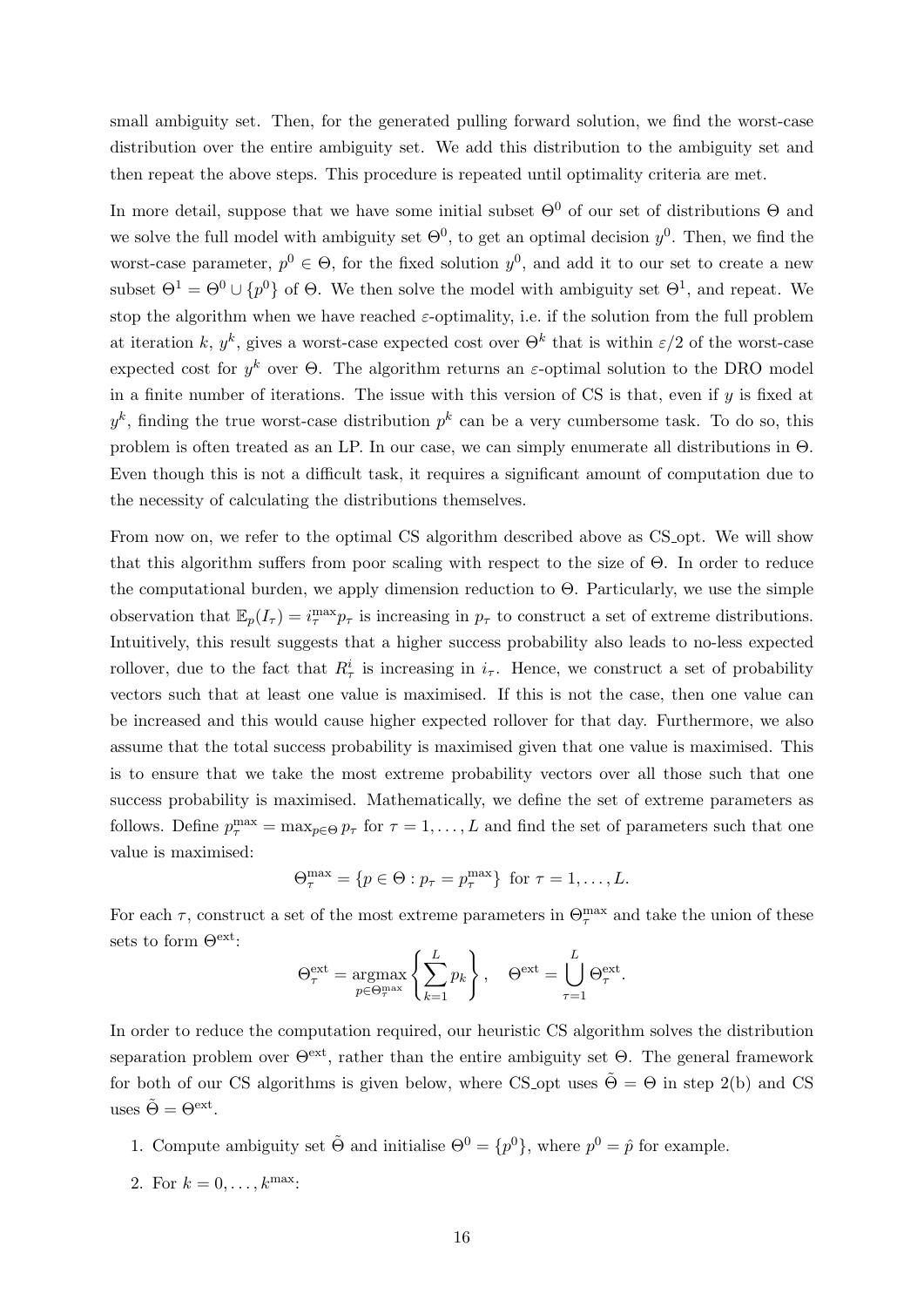- (a) Solve the full model to optimality using the set  $\Theta^k$  to generate solution  $(y^k, t^k)$  where  $t^k$  is worst-case expected cost of  $y^k$  over the set  $\Theta^k$  passed to the model.
- (b) Solve distribution separation problem  $\max_{p \in \tilde{\Theta}} \sum_{\tau=1}^{L} a_{\tau} \mathbb{E}_p(R_{\tau} | y = y^k)$  to get solution  $p^k\colon$ 
	- i. For  $p \in \tilde{\Theta}$  calculate  $C_p = \sum_{\tau=1}^L a_\tau \mathbb{E}_p(R_\tau \mid y = y^k)$ .
	- ii. Choose  $p^k$  such that  $C_{p^k} = \max_{p \in \tilde{\Theta}} (C_p)$ .
- (c) If  $C_{p^k} \leq t^k + \frac{\varepsilon}{2}$  $\frac{\varepsilon}{2}$  or  $p^k \in \Theta^k$  then stop and return solution  $(y^k, p^k)$ .
- (d) Else, set  $\Theta^{k+1} = \Theta^k \cup \{p^k\}$  and  $k = k+1$ .

The logic behind 2(c), where we check if  $p^k \in \Theta^k$ , is that calculation differences might cause  $t^k$  and  $C_{p^k}$  to differ by more than  $\frac{\varepsilon}{2}$  when they should be equal. Solvers use some dimension reduction techniques when building and solving their models. This can lead to objective values that are not the same as the ones given by the function used in 2(b), even for the same arguments. This stopping criterion is also used in the CS algorithms by [Pflug and Wozabal](#page-36-8) [\(2007\)](#page-36-8) and [Bansal](#page-34-13) [et al.](#page-34-13) [\(2018\)](#page-34-13). We now explain why the condition cannot cause early stopping. Firstly, assume that  $\hat{p}$  is not a worst-case parameter for  $y^k$  in  $\Theta^k$ , i.e. it did not give a cost of  $t^k$ . Since  $p^k$  is generated by the distribution separation problem, it is a worst-case parameter for  $y^k$  over the entire set  $\tilde{\Theta}$ . If we also have  $p^k \in \Theta^k$  then we have the following two facts. Firstly, we have  $\Theta^k \setminus {\hat{p}} \subseteq \tilde{\Theta}$  and so  $p^k$  is necessarily worse than every  $p \in \Theta^k \setminus {\hat{p}}$ . Secondly,  $p^k$  must be worse than  $\hat{p}$ , because otherwise  $\hat{p}$  would be a worst-case parameter in  $\Theta^k$ . Hence,  $p^k$  is a worst-case parameter in  $\Theta^k$ , i.e.  $C_{p^k} = t^k < t^k + \frac{\varepsilon}{2}$  $\frac{\varepsilon}{2}$ . Now suppose that  $\hat{p}$  is a worst-case parameter in  $\Theta^k$ . If  $p^k \in \Theta^k$  then we must have  $C_{p_k} \leq t_k < t^k + \frac{\varepsilon}{2}$  $\frac{\varepsilon}{2}$  since  $\hat{p}$  is worse than  $p^k$ . Hence, whenever  $p^k \in \Theta^k$  occurs, the first stopping criterion should also be met.

#### <span id="page-18-0"></span>3.6.2 Approximate-objective Algorithm

The final algorithm that we describe is the Approximate-objective algorithm (AO). When solving the model to optimality, we are required to compute the distribution  $P^p$  for each  $p \in \Theta$ . For each intake  $i^j \in \mathcal{I}$  we can easily compute:

$$
\max_{p \in \Theta} P_j^p = \max_{p \in \Theta} \mathbb{P}(I = i^j | p),\tag{33}
$$

and then we can consider a new set of intakes in the model defined by:

$$
\tilde{\mathcal{I}} = \left\{ i \in \mathcal{I} : \max_{p \in \Theta} P_j^p > \beta \right\} \tag{34}
$$

where  $\beta$  is our minimum intake probability. By tuning  $\beta$ , we are removing intakes from our set that are very unlikely. When solving the model, we are approximating the expected value by removing some small terms. Since the intakes removed have low probability, this approximation should be strong. We simply solve the MIP reformulation with the full set  $\Theta$  of distributions but over the reduced set  $\tilde{\mathcal{I}}$  of intakes. For this paper, we use  $\beta = 10^{-3}$  as our initial testing showed that this value led to good improvements in computation times.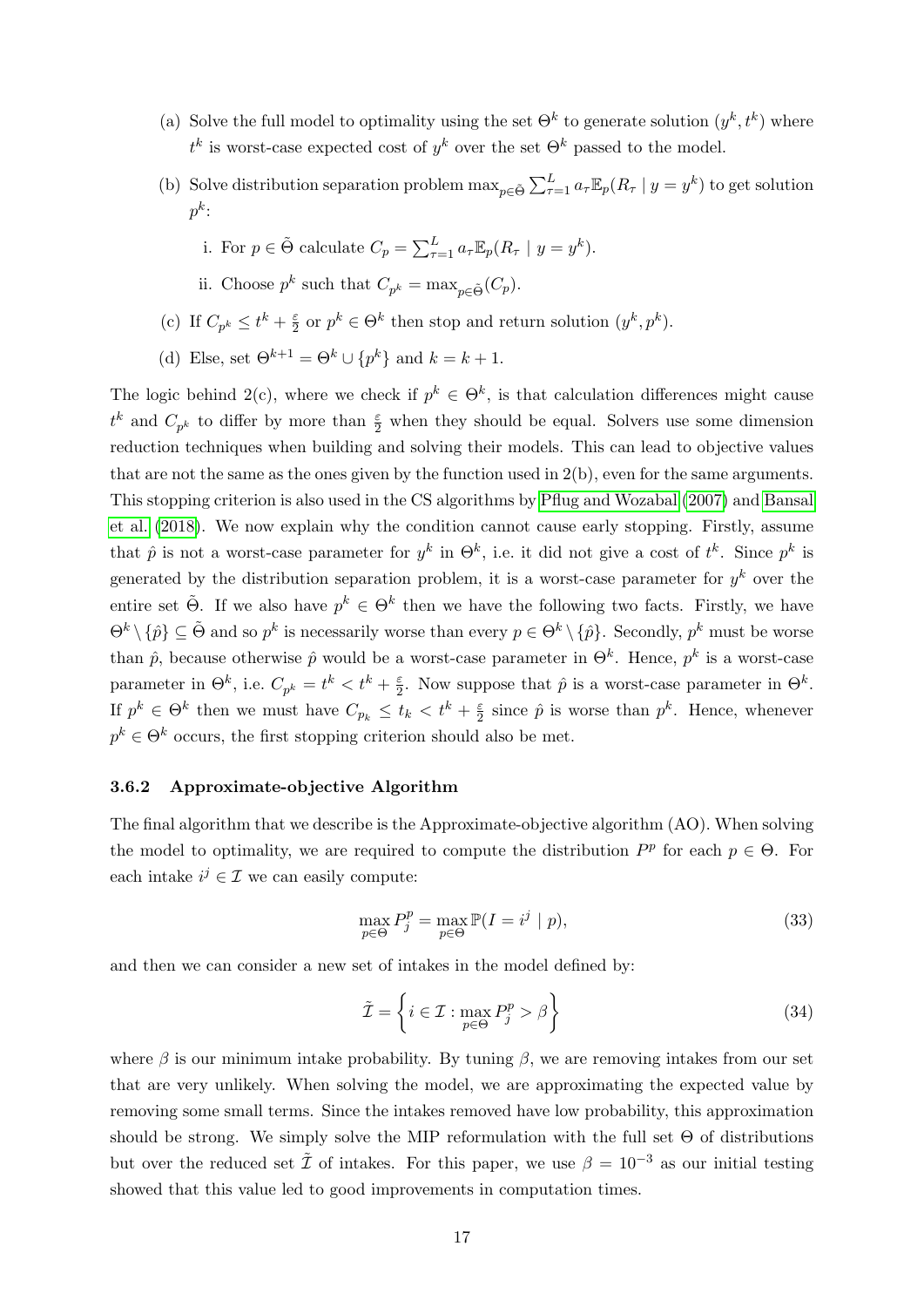#### <span id="page-19-0"></span>3.7 Example: A Two-day Problem

In order to illustrate the logic behind our algorithms, we now give an example of their use for a two-day version of our model. Since there is only one feasible pair of days that we can pull forward jobs between, i.e. (2, 1), there is now only one decision variable. We refer to this decision variable as  $y = y_{2,1}$ . The two-day model is given by [\(1\)](#page-10-2)-[\(8\)](#page-11-2) with  $L = 2$  and  $K = 1$ .

Suppose that we have  $c = (30, 10)$ ,  $D = (5, 20)$ ,  $i^{max} = (20, 20)$  and  $a = (1, 1)$ . This gives  $|\mathcal{I}| = 21^2 = 441$ . We construct a 99.5% confidence set for  $p^0$  using  $\alpha = 0.005$ ,  $N = 10$  and  $n_{\text{probs}} = 100$ . This gives  $|\Theta| = 305$ , and we find that the maximum values of  $p_1$  and  $p_2$  are both 0.84. This suggests that the above model has  $2 \times 441 = 882$  rollover constraints and variables, 81 expected value constraints and 2 pulling forward constraints. Hence, it has 1189 constraints and 884 decision variables. We solve this model to optimality in 2.6 seconds, to find the optimal  $\eta$  to be  $y^P = 9$  and the worst-case p to be  $p^P = (0.82, 0.82)$  with an expected cost of  $z^P = 19.2$ .

When we solve this model with CS, we find that  $\Theta^{\text{ext}} = \{(0.84, 0.79), (0.79, 0.84)\}\$  and so CS only has to compute 2 PMFs as opposed to P and AO which have to compute 81. We initialise with  $\Theta^0 = {\hat{p}} = {(0.75, 0.75)}$ . In iteration 0, CS solves the MIP reformulation over  $\Theta^0$  and finds  $y^0 = 10$ . It then evaluates the expected costs under each  $p \in \Theta^{\text{ext}}$  and finds the worst-case to be given by  $p^0 = (0.84, 0.79)$ . Hence, we have  $\Theta^1 = \{(0.75, 0.75), (0.84, 0.79)\}$ . In iteration 1, CS solves the model over  $\Theta^1$  and finds  $y^1 = 8$ . It finds the worst-case cost to be given by  $p^{1} = (0.79, 0.84)$ , and hence takes  $\Theta^{2} = \Theta^{1} \cup \{(0.79, 0.84)\}\$ . In iteration 2, CS finds  $y^{2} = 9$ and  $p^2 = (0.84, 0.79)$ . Since  $(0.84, 0.79) \in \Theta^2$ , the algorithm ends and returns  $y^{\text{CS}} = 9$  and  $p^{\text{CS}} = (0.84, 0.79)$  with an expected cost of  $z^{\text{CS}} = 19.07$ . Hence, CS returned the optimal y but slightly underestimated its worst-case cost. This is an example of where CS will be suboptimal because  $p^{\rm P} \notin \Theta^{\rm ext}$ . However, CS returned its solution in 0.17 seconds, as opposed to P's 2.6 seconds. Note that CS terminated in 2 iterations because  $|\Theta^{\text{ext}}| = 2 = L$ .

To solve this model with AO, we construct the reduced set of intakes  $\tilde{\mathcal{I}}$ . In order to do so, we compute the PMFs, which takes 2 seconds. Using  $\beta = 0.001$ , we find the new set of intakes to have  $|\mathcal{I}| = 150$ , which is a 67% cardinality reduction. Then, we solve the MIP model over  $\tilde{\mathcal{I}}$  and find the solution  $y^{AO} = 9$ ,  $p^{AO} = (0.82, 0.82)$ , meaning that AO was both y-optimal and p-optimal in this instance. However, it took 0.71 second in total, as opposed to CS's 0.17 seconds. We can also run this instance with CS<sub>-opt</sub>. Doing so, CS<sub>-opt</sub>'s first two iterations are the same as CS's. In its third iteration it finds  $y^2 = 9$  and  $p^2 = (0.82, 0.82)$ , whereas CS found  $p^2 = (0.84, 0.79)$ . Following this, in iteration  $k = 3$  it finds  $p^3 = (0.82, 0.82)$  and breaks since  $p^3 \in \Theta^3$ , returning  $y^{\text{CS-opt}} = 9$  and  $p^{\text{CS-opt}} = (0.82, 0.82)$ . This is the same solution as P gave. This took CS opt a total of 0.43 seconds. It finished in twice as many iterations as CS.

## <span id="page-19-1"></span>4 Design of Computational Experiments

This section details our experiments evaluating the performance of the algorithms described in Section [3.6](#page-16-0) in comparison with the solution from the parametric DRO model. These experiments will also allow us to compare the solutions resulting from the parametric  $(P)$  and non-parametric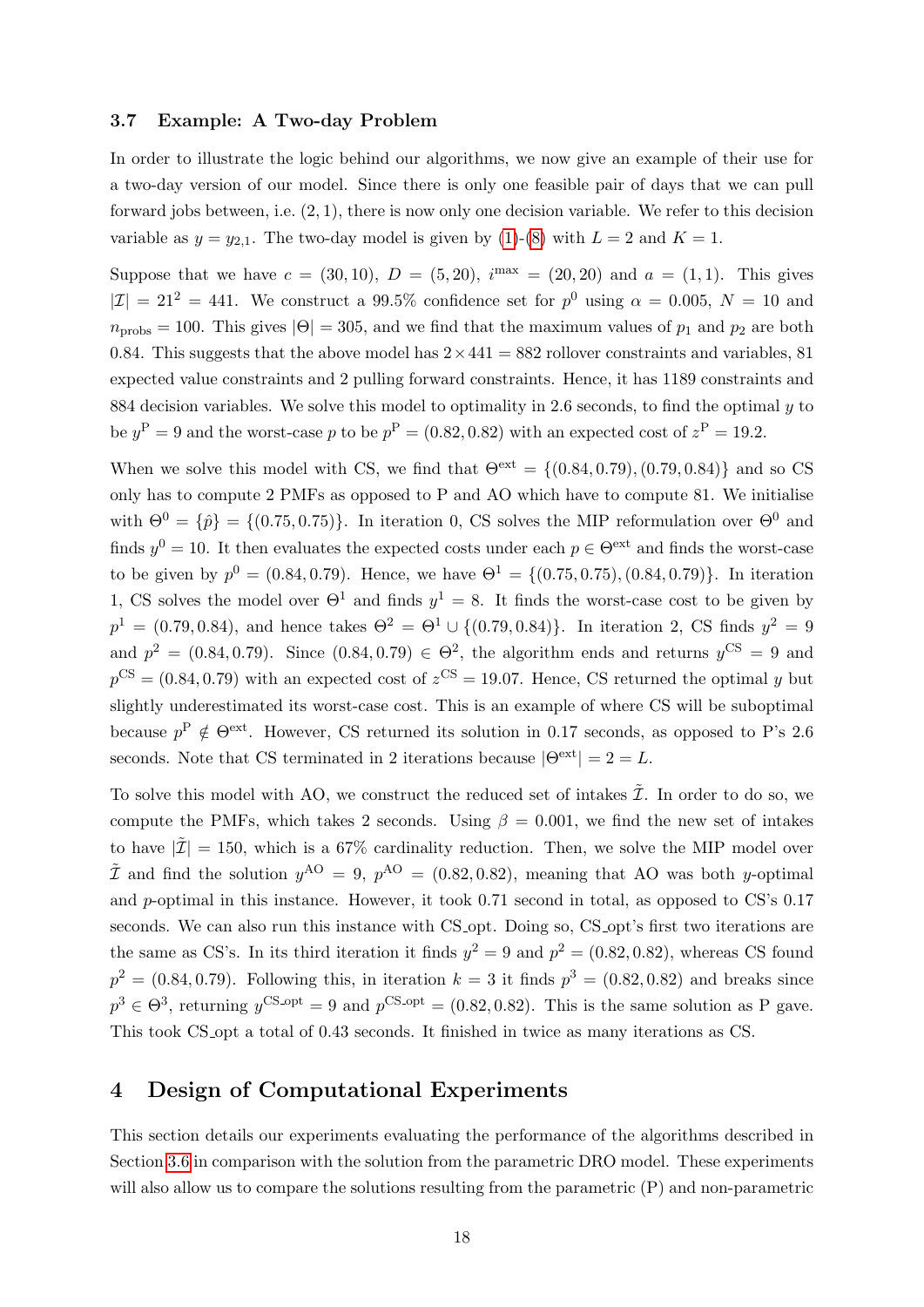(NP) models and the times taken to reach optimality by each model. In this section, we discuss how the parameters for the experiments will be chosen to ensure that they are representative of typical real-life scenarios. To discuss experimental design, we need to define which parameters of the model will be varied and the values that they will take. The vector of inputs to the model for a fixed set Z of intakes and P of distributions is  $S = (c, D, a, L, K)$ .

#### <span id="page-20-0"></span>4.1 Parameter Hierarchy

It is helpful to consider a hierarchy of parameter choices, which is defined by:

- 1.  $(L, K)$  defines the difficulty of the problem in terms of the MIP itself.
- 2. c and D define the set of solutions that are possible for a given model with fixed L and K, and need to be constructed for each combination of these parameters to ensure we have a varied range of instances when it comes to pulling forward opportunities. We create this variety by varying the number of days that have spare capacity and are hence able to receive additional jobs. The values of c and D used are discussed in Section [4.2.](#page-21-0)
- 3. (a) For the parametric model,  $\mathcal I$  and  $\Theta$  define how the uncertainty is encoded in the model, depending on the planner's attitude to risk. If  $|\mathcal{I}|$  or  $|\Theta|$  are large, solving to optimality will be very slow, and we would like to use a heuristic that is not significantly affected.  $|\mathcal{I}|$  is defined by  $i^{\text{max}}$ , and  $|\Theta|$  is defined by two parameters. The initial discretisation of the interval [0, 1] in which each  $p_{\tau}$  lies is defined by  $n_{\text{probs}}$ . The maximum distance from the nominal distribution that  $p \in \Theta$  can be is defined by the second parameter, N. This is the number of samples that we take from the distribution of I in order to calculate  $\hat{p}$ . Larger N results in smaller distances from  $\hat{p}$  being allowed, and hence corresponds to a less risk-averse planner. For these experiments, we use 95% confidence sets, i.e.  $\Theta_{\alpha}$  from [\(32\)](#page-16-2) with  $\alpha = 0.05$ . From now on, we use  $\Theta$  to represent  $\Theta_{0.05}$ .
	- (b) For the non-parametric model, we also use 95% confidence sets. However, for this model we use the  $\phi$ -divergence based set,  $\mathcal{P}_{\rho}$  given in [\(11\)](#page-12-4) with  $\rho$  defined by [\(12\)](#page-12-2) with  $\alpha = 0.05$ . This set is only affected by N, which affects the maximum distance from  $\hat{P}$  that a distribution can lie under the non-parametric model.
- 4. a will be left as the ones vector for these experiments as it has not been seen to have an effect on solutions.

We choose  $L = 5$  due to it being the number of days in a typical working week. We take the maximum pulling forward window length to be  $K = 2$ , since pulling forward is not enacted until the operational planning phase, where the planning horizon is very short. These choices are partly motivated by usual practices, and also partly by the fact that we aim to test our heuristics against optimal solutions, and for larger L or K the model becomes very difficult to solve to optimality. Note that the optimality tolerance for  $CS/CS$ -opt,  $\varepsilon$ , will be set as 0.01 and it will be ran for a maximum of  $k_{\text{max}} = 10$  iterations. Initial testing suggested these parameters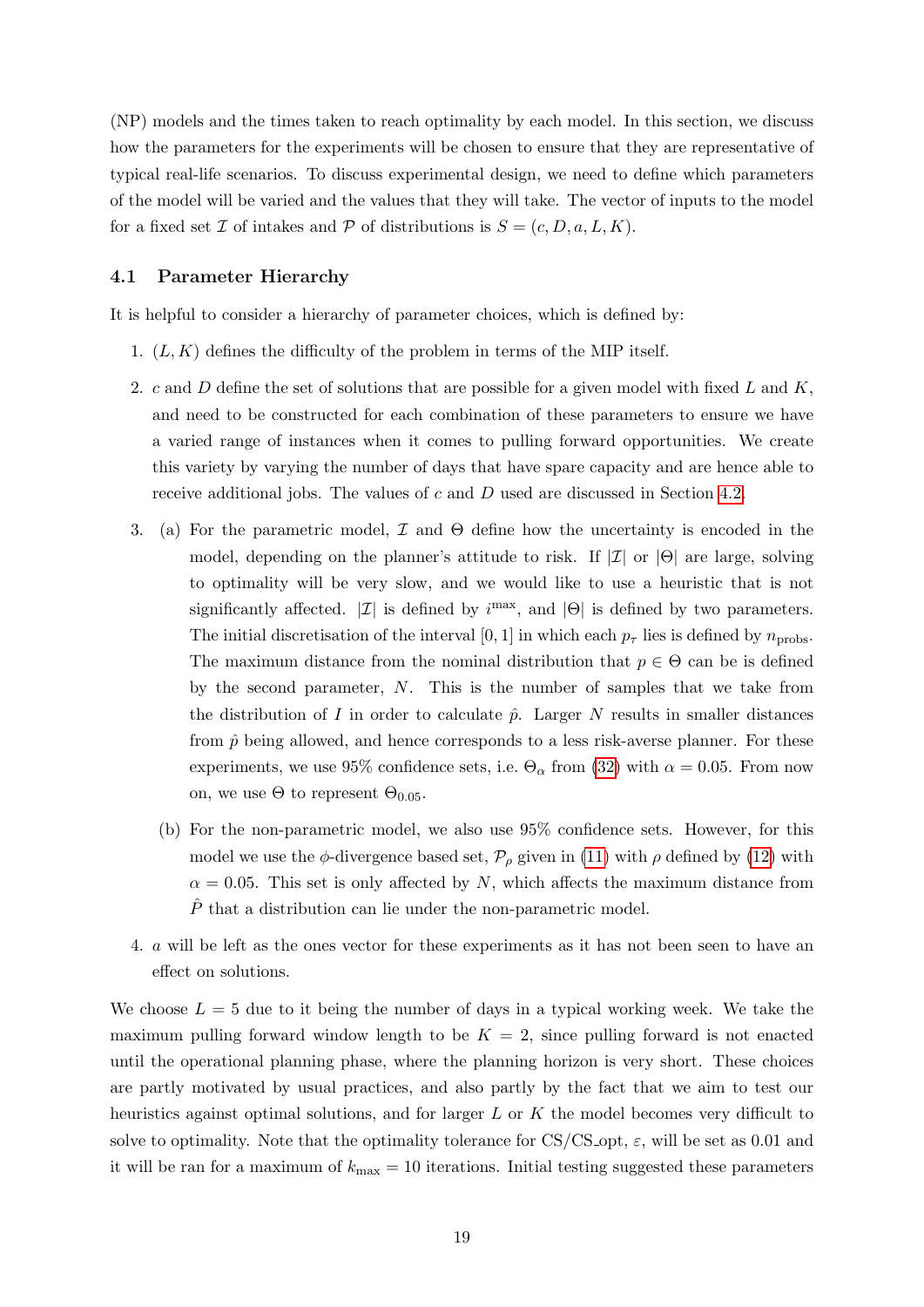are not so important, as CS and CS opt usually terminated due to a repeat parameter (i.e.  $p^k \in \Theta^k$ ) after 2-3 iterations.

#### <span id="page-21-0"></span>4.2 Capacity and Workstacks

The factors affecting the potential solutions of a model the most are c and  $D$ , due to the fact that they define the rollover and pulling forward opportunities. In this section, we detail the capacities c and workstacks D used in our experiments. These are constructed with the aim of ensuring that a variety of combinations of pulling forward opportunities are represented by at least one  $(c, D)$  pair. We assume for this section that the previous parameters in the hierarchy, i.e. L and K are given. We now define how c and  $D$  define pulling forward opportunities mathematically. Firstly, we define the set of pairs of days under consideration for pulling forward as:

$$
\mathcal{F} = \{ (\tau_1, \tau_2) \mid \tau_1 \in \{2, \dots, L\}, \tau_2 \in \{ \tau_1 - K, \dots, \tau_1 - 1 \} \}
$$
\n(35)

and the set of pairs such that the corresponding y can feasibly be positive given c and  $D$  as:

$$
\mathcal{F}^+(c,D) = \{ (\tau_1, \tau_2) \in \mathcal{F} \mid c_{\tau_2} > D_{\tau_2}, D_{\tau_1} > 0 \}.
$$
 (36)

This is the set of all pairs of days  $(\tau_1, \tau_2)$  such that  $\tau_2$  is within pulling forward range of  $\tau_1$ ,  $\tau_2$  has spare capacity and  $\tau_1$  has workstack jobs to be completed early. For our experiments, we consider instances where  $D_{\tau} > 0$  for all  $\tau \in \{1, \ldots, L\}$ . This is because for a short horizon of  $L = 5$  days, it is very unlikely that any day will have a workstack of zero. Hence, we can control  $|\mathcal{F}^+(c,D)|$  by controlling which days have spare capacity. For example, we can set  $|\mathcal{F}^+(c,D)|=3$  by setting  $D_1 < c_1$  and  $D_4 < c_4$  and then  $D_\tau > c_\tau$  for  $\tau \in \{2,3,5\}$ . This results in  $\mathcal{F}^+(c,D) = \{(2,1), (3,1), (5,4)\}.$  We do this similarly for other values of  $|\mathcal{F}^+(c,D)|$ . The main effect that c and D has on decision making is defining the constraints on  $y$ , meaning their only significant quality is how much pulling forward they do or do not allow. Using this set of values for c and D we will be able to see how well our algorithms detect and make use of opportunities for pulling forward.

#### <span id="page-21-1"></span>4.3 Uncertainty and Ambiguity Sets

As a reminder, the term "uncertainty set" refers to  $\mathcal I$  and "ambiguity set" refers to  $\Theta$ . We now detail the parameters used to construct these sets in our instances.

#### <span id="page-21-2"></span>4.3.1 Uncertainty Set

We assumed in Section [1.1](#page-3-0) that we would be given a set  $\mathcal I$ , either by expert knowledge or by a prediction model. We could then extract  $i<sup>max</sup>$  from this set. However, in these experiments, we do not have access to real intake data or expert knowledge and thus it is more convenient to define  $i^{\max}$  and then use this to construct  $\mathcal{I}$ . Since there is a one-to-one mapping between the two, both methods achieve the same result. We consider  $i<sup>max</sup>$  satisfying:

<span id="page-21-3"></span>
$$
\sum_{\tau=1}^{L} i_{\tau}^{\max} \le \sum_{\tau=1}^{L} \max\{c_{\tau} - D_{\tau}, 0\}.
$$
 (37)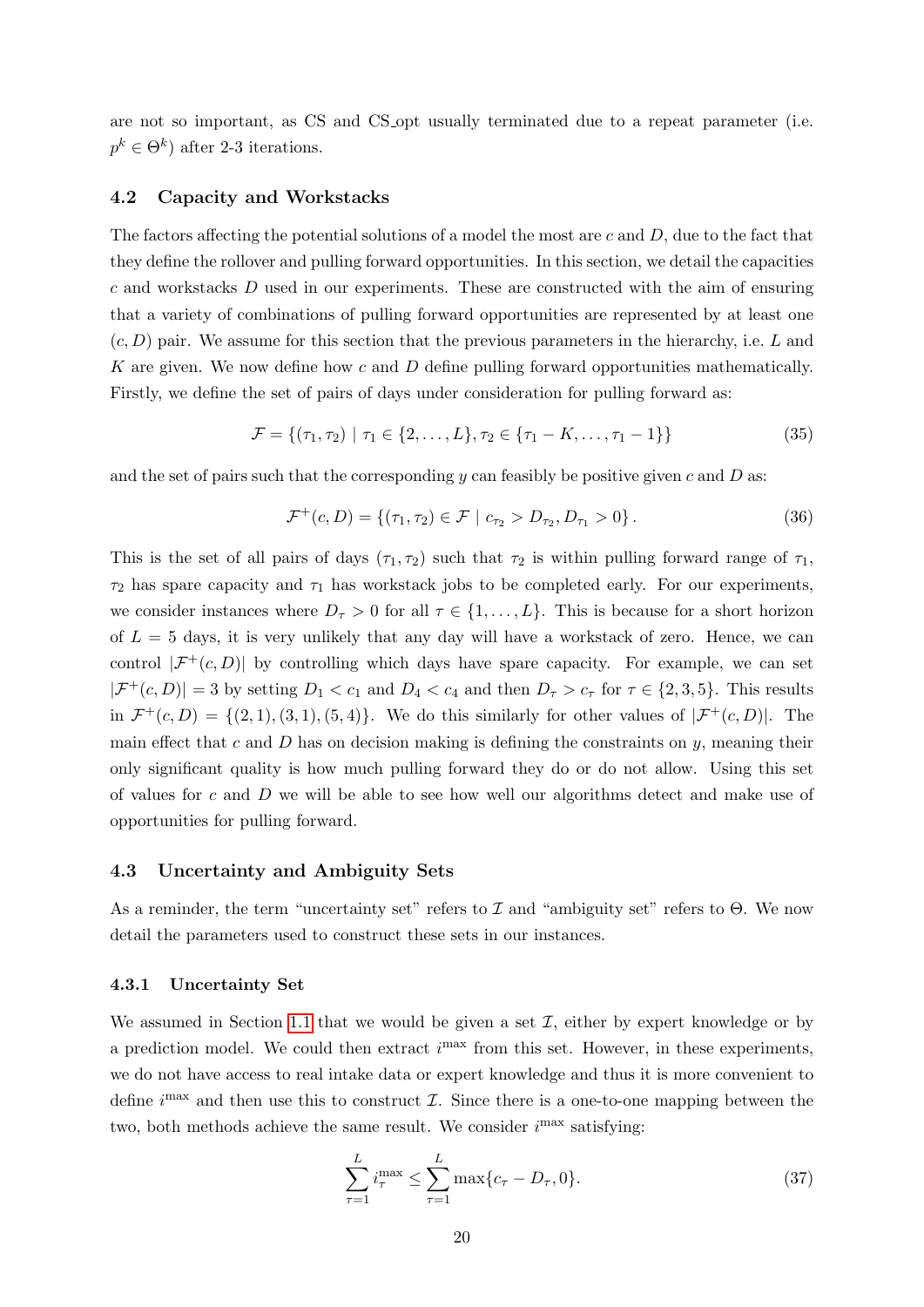This is reasonable because if the total number of jobs arriving in the system exceeds the RHS of [\(37\)](#page-21-3) then some intake jobs will always remain incomplete at the end of day L, regardless of our pulling forward decision. Furthermore, we can consider varying numbers of high-intake days, through the number  $n(i^{\max}) = |\{\tau \in [L] : i_{\tau}^{\max} > c_{\tau} - D_{\tau}\}|$ , which corresponds to the number of days with potential spikes in demand. Depending on c and  $D$ ,  $n(i^{max})$  can range between 0 and L – 1. However, for these experiments we consider  $n(i^{\max}) \in \{1, \lfloor \frac{L}{2} \rfloor\}$  $\left[\frac{L}{2}\right]$ ,  $L-1$ } for sufficient coverage of cases. The case of 1 day with high intake corresponds to a one-day spike caused by an event such as a major weather event. The case of  $\frac{L}{2}$  $\frac{L}{2}$  days with high intake could correspond to an extended spike lasting for multiple consecutive days, for example, a network problem causing lots of service devices to break. The final case of  $L - 1$  will have  $L - 1$  small spikes in intake, marking a period of consistently high intake.

#### <span id="page-22-0"></span>4.3.2 Ambiguity Sets

The choice of parametric ambiguity set depends on the choice of discretisation of  $[0, 1]^L$  and also the way we in which we then reduce its size. The choice of discretisation is defined by the parameter  $n_{\text{probs}}$ , and increasing this value increases the size of the ambiguity set. For these experiments, we consider  $n_{\text{probs}} \in \{5, 10, 15\}$ . In our preliminary testing we found that any value larger than 15 can lead to intractability when solving the parametric model to optimality.

Both ambiguity sets are also defined by the sampling parameter  $N$ . For the purpose of testing our models, we consider  $N \in \{10, 50, 100\}$ . Clearly, higher N leads to better convergence to the true distribution of the MLE/ $\phi$ -divergence, but it also leads to much smaller ambiguity sets and typically less conservative decisions. Even for  $N = 50$ , we obtained some singleton ambiguity sets. Typically, this value would be chosen by the planner who is in control of the sampling process. However, the results of our testing can be used to understand the tradeoff between the accuracy of the approximation and the conservativeness of the resulting decisions. Hence, it may influence the value of  $N$  used by the planner. In these experiments, we will assume  $\hat{i} = (0.75i_1^{\text{max}}, \dots, 0.75i_L^{\text{max}})$ . Hence, we will obtain  $\hat{p} = (0.75, \dots, 0.75)$ . In practice,  $\hat{p}$  would be obtained from sampling the true intake distribution. However, without access to true intake data, we set the value somewhat arbitrarily, since it is only used for testing purposes. If these models were used by a real planner, we would suggest that they create their own MLE.

### <span id="page-22-1"></span>5 Results

We now detail the results of our experiments that test the algorithms on 279 problem instances in which  $L = 5$  and  $K = 2$ . We report the results from all 5 algorithms in terms of times taken, pulling forward decisions and worst-case distributions. Due to space considerations, we present some additional results in the Appendices. We discuss the effects of workstacks on solutions in Appendix B.1. We give a brief comparison of our results with those from the RO version of the model in Appendix B.2. In addition, we present and test a Benders decomposition algorithm for this problem in Appendix C. These experiments were run in parallel on a computing cluster (STORM) which has 486 CPU cores. The solver used in all cases was the Gurobi Python package,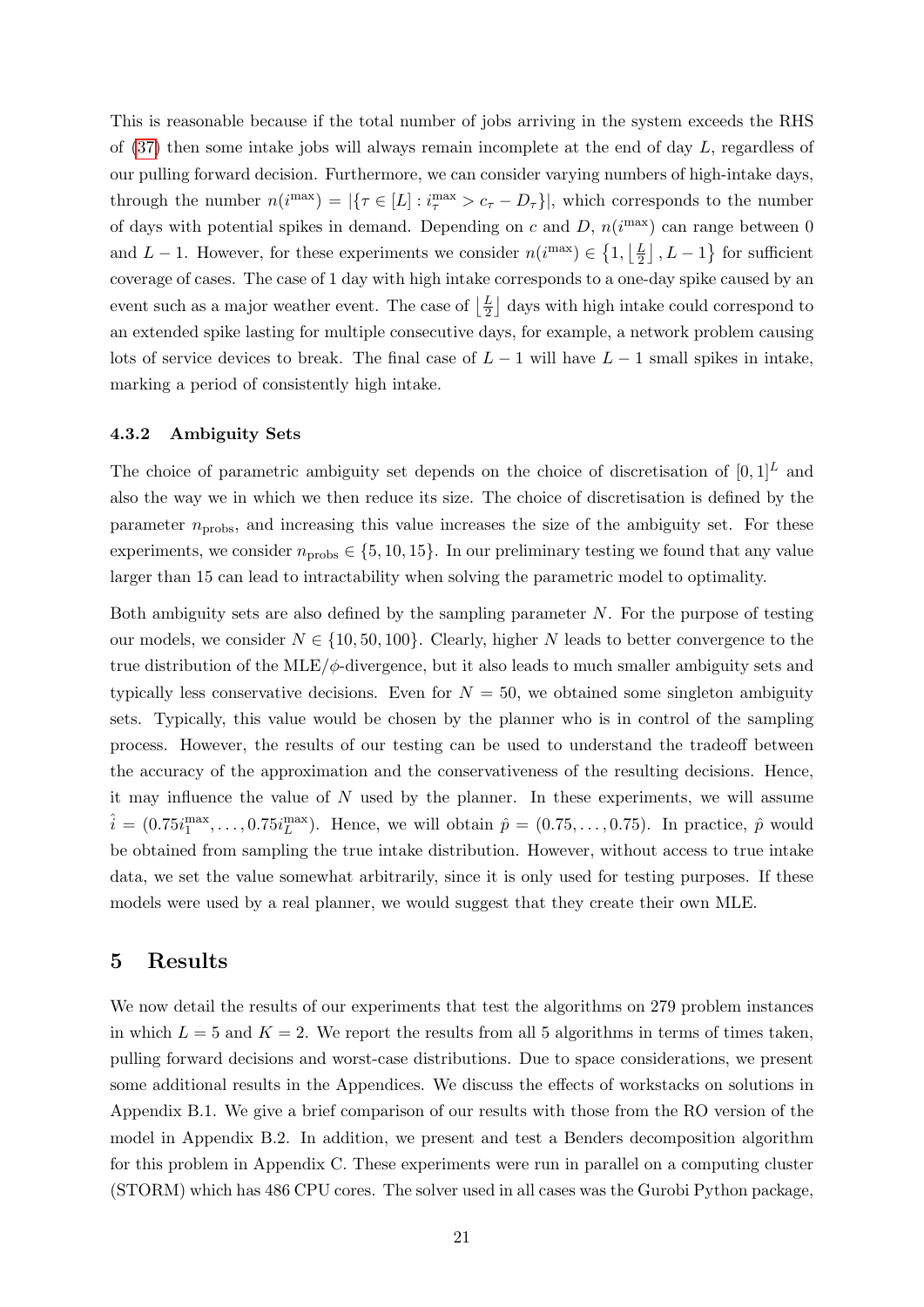gurobipy [\(Gurobi Optimization, LLC, 2022\)](#page-34-14). The version of gurobipy used was 9.0.1. The node used on STORM was the Dantzig node, which runs the Linux Ubuntu 16.04.6 operating system, Python version 2.7.12, and 48 AMD Opteron 638 CPUs.

#### <span id="page-23-0"></span>5.1 Summary of Instances and Their Sizes

In Table [1,](#page-23-1) we summarise the sizes of the sets  $\mathcal I$  and  $\Theta$ , that form the basis for constraints and variables in the model. A summary of the sizes of  $\mathcal I$  is given in Table [1a.](#page-23-1) The table shows 7 of the 31 i<sup>max</sup> values considered and the size of the resulting set  $\mathcal{I}$ . The other i<sup>max</sup> values considered were permutations of the values shown in the table, and hence led to  $|\mathcal{I}|$  values that are already listed in the table. Table [1b](#page-23-1) shows the values of  $N$  and  $n_{\text{probs}}$  used and the average size of the resulting ambiguity sets. The sizes vary as the construction of the set also depends on  $i^{\max}$ . The cases where  $|\Theta| = 1$  corresponds to cases where  $\frac{\chi^2_{L,1-\alpha}}{N}$  was too small to allow any p other than  $\hat{p}$  to be in the ambiguity set defined by [\(32\)](#page-16-2).

<span id="page-23-1"></span>

|                                              |                 | N   | $n_{probs}$ | Average $ \Theta $ |
|----------------------------------------------|-----------------|-----|-------------|--------------------|
| $j$ max                                      | $ \mathcal{I} $ | 100 | 5           | 1.000              |
| (1, 6, 6, 1, 1)                              | 392             | 100 | 10          | 1.000              |
| (1, 3, 3, 3, 3)                              | 512             | 100 | 15          | 16.871             |
| (2, 2, 2, 6, 2)                              | 567             | 50  | 5           | 1.419              |
| (2, 2, 8, 8, 2)                              | 2187            | 50  | 10          | 14.419             |
| (5, 5, 1, 5, 5)                              | 2592            | 50  | 15          | 93.129             |
| (1, 7, 7, 7, 7)                              | 8192            | 10  | 5           | 14.742             |
| (9, 9, 1, 9, 9)                              | 20000           | 10  | 10          | 504.226            |
| nle <i>i</i> max reluce and give of the ages |                 | 10  | 15          | 4301.645           |

(a) Example i values and sizes of the asso-

ciated uncertainty sets  $\mathcal I$  considered.

(b) Parameters defining ambiguity sets and average size of corresponding sets.

#### Table 1: Summary of input parameters and corresponding set sizes

We can see here that our choices of  $i<sup>max</sup>$  gave instances with as many distinct intakes (and rollover vectors) as 20000, and as few as 392. The sizes of the ambiguity sets varied between 1 and 8854, where the largest sets resulted from the smallest  $i^{\text{max}}$  and N values, and the largest  $n_{\text{probs}}$  values. This is because the criteria for p being included in  $\Theta$  was

$$
\sum_{\tau=1}^{L} N i_{\tau}^{\max} \frac{(\hat{p}_{\tau} - p_{\tau})^2}{\hat{p}_{\tau} (1 - \hat{p}_{\tau})} \leq \chi^2_{L, 1-\alpha}.
$$

Clearly the LHS is increasing in N and  $i_{\tau}^{\max}$ . Hence, larger values lead to a higher distance from the nominal distribution. Large  $n_{\text{probs}}$  leads to larger  $\Theta$  because it results in a finer discretisation of  $[0, 1]^L$ , and hence more candidate p values.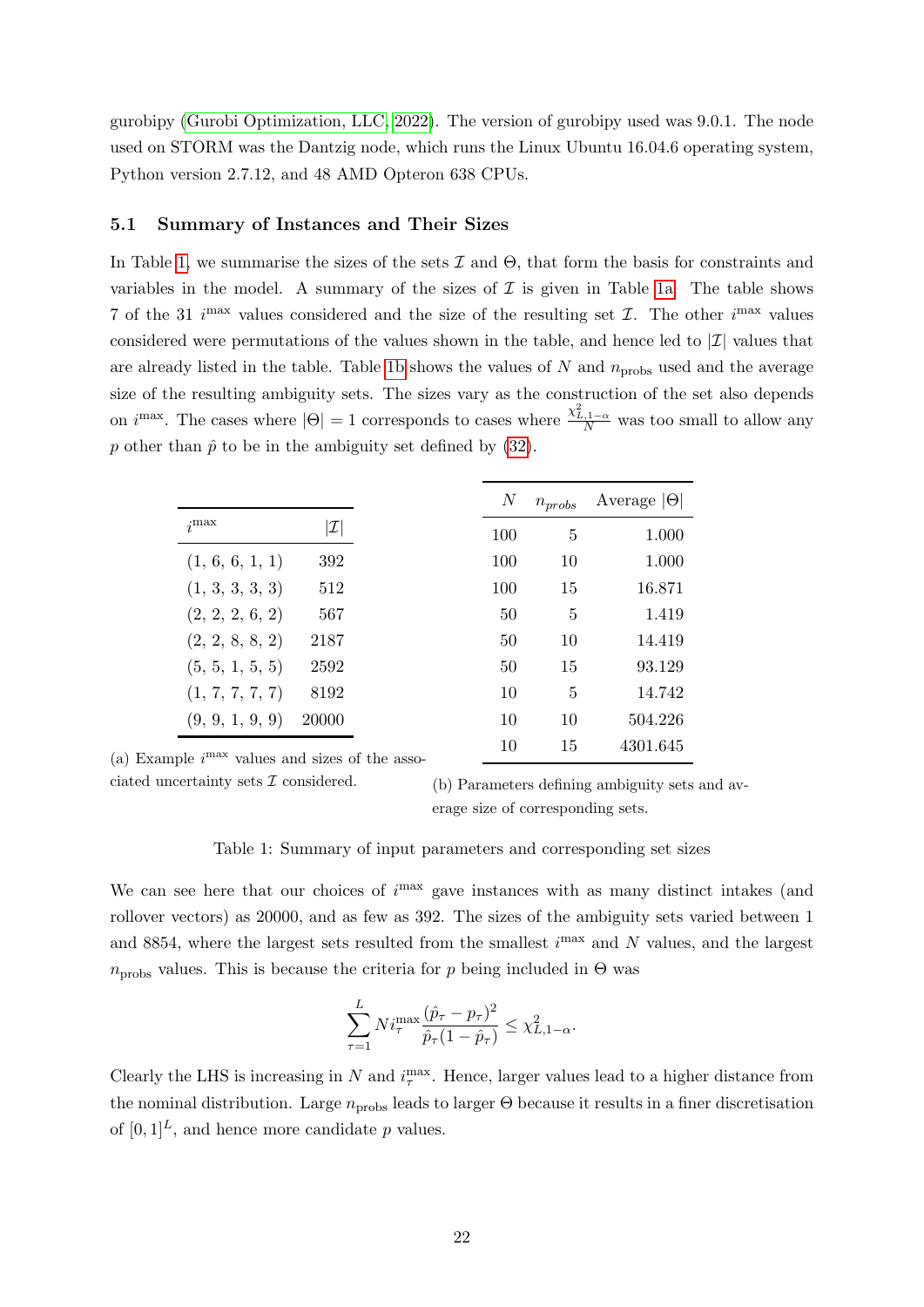#### <span id="page-24-0"></span>5.2 Optimality of Algorithms and Times Taken

Comparing results for DRO problems is not as simple as comparing final objective values. Our optimal objective value can be written as  $z^* = \min_y \max_p f(y, p)$ . Here  $f(y, p)$  is the total expected rollover cost, i.e.  $\sum_{\tau=1}^{L} a_{\tau} \mathbb{E}_p(R_{\tau} | y)$ . Suppose we have an instance where  $y^{\text{CS}} = y^{\text{P}}$ but  $p^{CS} \neq p^P$ . Then, if CS gives a lower objective value than P, it may appear to have given a better solution to the minimisation problem. However, this means that CS did not successfully choose the worst-case  $p$  for its chosen  $y$ . This leads to a lower objective function value but a suboptimal solution w.r.t. p. Similarly, we can say that CS is suboptimal if  $p^P = p^{CS}$  but  $y^{\text{CS}} \neq y^{\text{P}}$  and CS gave a higher objective value. Hence, both a higher and a lower objective value can suggest suboptimality for a DRO model. Given this, we summarise the results using 3 optimality criteria. An algorithm  $x$  is said to be:

- 1. *y*-optimal if  $\max_{p \in \Theta} f(y^x, p) = z^*$ .
- 2. *p*-optimal for a given  $y^x$  if  $f(y^x, p^x) = \max_{p \in \Theta} f(y^x, p)$ .
- 3. **Optimal** if  $f(y^x, p^x) = z^*$ . Note that this is met is the algorithm is both y-optimal and p-optimal.

<span id="page-24-1"></span>We display the number of times each algorithm was optimal, p-optimal and  $\gamma$ -optimal in Table [2.](#page-24-1)

|     |                         | No. $(\%)$ Optimal Sol No. $(\%)$ p-Optimal Sol No. $(\%)$ y-Optimal Sol |                 |
|-----|-------------------------|--------------------------------------------------------------------------|-----------------|
| CS  | $257(92.11\%)$          | $257(92.11\%)$                                                           | 272 (97.49%)    |
|     | $CS_$ -opt 279 (100.0%) | 279 $(100.0\%)$                                                          | 279 $(100.0\%)$ |
| AO. | $223(79.93\%)$          | 263 (94.27\%)                                                            | 239 (85.66%)    |

Table 2: Summary of optimality of heuristics

Table [2](#page-24-1) shows that CS was optimal in 92% of instances, and y-optimal in 97%. As can be expected, CS opt was optimal in every instance. AO was only optimal in 80% of instances and y-optimal in 86% of instances. In fact, both CS and AO were optimal in selecting  $p$  in more than 92% of instances. Unsurprisingly, AO performs the best in this regard. This is because it solves the problem over the full set of parameters, unlike CS. However, CS was still p-optimal in around 92% of cases. Closeness to optimality of the algorithms is discussed in Section [5.3.](#page-25-0)

A summary of the computation times of each algorithm is given in Table [3.](#page-25-1) Firstly, the table shows average and maximum times taken over all instances. CS takes around 17 seconds. To find the optimal solution, it took approximately 1 minute and 50 seconds on average when using P, which is a large difference. CS opt found the optimal solution in an average of 20 seconds, which is faster than P. This is only 3 seconds slower than CS on average. However, there are many instances with small ambiguity sets. AO takes similar times to CS, also taking around 17 seconds on average. NP solves faster than P, but slower than CS, CS opt and AO. The fact that NP is slower than CS opt suggests that the parametric model can be solved to optimality faster than the non-parametric model. AS reports the times taken to compute Θ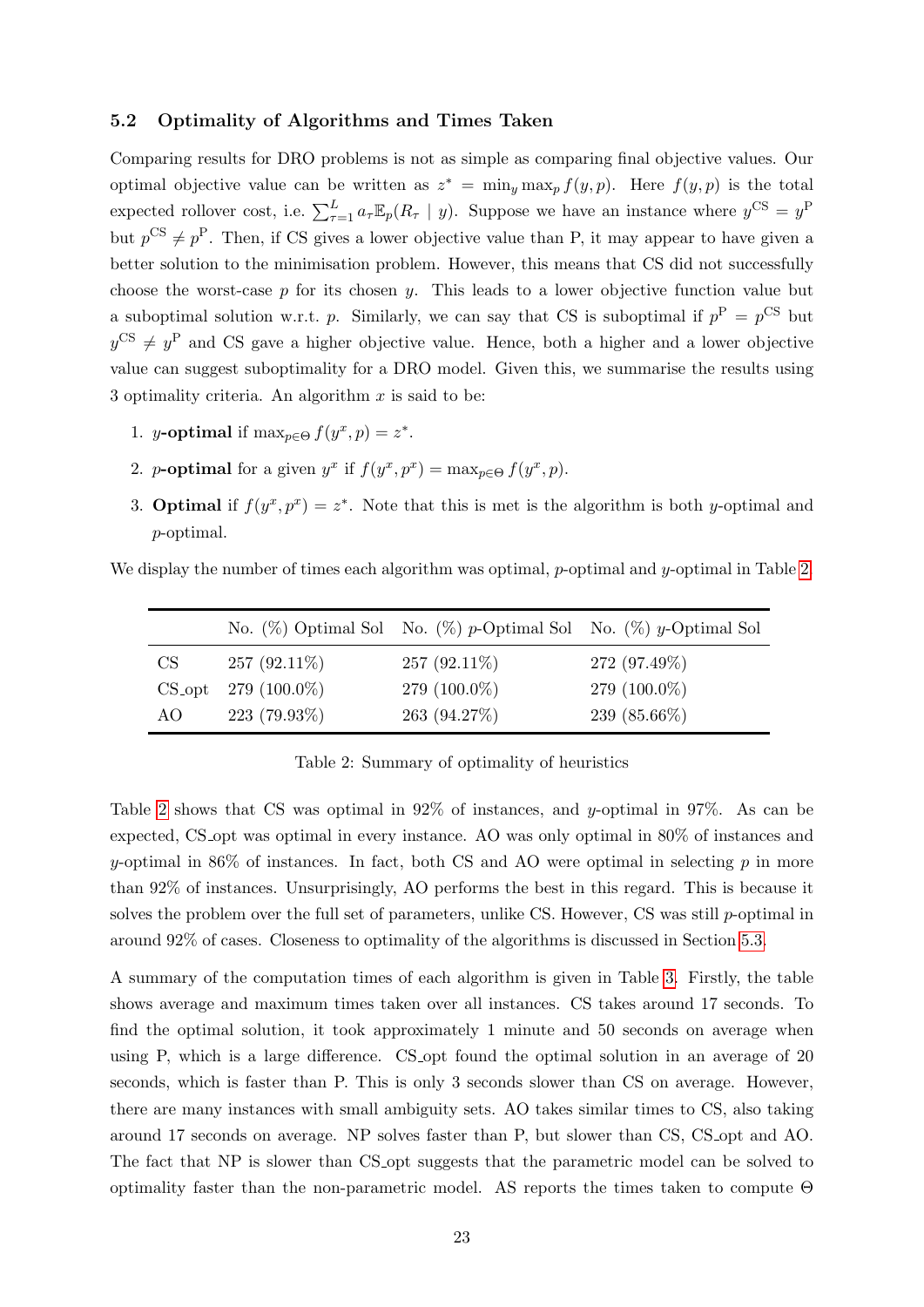for the parametric algorithms. This is not included in the solution time for each algorithm, as it is a pre-computation step. It is worth noting that the average of 6 seconds is significantly faster than extracting Θ from the non-parametric confidence set, which can take hours. Please note that, while the differences between the algorithms' times may seem small, these instances are small compared to real planning instances. We would expect the time differences to be more pronounced when the problems are large. Furthermore, CS opt requires significantly more memory and computing power than CS. For large instances, it stores thousands of distributions, each of which comprises thousands of values. CS only stores around 5 distributions, regardless of problem size.

<span id="page-25-1"></span>

|           | Avg. t.t. (Overall) | Max t.t. $(Overall)$ | Avg. t.t. (Large) | Max t.t. $(Large)$ |
|-----------|---------------------|----------------------|-------------------|--------------------|
| P         | 0:01:22.85          | 0:19:23.5            | 0:07:57.99        | 0:19:23.5          |
| CS        | 0:00:17.48          | 0:01:50.37           | 0:00:06.1         | 0:00:33.82         |
| $CS$ -opt | 0:00:20.17          | 0:02:12.09           | 0:00:24.74        | 0:01:07.84         |
| AO        | 0:00:17.29          | 0:03:52.97           | 0:02:08.08        | 0:03:52.97         |
| NP        | 0:00:25.35          | 0:03:26.88           | 0:00:07.25        | 0:00:44.4          |
| AS        | 0:00:05.95          | 0:00:19.38           | 0:00:14.18        | 0:00:16.59         |

Table 3: Summary of times taken

Since there are a large number of small instances that affect the overall averages, Table [3](#page-25-1) also shows average and maximum times for instances with the largest ambiguity sets. This corresponds to the largest 10% of instances with respect to  $\Theta$  or equivalently  $|\Theta| \geq 1000$ . From these two columns, we see that CS opt takes more than 4 times longer than CS on average, when Θ is large. We also see that CS opt took 34 seconds longer to solve its slowest instance than CS took for its slowest instance. The largest time difference was 46 seconds, and this occurred when  $|\Theta| = 831$  and  $|\mathcal{I}| = 20000$ . The time difference is due to two main reasons. Firstly, CS never spent more than 0.5 seconds computing PMFs, whereas CS opt took up to 22 seconds. Hence, CS significantly reduces the amount of computation required. Secondly, CS typically completed in many fewer iterations than CS opt. This is because its use of  $\Theta^{\text{ext}}$  meant it identified a repeat parameter in fewer iterations. Based on the optimality counts and time taken, CS is the strongest heuristic. It selects the optimal  $y$  is 97% of instances, and does so in less time than CS opt. CS opt can be used when  $\Theta$  is small, but begins to solve slowly in comparison with CS when  $\Theta$  is large.

#### <span id="page-25-0"></span>5.3 Performance of Algorithms in Detail

To illustrate further how well the algorithms performed, we define the following two metrics. Note that a positive value for either of these metrics suggests suboptimality.

1. Quality of p choices. For a solution  $y^x$  that was selected by an algorithm x, where  $x \in \{CS, CS\_{opt}, AO\}$ , we calculate the worst-case expected cost over all distributions in Θ using brute force. We can then compare this cost with the expected cost obtained by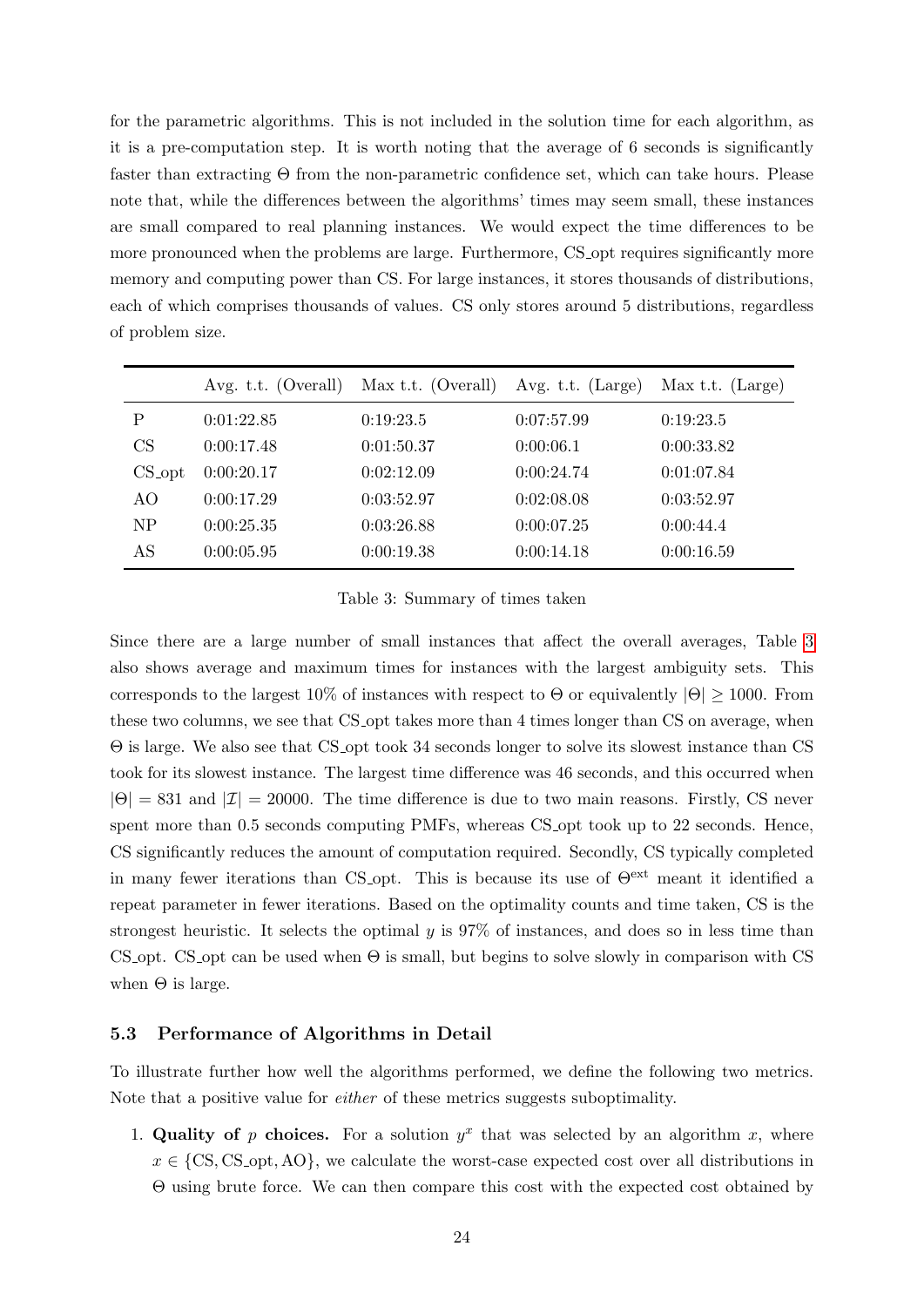the algorithm, i.e. from  $p^x$ , the p that the algorithm selected. This allows us to establish how close to worst-case the choices in  $p$  were. We refer to this difference as the  $p$ -gap, and it is defined as  $g_p(y^x, p^x) = \max_{p \in \Theta} f(y^x, p) - f(y^x, p^x)$ .

2. Quality of y choices. For a given solution  $y^x$  from algorithm x, we compute the worstcase expected cost using brute force, as we did when finding  $g_p(y^x, p^x)$ . We can then compare this worst-case cost with that of the optimal y, to assess how close  $y^x$  is to optimal. This is referred to as the y-gap, and is defined as  $g_y(y^x) = \max_{p \in \Theta} f(y^x, p) - z^*$ .

<span id="page-26-0"></span>In Table [4,](#page-26-0) we summarise the average  $p$ -gaps and  $y$ -gaps of the three heuristics, along with the average absolute percentage gaps (APGs). The  $p$ -APG is obtained by taking the  $p$ -gap as an absolute percentage of the worst-case expected cost for the chosen solution  $y^x$ . The y-APG is obtained by taking the y-gap as an absolute percentage of the optimal objective value.

|                      |                      | Avg. $p$ -gap Avg. $p$ -APG Avg. $y$ -gap Avg. $y$ -APG |                      |                     |
|----------------------|----------------------|---------------------------------------------------------|----------------------|---------------------|
| CS -                 |                      | $0.0561$ $0.084\%$                                      |                      | $0.0058$ $0.0101\%$ |
| $CS$ <sub>-opt</sub> | $0.0000 \quad 0.0\%$ |                                                         | $0.0000 \quad 0.0\%$ |                     |
| AO.                  |                      | $0.0064$ 0.0065\%                                       |                      | $0.0233$ $0.1369\%$ |

Table 4: Summary of gaps and APGs of the heuristics

This suggests that all algorithms perform very well at choosing the worst-case  $p$  for a fixed  $y^x$ , and all have an average p-APG of less than 0.09%. AO performs the best at selecting p, which supports the observation made from the optimality counts. CS and AO are very good at selecting the optimal  $y$ , since they both use a solver to do so. Of CS and AO, CS performs the best in this regard, with an average  $y$ -APG of 0.01%. The y solution CS chose had, on average, a worst-case expected cost that was 0.0058 away from the optimal objective value. AO also performs well in selecting y, but its average y-APG is a factor of 20 larger than that of CS. Due to its optimality in every instance, CS<sub>-opt</sub> has average gaps and APGs of 0.

We can also study the results broken down by the size of the set of distributions. In order to reduce the size of the table, we present results averaged over the categories for  $|\Theta|$  given in Table [1b.](#page-23-1) We present these results in Table 11, which is in Appendix D.1 due to space considerations. In summary, the table suggests that CS does not return suboptimal ps for its chosen  $\gamma$  until the set reaches the average size of 93. CS is consistent in its selection of the optimal y across all values of  $|\Theta|$ . CS's y-APE stays very close to 0 in all cases. AO has larger p-gaps for the larger values of  $|\Theta|$ . Interestingly, AO's performance in selecting y improves as |Θ| grows larger. CS opt has zero gaps and APGs for all values of |Θ|, but its times taken do not scale as well as CS's and AO's with large |Θ|. For small ambiguity sets, CS opt takes similar times to CS, but it takes twice as long for the largest ambiguity sets (average size of 4301). We also plot the average times by |Θ| in Figure [1a.](#page-27-1) The algorithms that use Gurobi on the full set of distributions, i.e. P and AO, do not scale well with |Θ| in terms of time. CS, CS opt and NP all scale much better with  $|\Theta|$  than AO and P. For CS and CS opt, this is because they only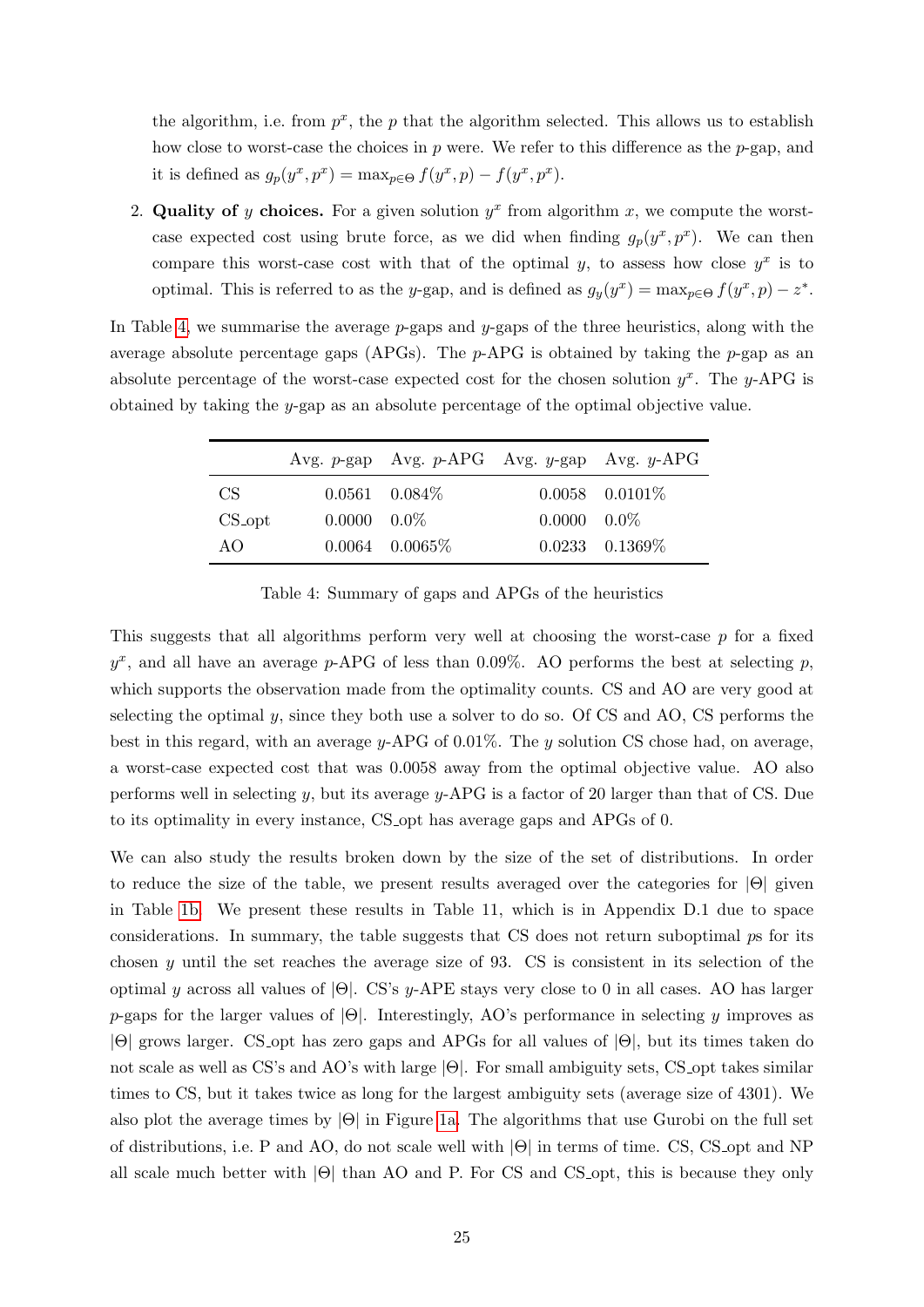<span id="page-27-1"></span>

Figure 1: Average times taken by sizes of sets

ever solve the MIP reformulation over a small subset of Θ. For NP, this is because increasing the size of the ambiguity set for the non-parametric model does not result in a more complex model, it only increases the value  $\rho$ . This plot supports our observation that CS opt solves in similar times to CS when  $\Theta$  is small, but begins to take noticeably longer for large  $\Theta$ .

Finally, we can look at the performance of algorithms by the size of the set of intakes  $\mathcal{I}$ . These results are shown in Table 12 in Appendix D.2. The p-APGs for the heuristics are not significantly affected by  $|\mathcal{I}|$ , apart from a drop in performance for CS when  $|\mathcal{I}| = 8192$ . This is likely due to other model parameters, since there is no reason for  $|\mathcal{I}|$  to affect the p-APG. AO also begins to lose y-performance when  $|\mathcal{I}| = 8192$ . This is an intuitive result, because as this set gets larger AO will remove more and more intakes. This reduces the accuracy of its approximation of the objective function. CS does not remove intakes, which explains why its performance is consistent. In fact, CS's y-APG is lower than AO's when  $|\mathcal{I}| = 20000$ . Again, CS opt has all zero gaps and APGs. The difference between CS and CS opt in terms of time taken is less noticeable here. CS opt consistently takes 3-5 seconds longer than CS for all values of  $|\mathcal{I}|$ . This indicates that  $|\Theta|$  is the main factor causing CS opt to solve slowly. We also plot the average times by  $|\mathcal{I}|$  in Figure [1b.](#page-27-1) This plot suggests that P does not scale well with  $|\mathcal{I}|$ , and that AO scales very well with  $|\mathcal{I}|$ . CS, CS opt and NP scale better than P, but not nearly as well as AO, due to the fact that they do not apply dimension reduction to  $\mathcal{I}$ .

#### <span id="page-27-0"></span>5.4 CS's Suboptimal Distributions

In this section, we compare the solutions and distributions from CS with those from P. Since CS is only limited by its performance in selecting  $p$ , we study CS's worst-case  $p\bar{s}$  in order to find ways to improve its performance. We do not study  $CS$ 's performance with respect to  $y$ , since if  $\Theta^{\text{ext}}$  contains  $p^{\text{P}}$  then CS will return the same y as P, as evidenced by CS-opt. Hence, improving  $\Theta^{\text{ext}}$  is sufficient to improve CS with respect to y and p. We do not analyse AO's solutions, since improving its performance can only come from tuning  $\beta$ .

As shown in Table [2,](#page-24-1) CS chose the optimal  $p$  for its selected  $y$  in 92% of cases, leaving 22 instances where it did not. This indicates that our set  $\Theta^{\text{ext}}$  did not in fact contain the worstcase p in those 22 instances. To compare CS with P, we study only instances where CS selected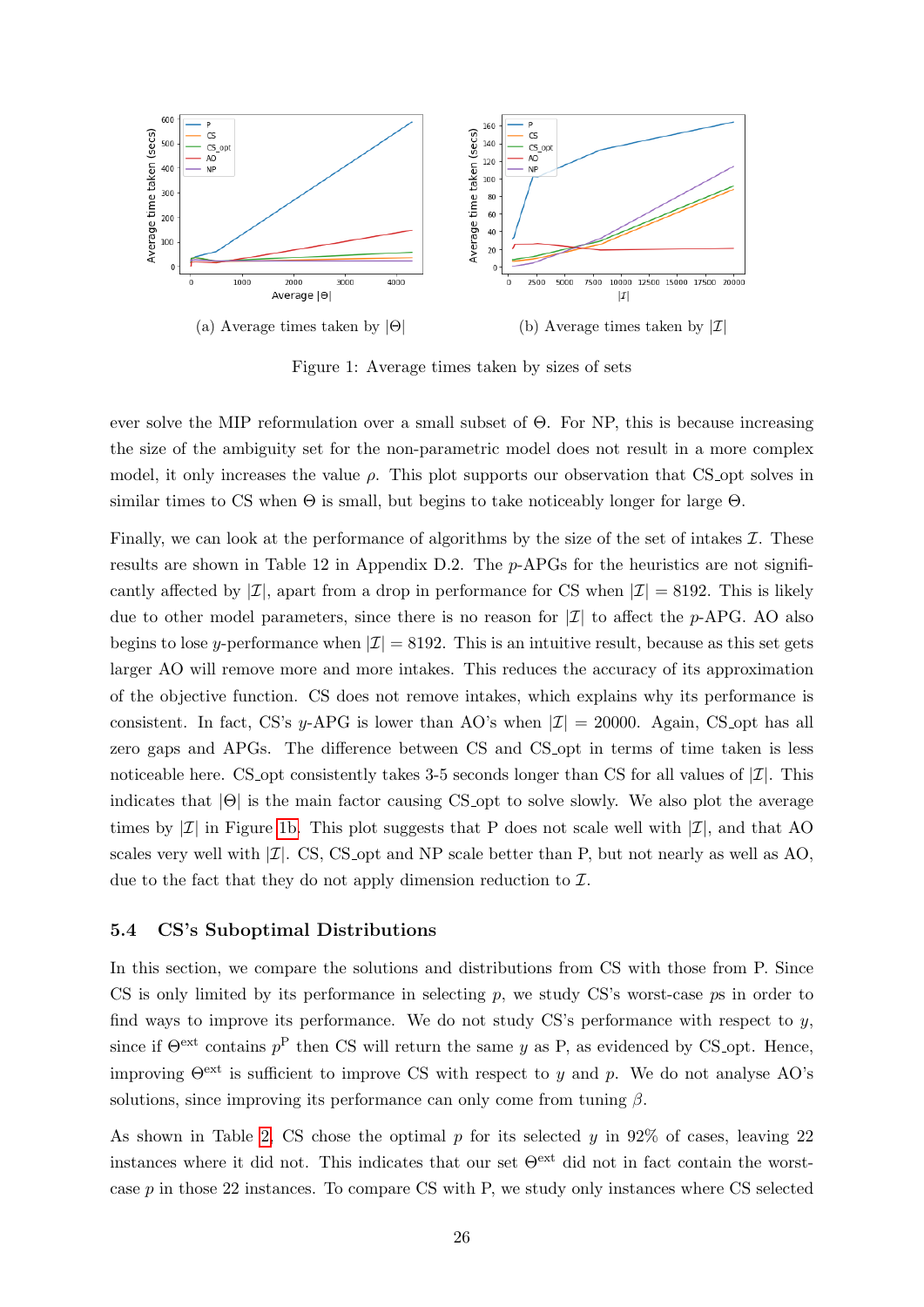the same  $y$  as P, which occurred in 15 of these 22 instances. Firstly, for these 15 instances, we can confirm that  $p^P$  was not contained in the set  $\Theta^{\text{ext}}$  used by CS. This either occurred because no probability was at its maximum, or because the sum of the probability vector was not maximised. We find that one value of  $p^P$  was maximised in 13 out of 15 instances. However, in every one of these 13 instances, the sum over the vector was not maximised. This indicates that the main reason why CS did not return the worst-case  $p$  in every case was because the worst-case does not need to satisfy this condition. In general, we find that CS both allocated a higher maximum success probability and more success probability in total than P.

In order to see why the worst-case  $p$  does not need to satisfy the sum-maximisation criterion, we study some examples more closely. For example, in one instance we have  $p^P =$  $(0.933, 0.867, 0.867, 0.867, 0.733)$  and  $p^{CS} = (0.933, 0.933, 0.867, 0.8, 0.867)$ . We see that P and CS both gave maximal probability to day 1. However, P has reduced days 2 and 5's probabilities in order to allocate more to day 4. The resulting rollover vectors are (0.87, 10.6, 27.34, 24.54, 41.01) for P and  $(0.87, 10.74, 27.47, 24.27, 41.0)$  for CS. In this instance, allocating higher probability to day 4 resulted in higher day-4 and also day-5 rollover, and more rollover in total, despite the fact that the total probability was not maximised. Another way that CS can be suboptimal is choosing the wrong day to set to its maximum. For example, in one of the 15 instances P gave  $p^{\text{P}} = (0.933, 0.867, 0.8, 0.8, 0.8)$  and CS gave  $p^{\text{CS}} = (0.8, 0.867, 0.8, 0.867, 0.867)$ . Here, CS has set  $p_2$  to its maximum, while P has set  $p_1$  at its maximum. For this instance, the closest values of p to  $p^{\rm P}$  that were in  $\Theta^{\rm ext}$  were  $(0.933, 0.8, 0.8, 0.867, 0.933)$  and  $(0.933, 0.8, 0.8, 0.933, 0.867)$ . These two solutions give less expected cost than  $p^{\text{CS}}$ , and so CS did not allocate maximal probability to day 1. Clearly the maximal cost came from allocating high probability to day 2 as well as day 1, but no such probability vectors were contained in  $\Theta^{\text{ext}}$ . Finally, in two instances no value of  $p^{\text{P}}$ was at its maximum. One example of this occurred when  $p^P = (0.867, 0.867, 0.867, 0.733, 0.733)$ and  $p^{\text{CS}} = (0.8, 0.933, 0.8, 0.8, 0.8)$ . CS has allocated day 2 its maximum probability. However, the worst-case parameter spread the success probability more evenly over the first 3 days. The assumption that one  $p<sub>\tau</sub>$  is maximised is usually satisfied, and hence this is not the main reason for CS's suboptimality.

These observations explain why CS did not always return the true worst-case p. Clearly, the issue lies in the construction of  $\Theta^{\text{ext}}$ . In particular, the assumption that the sum over the success probability vector should be maximised is not always required. In fact, sometimes it is worse to reduce the sum in order to give high priority days a higher success probability. In order to assess whether or not this is the case, CS would need to compare the maximum intakes for each day in order to see where the most rollover could be caused.

#### <span id="page-28-0"></span>5.5 Parametric vs. Non-parametric Decisions and Distributions

In this section, we compare NP's solutions and distributions with those from P. This will allow us to assess the benefits and costs of including the parametric information in the model. As we have seen, incorporating this information creates a model that is larger and computationally more difficult to solve. However, it retains the information on the family of distributions that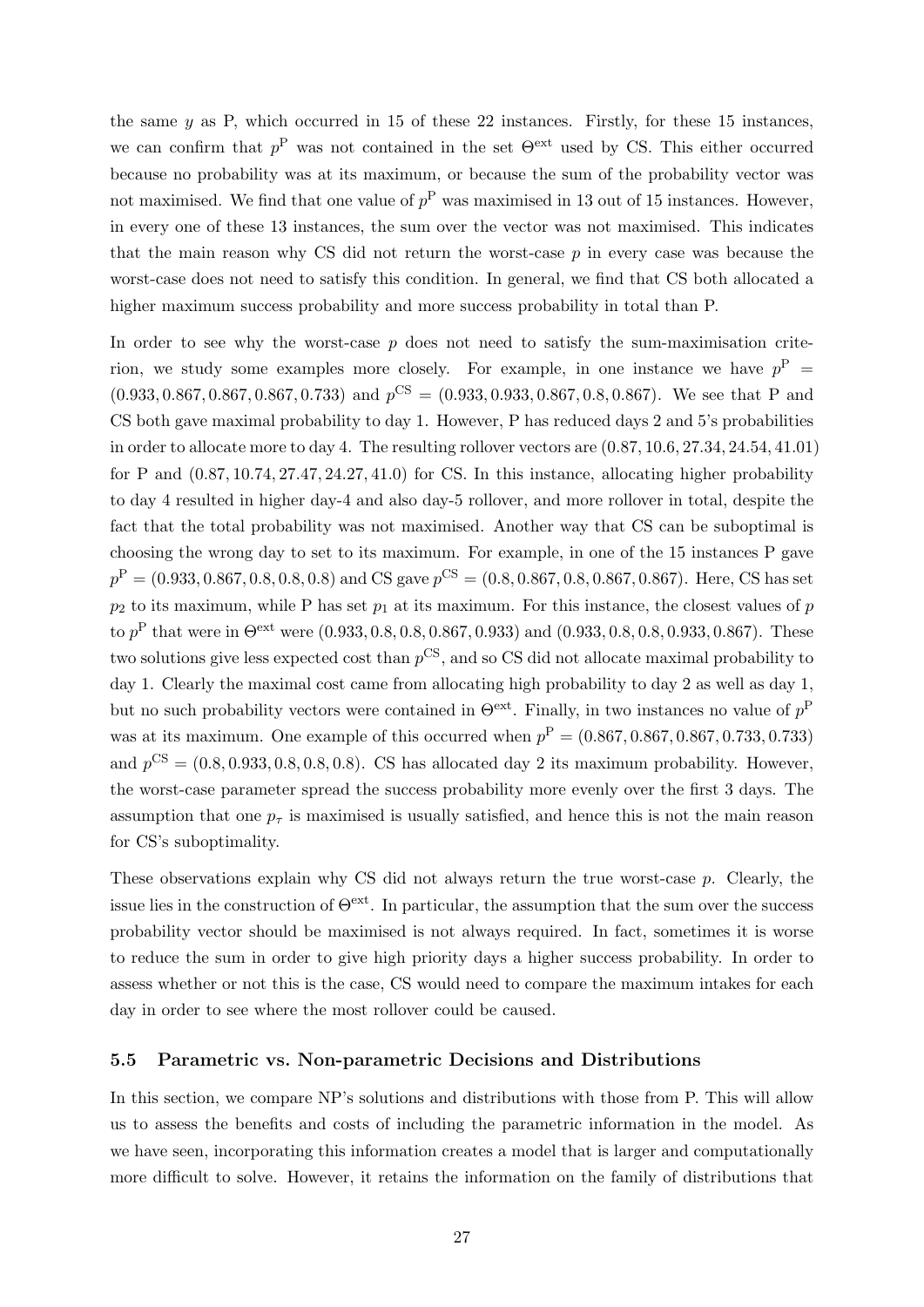$P<sup>0</sup>$  lies in and ensures that the worst-case distribution from the model is also in this family. This is something that is not guaranteed by the non-parametric model.

#### <span id="page-29-0"></span>5.5.1 Pulling Forward Decisions and Objective Values

We first study the differences in pulling forward decisions between the two models along with their worst-case objective values. We find that the two models gave the same pulling forward decision in 199 of the 279 instances solved. This can be stated as NP being y-optimal with respect to the parametric model in 71% of instances. In every one of these instances, it was only optimal to pull forward between either days 2 and 1 or not at all. The worst-case expected cost from NP was 1.21 higher than that from P in these instances, on average. This suggests that the worst-case distribution from NP for a fixed  $y$  is typically worse than that from P.

<span id="page-29-1"></span>

(a) Scatter plot of total amount pulled forward (b) Scatter plot of worst-case expected costs ununder P vs. NP der P vs. NP

#### Figure 2: Scatter plots comparing P and NP's pulling forward decisions

Figure [2a](#page-29-1) shows a scatter plot of the total amount pulled forward under each model in each of the 279 instances. Figure [2b](#page-29-1) shows the corresponding worst-case expected costs. The dashed line corresponds to instances where both models pulled forward the same amount or had the same worst-case cost. Figure [2a](#page-29-1) suggests that, when the two were different, there is no definitive answer to which algorithm is more conservative. In 42 instances NP pulled forward more, and in 38 instances it pulled forward less. However, when NP pulled forward more than P, it pulled forward up to 7 jobs more. When P pulled forward more, it only pulled forward 1 more. On average over the instances where the two solutions were different, NP pulled forward 1.24 more jobs. The overall average difference was 0.32. This suggests that NP is generally slightly less conservative than P. However, as shown in Figure [2b,](#page-29-1) rarely did NP attain a lower worst-case expected cost than P. The overall average difference between P and NP's worst-case expected costs was  $-1.21$ . This suggests that NP's worst-case distribution typically suggests that there will be 1.21 more jobs being expected to roll over in the worst case. This is surprising since NP typically pulled forward more. Hence, this result indicates that NP's less conservative nature leads to more expected rollover in the majority of these instances.

Since NP results from relaxing the requirement that the worst-case distribution is binomial, we can view NP as a heuristic for solving the parametric model. Hence, it may be beneficial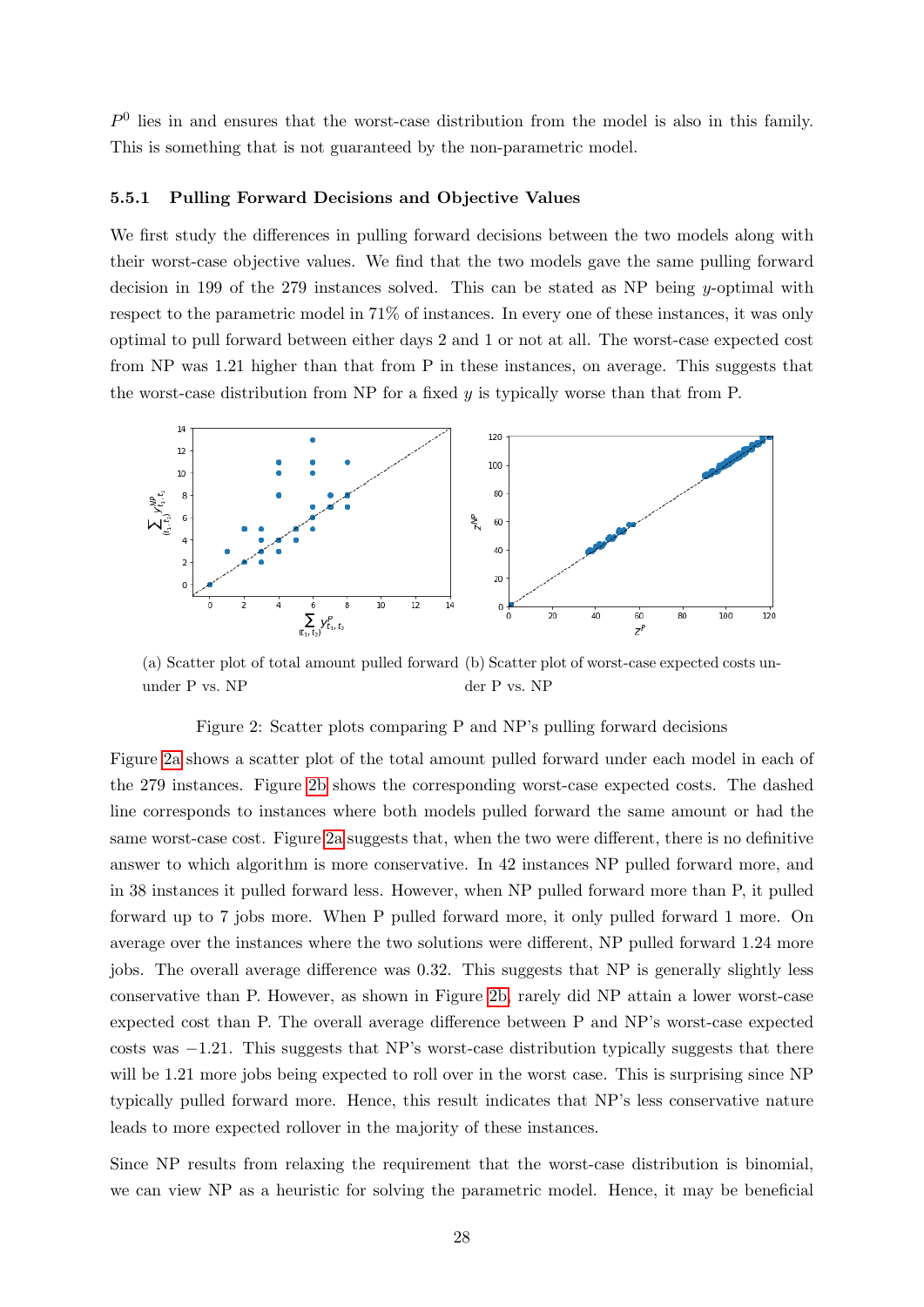to study the expected cost resulting from  $y<sup>NP</sup>$  under the binomial worst-case distribution that would be given by P, instead of the distribution given by NP. Therefore, for each value of  $y<sup>NP</sup>$ , we compute the worst-case binomial distribution given by a  $p \in \Theta$ , and the associated expected cost. This allows us to compute the objective value that  $y<sup>NP</sup>$  would attain under the parametric model. Hence, it allows us to assess the quality of  $y^{\text{NP}}$  in comparison with  $y^{\text{P}}$ , as we did for our heuristics. We can also study the difference between  $y<sup>NP</sup>$ 's worst case cost under P and NP, via the  $p$ -gap. This allows us to assess how the two objective functions differ for the same  $y$ .

<span id="page-30-1"></span>

|     |                     | Avg. p-gap Avg. p-APG Avg. y-gap Avg. y-APG y-opt. $\%$ |        |
|-----|---------------------|---------------------------------------------------------|--------|
| NP  | $-1.1764$ 13.0095\% | $0.0234$ $0.0429\%$                                     | 87.1\% |
| CS. | $0.0561$ $0.084\%$  | $0.0058$ $0.0101\%$                                     | 97.1\% |

Table 5: Summary of NP and CS's gaps

The gaps for NP are summarised in Table [5,](#page-30-1) along with those from CS for comparison. The  $p$ gaps suggest that the worst-case cost for  $y<sup>NP</sup>$  from NP is 1.18 higher than that from P, on average. This indicates that the NP model typically overestimates the worst-case cost associated with  $y^{\text{NP}}$ . This is consistent with our previous observation that NP's worst-case objective values are higher for a fixed y. In fact, NP overestimated the worst-case cost of  $y<sup>NP</sup>$  in 248 of 279 instances (89%). The most that NP overestimated this cost by was 3.4. These values may seem small, but relative to the true worst-case cost they can be quite large. The largest p-APG was 165%, indicating that the worst-case cost from NP was 2.65 times that from P. These results indicate that NP will typically give an objective that makes a decision look worse than it would be in reality. The y-APGs suggest that the y decisions from NP perform similarly to that of P, under P's objective. However, they do result in a slight cost increase on average. Based on the results here, we believe that CS is the strongest performing algorithm. CS runs in less time than NP and gives solutions closest to those from P. In fact, we can say that the NP solutions have gaps that are 4 times higher than CS's on average. Both average gaps are small, but CS was optimal in 92% of instances, as opposed to 71% for NP. Furthermore, if one were to use the NP model, then they would likely overestimate the rollover cost from their decision by approximately 13%, whereas CS would underestimate this cost by approximately 0.084%.

#### <span id="page-30-0"></span>5.5.2 Worst-case Distributions

In order to explain the differences in decisions and costs, we now study the worst-case distributions from P and NP. There are a number of ways in which these distributions can be different. The most obvious one is that P's worst-case distribution is always binomial, whereas NP's is not. As well as this, the two approximations of the 95% confidence set for  $P^0$  can be different, allowing different distances from  $\hat{P}$ . In fact, typically the confidence sets for P were larger. This indicates better coverage from the parametric sets. We first study the maximum distances from  $\hat{P}$  allowed by each ambiguity set and the distances attained by the parametric and non-parametric worst-case distributions, as measured by  $d_{\phi}$ . We find that the maximum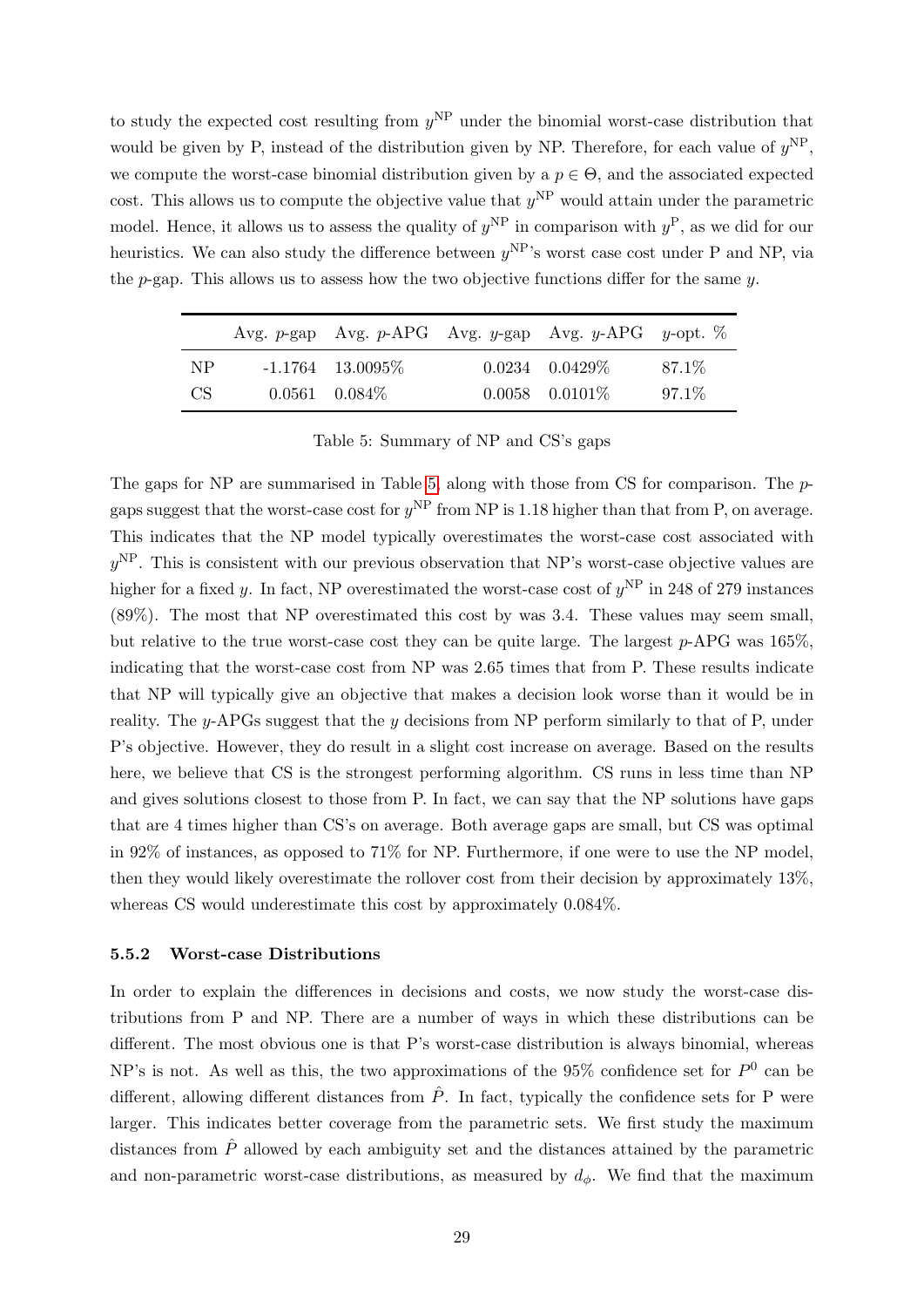distance allowed by P can be almost twice that allowed by NP. The maximum distance allowed by NP was 1.22, whereas this value was 2.32 for P. This suggests that the parametric ambiguity set can be significantly larger than the non-parametric set. We also find that NP's worst-case distribution always achieves the maximum distance from  $\hat{P}$ . Interestingly, the same does not apply for P. The maximum distance that  $P^{\text{P}}$  had from  $\hat{P}$  was 2.00, showing that the worst-case binomial distribution was not always as far from  $\hat{P}$  as it was allowed to be. In fact, there were 106 instances where P did not reach its maximum distance. As a result, even though the parametric ambiguity sets allowed  $P^{\text{P}}$  to be further from  $\hat{P}$ , we still find that  $P^{\text{NP}}$  was further from  $\hat{P}$  on average. The fact that NP's solution is always on the boundary may indicate that the true worst-case distribution is further from  $\hat{P}$  than is allowed by NP's ambiguity set.

In order to compare the worst-case distributions directly, we compute a number of summary statistics for each distribution and present their average values in Table [6.](#page-31-0) The first two results we show are the average distances from  $\hat{P}$  as measured by  $d_{\phi}$  and by the Kullback-Leibler Divergence (KLD). The KLD value,  $KLD(P^x, \hat{P})$ , can be loosely interpreted as the amount of surprise that would result in simulating from  $P^x$  if the true distribution were  $\hat{P}$ . These two rows indicate that NP was further from  $\hat{P}$ , on average, than P with respect to both distance measures. The values of  $d_{\phi}$  are quite close, but proportionally the difference in KLD values is much larger. In fact, NP has 52% more surprise than P, on average. This is likely due to the fact that NP's distribution is not binomial, unlike P's distribution. Entropy also measures surprise, but with respect to the values given by the distribution. We see that both distributions have a similar total entropy, but P has slightly more.

<span id="page-31-0"></span>

|                      | P        | NP       | $%$ Gap      |
|----------------------|----------|----------|--------------|
| $d_{\phi}(P^x, P^f)$ | 0.435    | 0.480    | $-10.345%$   |
| $KLD(P^x, P^f)$      | 0.167    | 0.254    | $-52.096\%$  |
| Entropy              | 5.379    | 5.227    | 2.826\%      |
| Total EV             | 16.701   | 17.048   | $-2.078\%$   |
| Total Variance       | 3.670    | 3.590    | 2.18\%       |
| Total Skewness       | $-4.274$ | $-4.431$ | $-3.673\%$   |
| No. Popped           | 14.074   | 21.822   | $-55.052\%$  |
| No. Suppressed       | 215.556  | 568.178  | $-163.587\%$ |

Table 6: Summary statistics comparing  $P^{\rm P}$  with  $P^{\rm NP}$ 

We also present summaries of the total mean, variance and skewness of each distribution. We see that NP has a higher total expected intake than P on average, but less variance. This can be expected since NP can control the mean and variance separately. P, on the other hand, fixes the variance by fixing the mean. P can therefore have a smaller variance than P, even when the two means are the same. However, P is typically less negatively skewed than NP. These results may explain why NP's worst-case costs are higher. If NP is more negatively skewed with a higher mean and lower variance, then this suggests that more mass is allocated to the higher intakes and less to the lower ones. Hence, expected costs will necessarily be higher.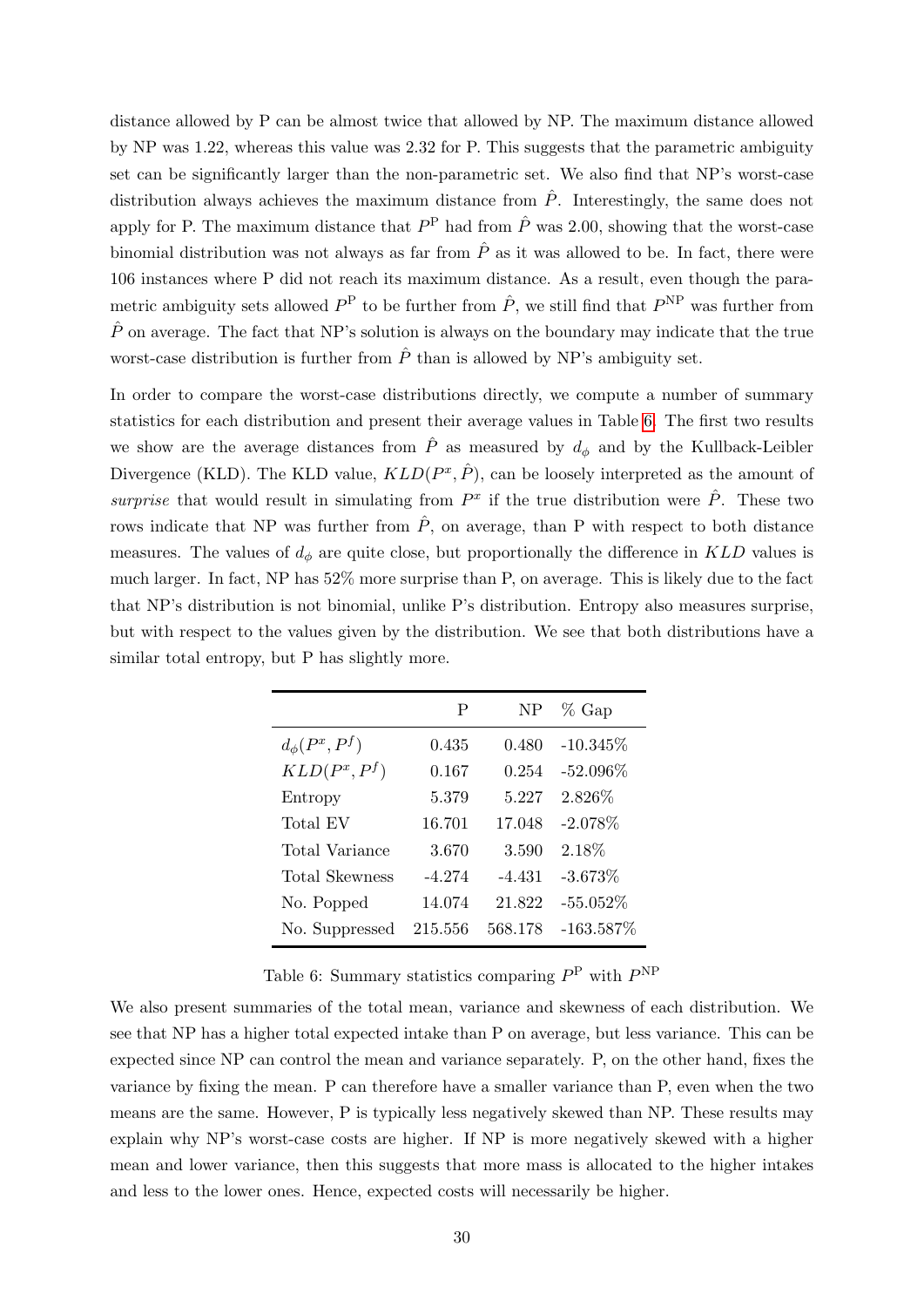Finally, we look at the number of intakes that were popped and suppressed by each worst-case distribution. A distribution  $P^x$  popping an intake i is defined as  $\mathbb{P}(I = i | P^x) > 0$  when  $\mathbb{P}(I = i \mid \hat{P}) = 0$ . The distribution  $P^x$  suppressing i is defined as  $\mathbb{P}(I = i \mid P^x) = 0$  when  $\mathbb{P}(I = i | \hat{P}) > 0$ . Since  $\hat{P}$  is a binomial distribution, technically we will never have popping as  $\mathbb{P}(I = i | \hat{P}) > 0 \ \forall i \in \mathcal{I}$ . We will also never have suppressing under P, for the same reason. In addition, by [Bayraksan and Love](#page-34-10) [\(2015\)](#page-34-10), the modified  $\chi^2$  divergence cannot pop scenarios. Hence, we consider the distributions when rounded to 6 d.p. instead. The table shows that NP popped 55% more intakes than P on average. Both popped only a few intakes, which is consistent with our observation that neither method can technically pop scenarios. This is not the main cause for the difference in the distributions, however. The main difference is from suppressing. We see that NP suppresses 163% more intakes than P on average. This indicates that NP's worst-case sets a large number of  $\hat{P}$ 's positive values to zero. P is much more restricted in this sense, due to the fact that  $P<sup>P</sup>$  is also binomial. This means that P cannot set any values to be exactly zero. This difference may also explain the increased values of KLD given by NP; some intakes that would be generated by  $\hat{P}$  would never be generated by  $P<sup>NP</sup>$ .

### <span id="page-32-0"></span>6 Conclusions and Further Research

In this paper, we presented parametric and non-parametric DRO models for a workforce planning problem under a mixture of known and uncertain demand. We developed heuristics to solve the parametric model, due to its poor scalability. The general conclusions that we can make from our results are as follows. The full model can be slow to solve to optimality using the MIP reformulation, i.e. using P. CS opt solves this model to optimality in a short time on average, but begins to solve slowly when the ambiguity set is large. Our heuristics, AO and CS, employ dimension reduction to the sets of intakes and distributions respectively in order to solve the problem in significantly less time than P. The main conclusion we make about these algorithms is that CS performs very well, and takes a fraction of the time that P takes. However, we found that CS can fail to select the worst-case success probability for its chosen pulling forward decision due to its assumption that the total success probability should be maximised. We compared the parametric and non-parametric solutions, and made a number of conclusions. Namely, NP typically pulls forward more than P but it overestimates the worst-case cost of a decision by 13% on average. We also found that the NP distributions had higher means, lower variance and more negative skewness. They also suppressed many more intakes than P's distributions.

The main contribution that we have made to the existing DRO literature is the new modelling framework of parametric DRO. This framework allows us to enforce that the worst-case distribution from the DRO model belongs to the same family of parametric distributions as the true distribution. For an example problem, we also contribute a selection of algorithms resulting from incorporating information about the family in which the distribution of the uncertain parameters lies. We have shown that this additional information can be very beneficial in constructing algorithms for the DRO model, since CS exploits the behaviour of the binomial distribution in order to produce solutions. This has not only allowed these algorithms to perform very well,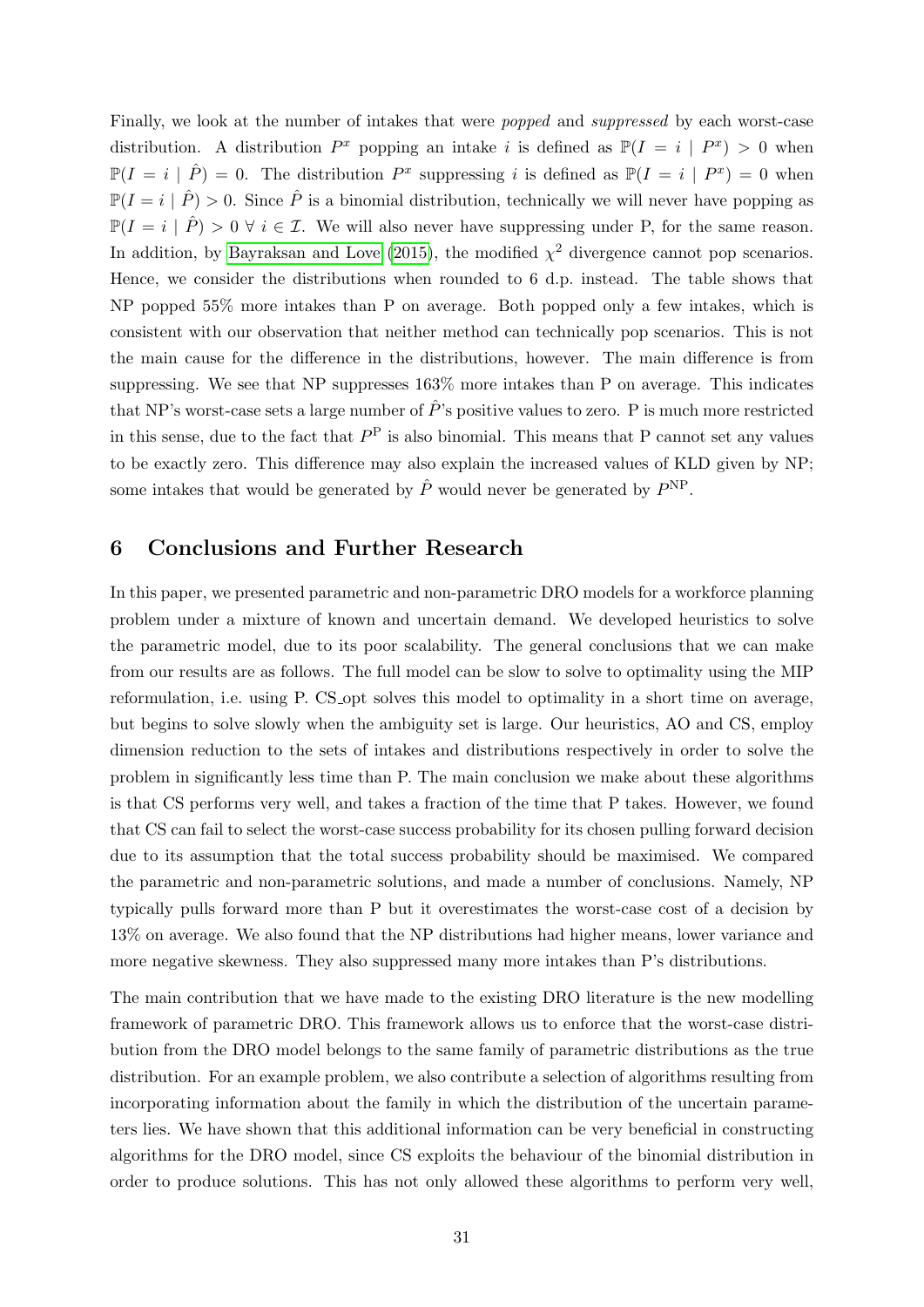but also to quickly produce solutions to a large and complex model. It has been noted in the literature that CS algorithms suffer runtime issues due to the complexity of the distribution separation problem, and our CS opt algorithm supports this. However, we have presented a heuristic CS algorithm that does not suffer from this problem.

There are a number of natural extensions to our work which would be of further interest from a practical viewpoint. Firstly, we have considered a simplified problem in which each job requires one unit of capacity to complete. This is not typically the case in real life workforce planning. Adding more varied completion times would be a clear next step in improving this model. Secondly, the model considers the case where there is only one skill, and is equivalent to assuming all workers can complete any job. In some scenarios this is not the case, and the model could account for this by considering separate demand values and decision variables for each skill. Thirdly, we have treated the capacity as fixed and aimed to optimise its use. In some cases, if not all, however, capacity can be manipulated in the tactical planning phase. For example, one can order extra units of existing resources (overtime) or hire outside resources for a cost (contractors). These ways to manipulate capacity (planning levers) will form the basis of some of our future research. Finally, we have assumed in this paper that the intakes are independent. Extending our model to account for correlated intakes is a promising area for future work.

## Acknowledgements

We would like to acknowledge the support of the Engineering and Physical Sciences Research Council funded (EP/L015692/1) STOR-i Centre for Doctoral Training. We would like to thank BT for their funding, and Mathias Kern and Gilbert Owusu from BT for their support. We would also like to thank the 4 anonymous EJOR reviewers for their useful comments that have helped us improve this paper. In addition, we would like to thank Dick den Hertog for his help in developing the CQP reformulation of the non-parametric version of our model.

## <span id="page-33-0"></span>Bibliography

- <span id="page-33-3"></span>Ainslie, R., Mccall, J., Shakya, S., and Owusu, G. (2017). Predicting service levels using neural networks. pages 411–416.
- <span id="page-33-2"></span>Ainslie, R., McCall, J., Shakya, S., and Owusu, G. (2018). Tactical plan optimisation for large multi-skilled workforces using a bi-level model. 2018 IEEE Congress on Evolutionary Computation (CEC), pages 1–8.
- <span id="page-33-1"></span>Ainslie, R. T., Shakya, S., McCall, J., and Owusu, G. (2015). Optimising skill matching in the service industry for large multi-skilled workforces. In Bramer, M. and Petridis, M., editors, Research and Development in Intelligent Systems XXXII, pages 231–243, Cham. Springer International Publishing.
- <span id="page-33-4"></span>Angalakudati, M., Balwani, S., Calzada, J., Chatterjee, B., Perakis, G., Raad, N., and Uichanco, J. (2014). Business analytics for flexible resource allocation under random emergencies. Management Science, 60(6):1552–1573.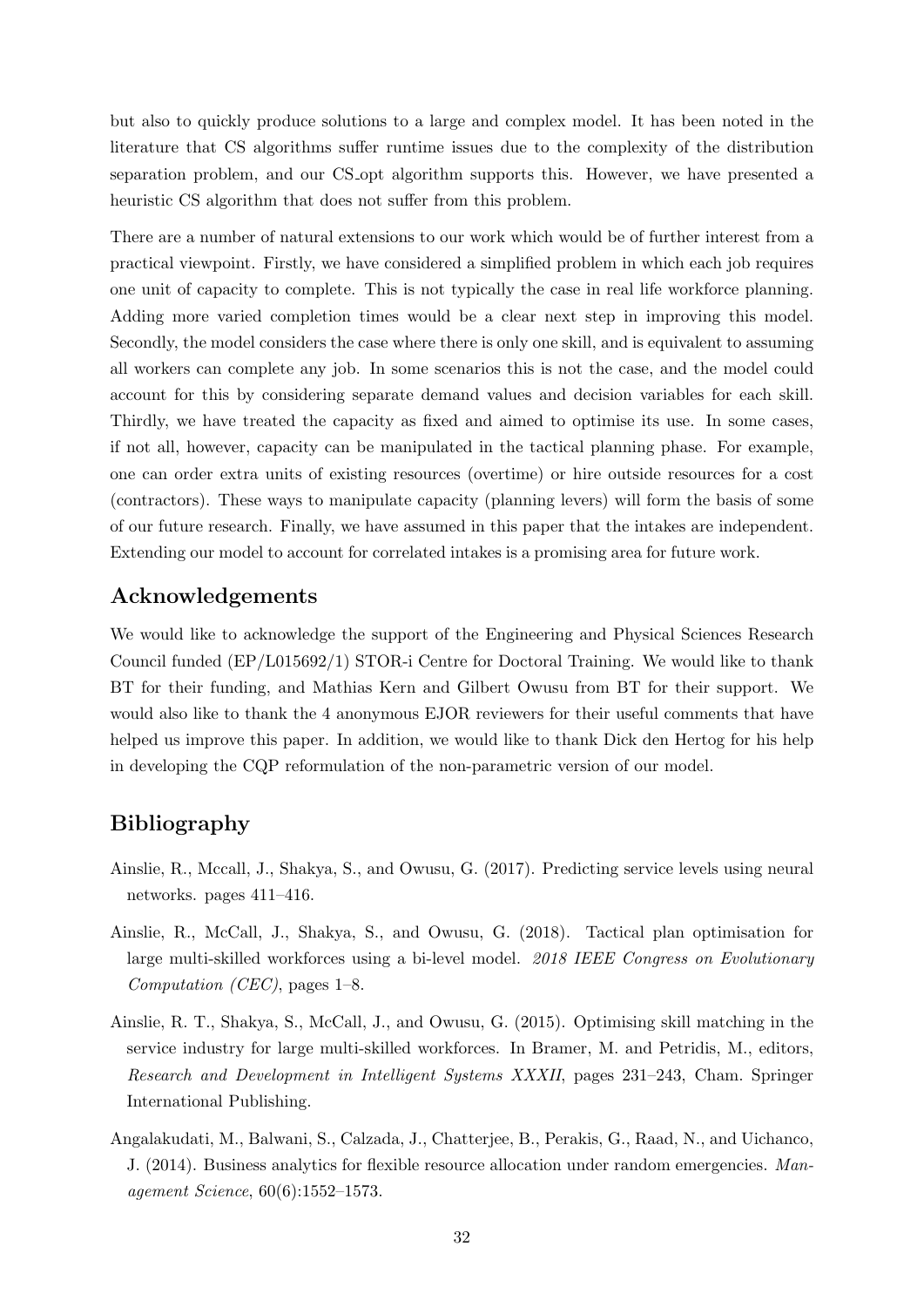- <span id="page-34-13"></span>Bansal, M., Huang, K.-L., and Mehrotra, S. (2018). Decomposition algorithms for two-stage distributionally robust mixed binary programs. SIAM Journal on Optimization, 28(3):2360– 2383.
- <span id="page-34-5"></span>Bastian, N. D., Lunday, B. J., Fisher, C. B., and Hall, A. O. (2020). Models and methods for workforce planning under uncertainty: Optimizing U.S. army cyber branch readiness and manning. Omega, 92:102171.
- <span id="page-34-10"></span>Bayraksan, G. and Love, D. K. (2015). Data-driven stochastic programming using phidivergences. In The Operations Research Revolution, chapter 1, pages 1–19. INFORMS.
- <span id="page-34-9"></span>Ben-Tal, A., den Hertog, D., De Waegenaere, A., Melenberg, B., and Rennen, G. (2013). Robust solutions of optimization problems affected by uncertain probabilities. Management Science, 59(2):341–357.
- <span id="page-34-7"></span>Breton, M. L. and Hachem, S. E. (1995). Algorithms for the solution of stochastic dynamic minimax problems. Computational Optimization and Applications, 4:317–345.
- <span id="page-34-6"></span>Chen, D., Meng, F., Ang, J., Chu, S., Sim, M., and Kannapiran, P. (2015). A robust optimization model for managing elective admission in hospital. Operations Research, 63.
- <span id="page-34-0"></span>Collins, R. A. (2004). The behavior of the risk-averse newsvendor for uniform, truncated normal, negative binomial and gamma distributions of demand. In Department of Operations and Management Information Systems, Leavey School of Business Santa Clara University Working paper. Citeseer.
- <span id="page-34-2"></span>Dolgui, A. and Pashkevich, M. (2008). On the performance of binomial and beta-binomial models of demand forecasting for multiple slow-moving inventory items. Computers  $\mathcal C$  Operations Research, 35(3):893–905.
- <span id="page-34-11"></span>Duchi, J., Glynn, P., and Namkoong, H. (2016). Statistics of robust optimization: A generalized empirical likelihood approach. Mathematics of Operations Research, 46.
- <span id="page-34-4"></span>Fetter, R. B. (1961). A linear programming model for long range capacity planning. Management Science, 7(4):372–378.
- <span id="page-34-1"></span>Gallego, G., Katircioglu, K., and Ramachandran, B. (2007). Inventory management under highly uncertain demand. Operations Research Letters, 35(3):281–289.
- <span id="page-34-8"></span>Ghaoui, L. E., Oks, M., and Oustry, F. (2003). Worst-case value-at-risk and robust portfolio optimization: A conic programming approach. Operations Research, 51(4):543–556.
- <span id="page-34-14"></span>Gurobi Optimization, LLC (2022). Gurobi Optimizer Reference Manual.
- <span id="page-34-12"></span>Hanasusanto, G. A. and Kuhn, D. (2013). Robust data-driven dynamic programming. Advances in Neural Information Processing Systems, 26.
- <span id="page-34-3"></span>Hanssmann, F. and Hess, S. W. (1960). A linear programming approach to production and employment scheduling. Management Technology, 1(1):46–51.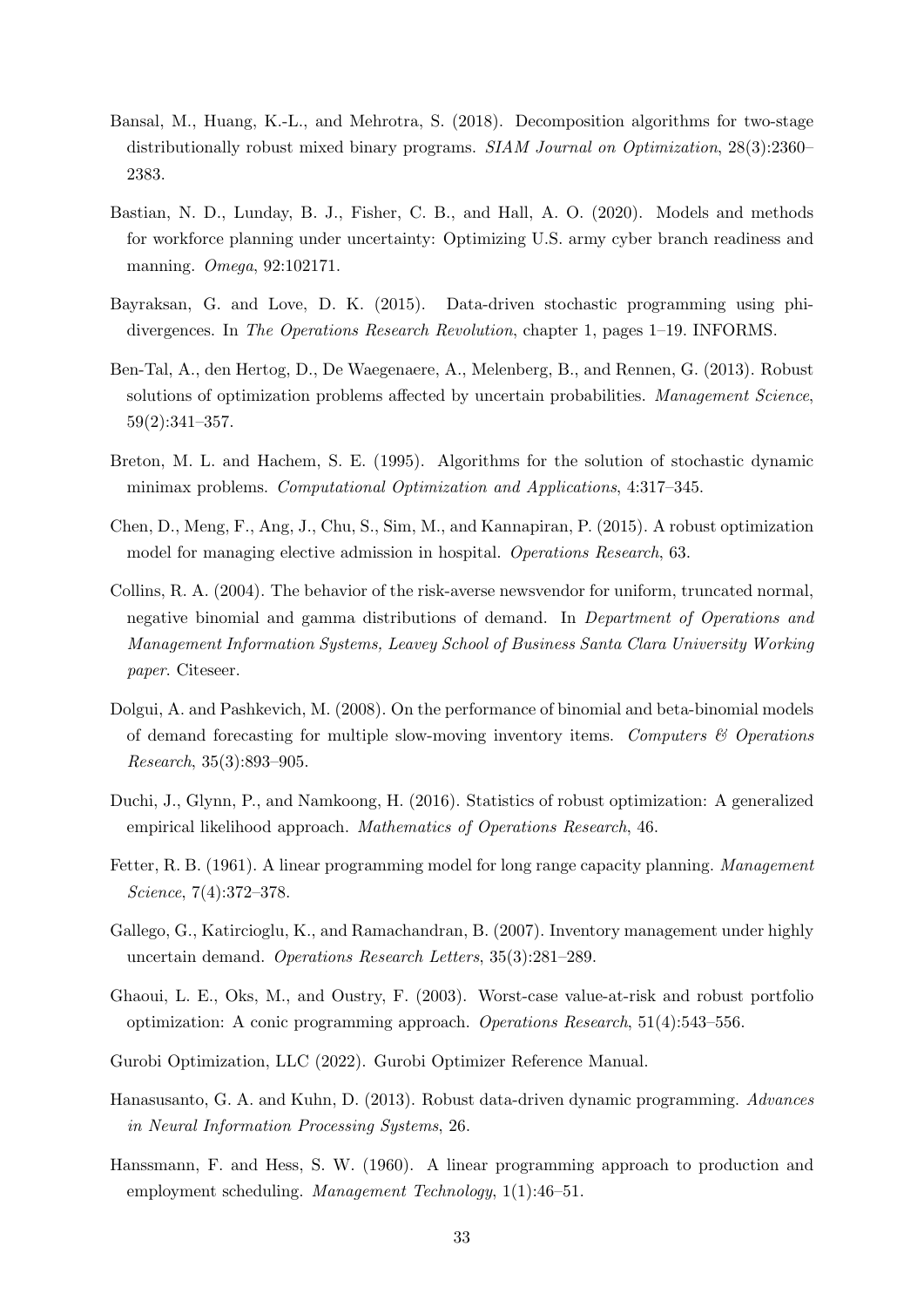- <span id="page-35-0"></span>Holt, C. C., Modigliani, F., and Simon, H. A. (1955). A linear decision rule for production and employment scheduling. Management Science, 2(1):1–30.
- <span id="page-35-2"></span>Holte, M. and Mannino, C. (2013). The implementor/adversary algorithm for the cyclic and robust scheduling problem in health-care. European Journal of Operational Research, 226(3):551–559.
- <span id="page-35-11"></span>Hu, Z. and Hong, L. J. (2013). Kullback-leibler divergence constrained distributionally robust optimization. Available at Optimization Online: http://www.optimizationonline.org/DB˙HTML/2012/11/3677.html, pages 1695–1724.
- <span id="page-35-8"></span>Hu, Z., Hong, L. J., and So, A. M.-C. (2013). Ambiguous probabilistic programs. Available at Optimization Online: http://www.optimization-online.org/DB˙HTML/2013/09/4039.html.
- <span id="page-35-3"></span>Hulst, D., den Hertog, D., and Nuijten, W. (2017). Robust shift generation in workforce planning. Computational Management Science, 14.
- <span id="page-35-1"></span>J. Abernathy, W., Baloff, N., Hershey, J., and Wandel, S. (1973). A three-stage manpower planning and scheduling model – a service-sector example. Operations Research, 21:693–711.
- <span id="page-35-9"></span>Jiang, R. and Guan, Y. (2016). Data-driven chance constrained stochastic program. Math. Program., 158(1–2):291–327.
- <span id="page-35-12"></span>Kortanek, K. O. and No, H. (1993). A central cutting plane algorithm for convex semi-infinite programming problems. SIAM Journal on Optimization, 3(4):901–918.
- <span id="page-35-10"></span>Lam, H. (2019). Recovering best statistical guarantees via the empirical divergence-based distributionally robust optimization. Operations Research, 67(4):1090–1105.
- <span id="page-35-6"></span>Lee, C. and Mehrotra, S. (2015). A distributionally-robust approach for finding support vector machine. Optimization Online. Available at http://www.optimizationonline.org/DB˙HTML/2015/06/4965.html.
- <span id="page-35-7"></span>Lee, J. and Raginsky, M. (2018). Minimax statistical learning with wasserstein distances. In Proceedings of the 32nd International Conference on Neural Information Processing Systems, NIPS'18, page 2692–2701, Red Hook, NY, USA. Curran Associates Inc.
- <span id="page-35-4"></span>Liao, S., van Delft, C., and Vial, J.-P. (2013). Distributionally robust workforce scheduling in call centres with uncertain arrival rates. Optimization Methods and Software, 28(3):501–522.
- <span id="page-35-5"></span>Lotfi, S. and Zenios, S. A. (2018). Robust var and cvar optimization under joint ambiguity in distributions, means, and covariances. European Journal of Operational Research, 269(2):556– 576.
- <span id="page-35-13"></span>Luo, F. and Mehrotra, S. (2019). Decomposition algorithm for distributionally robust optimization using Wasserstein metric with an application to a class of regression models. European Journal of Operational Research, 278(1):20–35.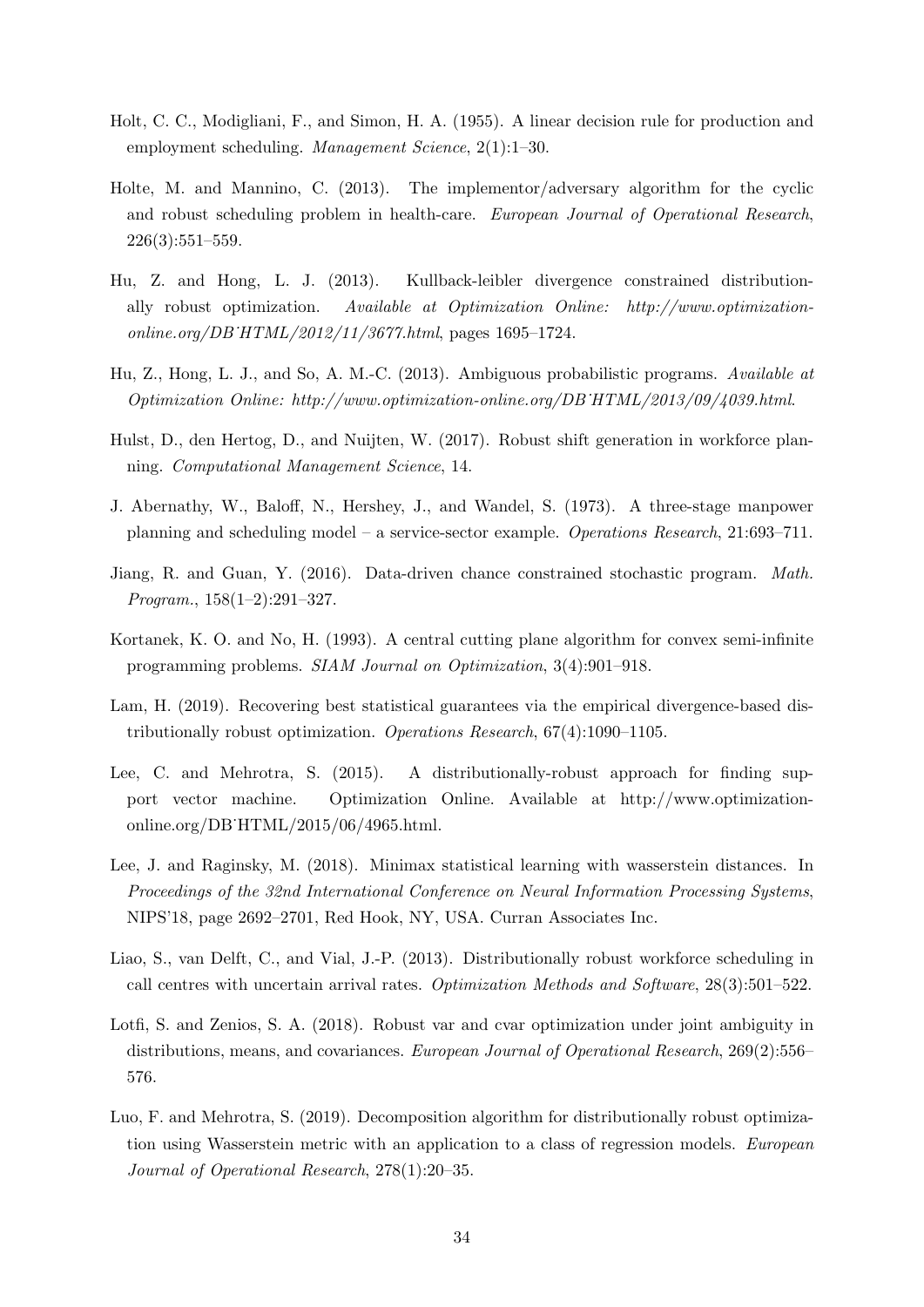- <span id="page-36-2"></span>Martel, A. and Price, W. (1978). A normative model for manpower planning under risk. In Manpower Planning and Organization Design, pages 291–305. Springer.
- <span id="page-36-11"></span>Mehrotra, S. and Papp, D. (2014). A cutting surface algorithm for semi-infinite convex programming with an application to moment robust optimization.  $arXiv$  preprint.  $arXiv:1306.3437$ .
- <span id="page-36-9"></span>Mehrotra, S. and Zhang, H. (2013). Models and algorithms for distributionally robust least squares problems. Mathematical Programming, 146.
- <span id="page-36-13"></span>Millar, R. B. (2011). Maximum Likelihood Estimation and Inference: With Examples in R, SAS and ADMB, volume 112 of Statistics in practice. Wiley, New York, 1. aufl. edition.
- <span id="page-36-7"></span>Mohajerin Esfahani, P. and Kuhn, D. (2018). Data-driven distributionally robust optimization using the wasserstein metric: Performance guarantees and tractable reformulations. Mathematical Programming,  $171(1):115-166$ .
- <span id="page-36-8"></span>Pflug, G. and Wozabal, D. (2007). Ambiguity in portfolio selection. Quantitative Finance, 7(4):435–442.
- <span id="page-36-12"></span>Rahimian, H., Bayraksan, G., and Homem-De-Mello, T. (2019). Identifying effective scenarios in distributionally robust stochastic programs with total variation distance. Mathematical Programming, 173(1–2):393–430.
- <span id="page-36-14"></span>Rahimian, H. and Mehrotra, S. (2019). Distributionally robust optimization: A review. arXiv preprint. arXiv:1908.05659.
- <span id="page-36-0"></span>Ross, E. (2016). Cross-trained Workforce Planning Models. PhD thesis, University of Lancaster.
- <span id="page-36-1"></span>Rossi, R., Prestwich, S., Tarim, S. A., and Hnich, B. (2014). Confidence-based optimisation for the newsvendor problem under binomial, poisson and exponential demand. European Journal of Operational Research, 239(3):674–684.
- <span id="page-36-4"></span>Samudra, M., Demeulemeester, E., Cardoen, B., Vansteenkiste, N., and Rademakers, F. (2016). Scheduling operating rooms: achievements, challenges and pitfalls. Journal of Scheduling, 19.
- <span id="page-36-5"></span>Scarf, H. E. (1957). A Min-Max Solution of an Inventory Problem. RAND Corporation, Santa Monica, CA.
- <span id="page-36-6"></span>Shapiro, A. and Kleywegt, A. (2002). Minimax analysis of stochastic problems. Optimization Methods and Software, 17(3):523–542.
- <span id="page-36-10"></span>Yanıkoğlu, I. and den Hertog, D. (2013). Safe approximations of ambiguous chance constraints using historical data. INFORMS Journal on Computing, 25(4):666–681.
- <span id="page-36-3"></span>Zhu, X. and Sherali, H. D. (2009). Two-stage workforce planning under demand fluctuations and uncertainty. Journal of the Operational Research Society, 60(1):94–103.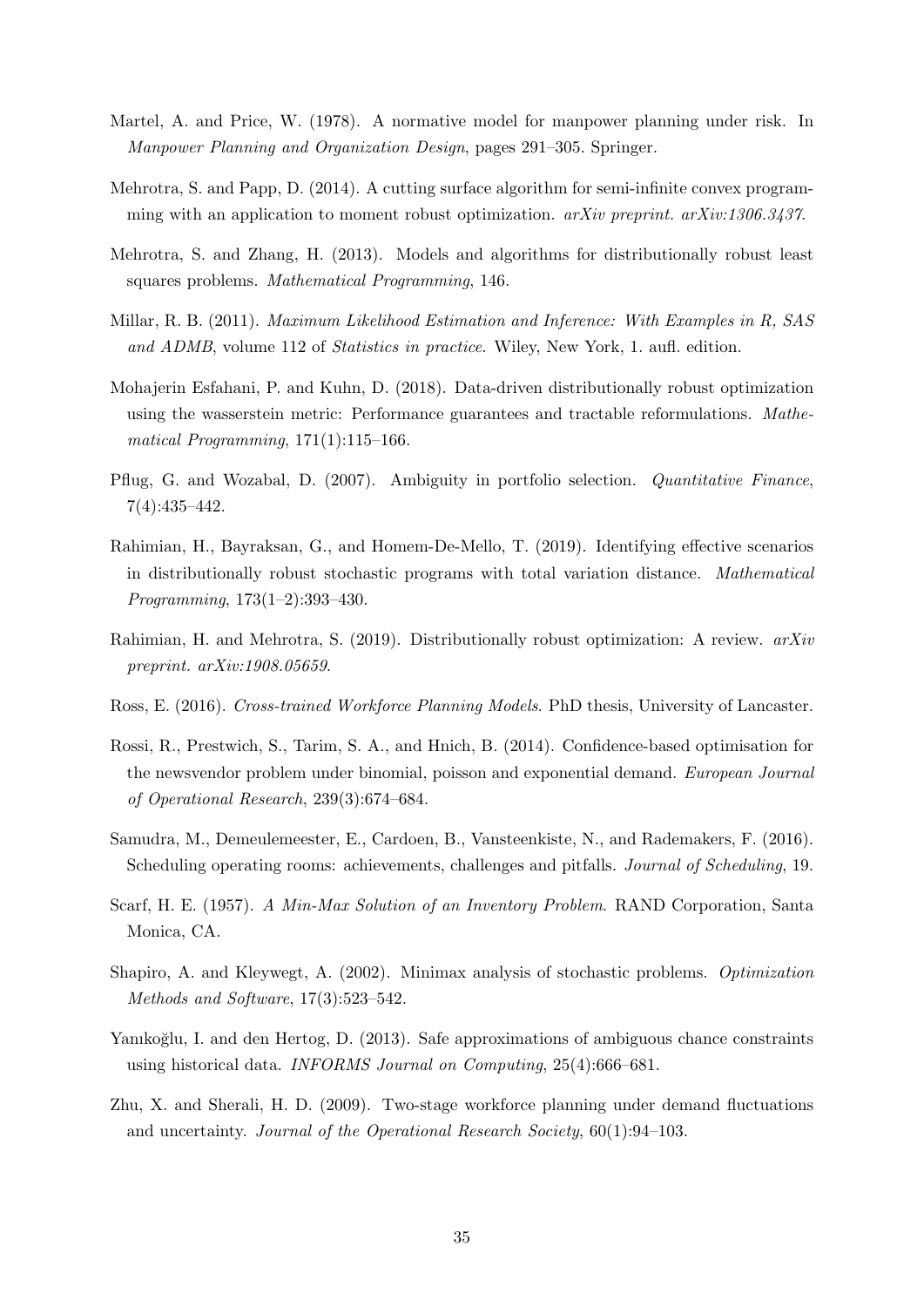# <span id="page-37-0"></span>Appendices

## <span id="page-37-1"></span>A Derivation of CQP Reformulation of Non-parametric Model

### <span id="page-37-2"></span>A.1 General Reformulation

For a  $\phi$ -divergence ambiguity set with nominal distribution  $Q$ , we can write the inner problem of the DRO model  $(1)-(8)$  as:

$$
\max_{P} \sum_{\tau=1}^{L} a_{\tau} \mathbb{E}_{P}(R_{\tau})
$$
\n(38)

$$
\text{s.t. } P_j \ge 0 \,\,\forall \,\, j = 1, \dots, n \tag{39}
$$

$$
\sum_{j=1}^{n} P_j = 1\tag{40}
$$

$$
d_{\phi}(P,Q) \le d^{\max}.\tag{41}
$$

The Lagrangian of this model is given by:

$$
L(P, \lambda, \nu) = \sum_{\tau=1}^{L} \sum_{j=1}^{n} P_j a_{\tau} R_{\tau}^{i^j} + \lambda (d^{\max} - d_{\phi}(P, Q)) + \nu \left( 1 - \sum_{j=1}^{n} P_j \right). \tag{42}
$$

The objective function of the dual problem is therefore:

$$
g(\lambda, \nu) = \max_{P \ge 0} L(P, \lambda, \nu).
$$
 (43)

Since  $d^{\max} > 0$  and  $d_{\phi}(Q, Q) = 0 < d^{\max}$  where Q is a feasible choice of distribution, Slater's condition holds. Since the primal is concave, we have strong duality. We can hence write the objective of the dual of the inner problem as:

$$
\min_{\lambda \ge 0,\nu} g(\lambda, \nu) = \min_{\lambda \ge 0,\nu} \max_{P \ge 0} \left\{ \sum_{\tau=1}^{L} \sum_{j=1}^{n} P_j a_{\tau} R_{\tau}^{i^j} + \lambda \left( d^{\max} - d_{\phi}(P, Q) \right) + \nu \left( 1 - \sum_{j=1}^{n} P_j \right) \right\}
$$
(44)

$$
= \min_{\lambda \ge 0,\nu} \left\{ \lambda d^{\max} + \nu + \max_{P \ge 0} \left( \sum_{j=1}^{n} P_j \sum_{\tau=1}^{L} a_{\tau} R_{\tau}^{i^{j}} - \lambda d_{\phi}(P,Q) - \nu \sum_{j=1}^{n} P_j \right) \right\}
$$
(45)

$$
= \min_{\lambda \ge 0,\nu} \left\{ \lambda d^{\max} + \nu + \max_{P \ge 0} \left( \sum_{j=1}^n P_j \sum_{\tau=1}^L a_\tau R_\tau^{i^j} - \lambda \sum_{j=1}^n Q_j \phi \left( \frac{P_j}{Q_j} \right) - \nu \sum_{j=1}^n P_j \right) \right\}
$$
(46)

$$
= \min_{\lambda \ge 0,\nu} \left\{ \lambda d^{\max} + \nu + \sum_{j=1}^{n} \max_{P_j \ge 0} \left( P_j \sum_{\tau=1}^{L} a_{\tau} R_{\tau}^{i^j} - \lambda Q_j \phi \left( \frac{P_j}{Q_j} \right) - \nu P_j \right) \right\}
$$
(47)

$$
= \min_{\lambda \ge 0,\nu} \left\{ \lambda d^{\max} + \nu + \sum_{j=1}^{n} \max_{P_j \ge 0} \left( P_j \left( \sum_{\tau=1}^{L} a_{\tau} R_{\tau}^{i^j} - \nu \right) - \lambda Q_j \phi \left( \frac{P_j}{Q_j} \right) \right) \right\}
$$
(48)

<span id="page-37-3"></span>
$$
= \min_{\lambda \ge 0,\nu} \left\{ \lambda d^{\max} + \nu + \lambda \sum_{j=1}^{n} Q_j \max_{t_j \ge 0} \left( t_j \frac{R_\tau^{i^j} - \nu}{\lambda} - \phi(t_j) \right) \right\}
$$
(49)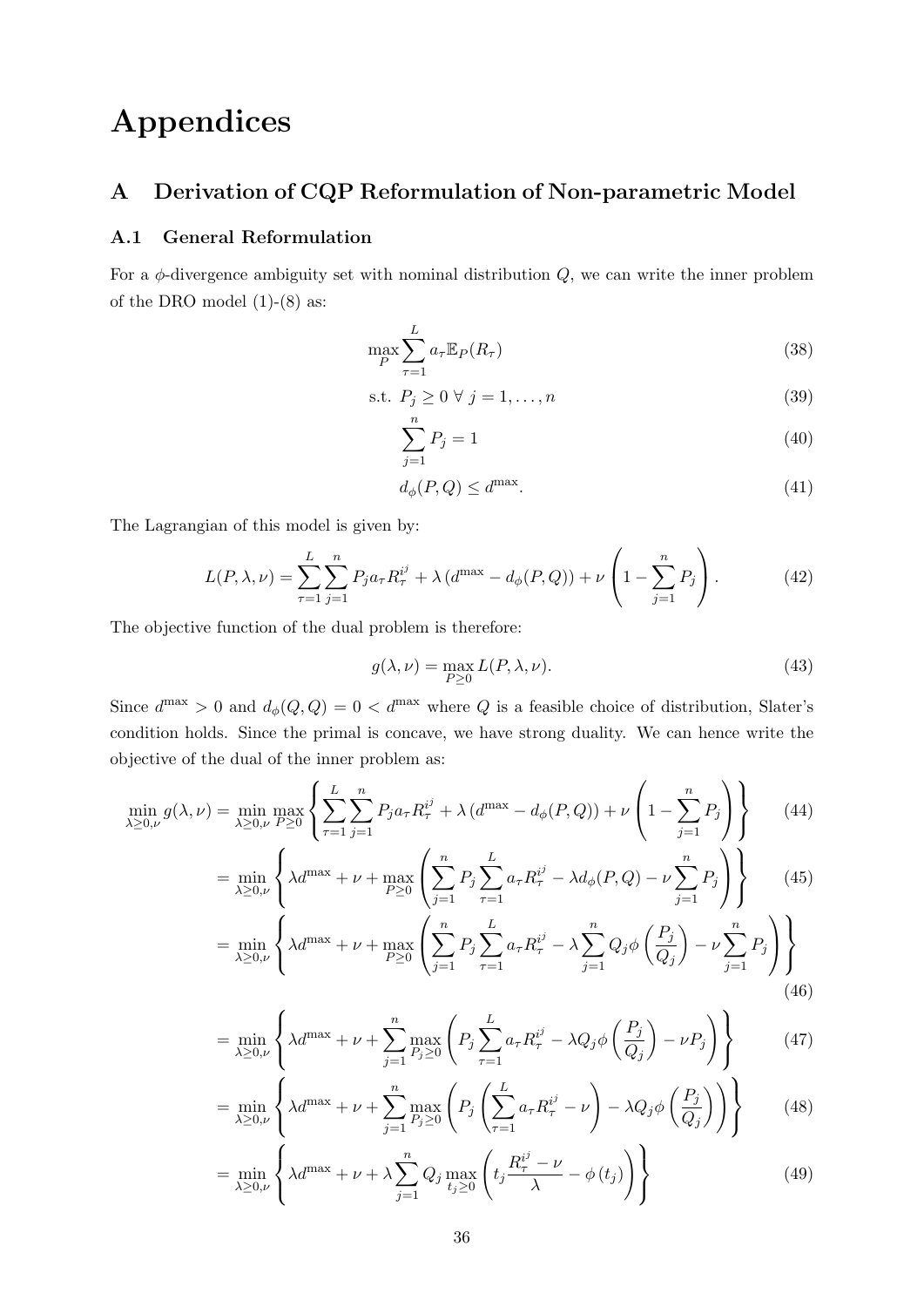$$
= \min_{\lambda \ge 0,\nu} \left\{ \lambda d^{\max} + \nu + \lambda \sum_{j=1}^{n} Q_j \max_{t_j \ge 0} (t_j s_j - \phi(t_j)) \right\}
$$
(50)

$$
= \min_{\lambda \ge 0,\nu} \left\{ \lambda d^{\max} + \nu + \lambda \sum_{j=1}^{n} Q_j \phi^*(s_j) \right\},\tag{51}
$$

where  $s_j = \frac{\sum_{\tau=1}^{L} a_{\tau} R_{\tau}^{i^j} - \nu}{\lambda}$  $rac{a_{\tau}R_{\tau}^{i'}-\nu}{\lambda}$  and  $t_j = \frac{P_j}{Q_j}$  $\frac{F_j}{Q_j}$ . Note that we can replace the sum of maxima with a maximum of sums in  $(49)$  because the objective is separable over j. Finally, we require a dual feasibility constraint [\(52\)](#page-38-2)

<span id="page-38-2"></span>
$$
s_j \le \left(\lim_{t \to \infty} \frac{\phi(t)}{t}\right) \ \forall \ j = 1, \dots, n,\tag{52}
$$

which ensures that  $\phi^*$  does not grow to infinity. Consider  $\phi^*(s_j) = \sup_{t \geq 0} \{ s_j t - \phi(t) \}.$  If  $\frac{\phi(t)}{t} \to \infty$  as  $t \to \infty$  then this constraint can be removed. If not, i.e.  $\lim_{t \to \infty} \frac{\phi(t)}{t}$  $\frac{(t)}{t} = \bar{s} < \infty,$ then for  $s > \bar{s}$  we have  $\phi^*(s) = \infty$ . Note that, according to the definition given by [Ben-Tal](#page-34-9) [et al.](#page-34-9) [\(2013\)](#page-34-9), we have  $0\phi^*(s/0) := (0\phi^*)(s)$ , which is zero if  $s \leq 0$  and  $+\infty$  if  $s > 0$ . Therefore, combining with the outer problem, we have:

$$
\min_{y,R,\lambda,\nu} \left\{ \lambda d^{\max} + \nu + \lambda \sum_{j=1}^{n} Q_j \phi^*(s_j) \right\},\tag{53}
$$

$$
s.t. (2) - (8) \tag{54}
$$

$$
\lambda \ge 0 \tag{55}
$$

$$
\sum_{\tau=1}^{L} a_{\tau} R_{\tau}^{i^{j}} - \nu \le \lambda \left( \lim_{t \to \infty} \frac{\phi(t)}{t} \right) \ \forall \ j = 1, \dots, n. \tag{56}
$$

### <span id="page-38-0"></span>A.2 Modified  $\chi^2$ -divergence

Recall equation (13), which states that for a modified  $\chi^2$  divergence, we have:

$$
d_{m\chi^{2}}(P,Q) = \sum_{j=1}^{n} \frac{(P_j - Q_j)^2}{Q_j}.
$$

#### <span id="page-38-1"></span>A.2.1 Reformulation

The conjugate of  $\phi_{m\chi^2}$  is given by:

$$
\phi_{m\chi^2}^*(s) = \begin{cases}\n-1 & \text{if } s < -2 \\
s + \frac{s^2}{4} & \text{if } s \ge -2\n\end{cases}
$$
\n
$$
= \max \left\{ \frac{s_j}{2} + 1, 0 \right\}^2 - 1.
$$

Using  $\phi^*$  to represent  $\phi^*_{m\chi^2}$  for shorthand, we can expand  $\phi^*(s_j)$  in order to write:

$$
\lambda \phi^*(s_j) = \lambda \left( \max \left\{ \frac{s_j}{2} + 1, 0 \right\}^2 - 1 \right)
$$
\n(57)

$$
= \lambda \max \left\{ \frac{\sum_{\tau=1}^{L} a_{\tau} R_{\tau}^{i^{j}} - \nu}{2\lambda} + 1, 0 \right\}^{2} - \lambda
$$
\n(58)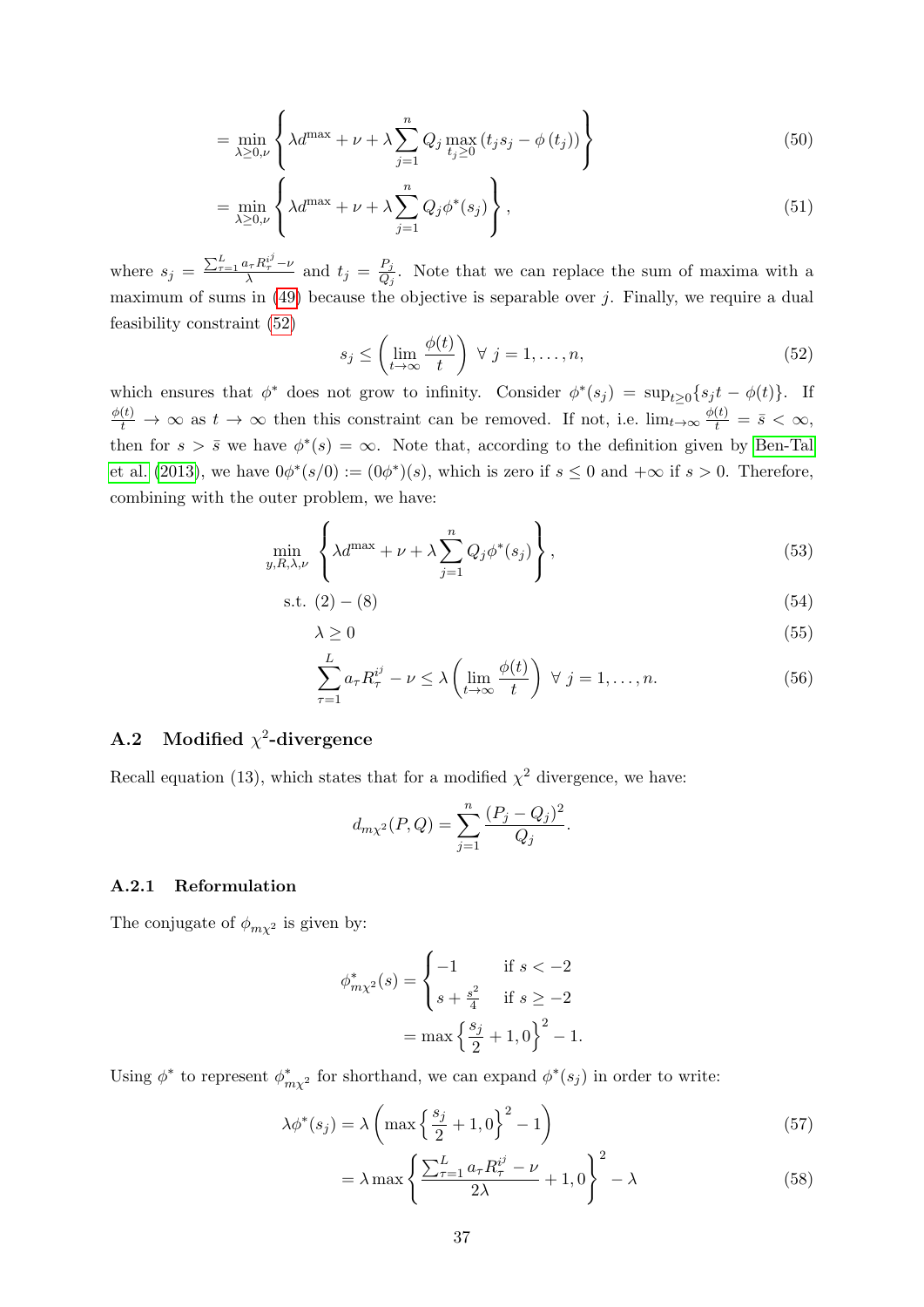$$
=\frac{1}{4\lambda}\max\left\{\sum_{\tau=1}^{L}a_{\tau}R_{\tau}^{i^{j}}-\nu+2\lambda,0\right\}^{2}-\lambda.
$$
\n(59)

In order to define  $\phi^*(s_j)$  using convex quadratic constraints, we first need to remove the max operator from this expression. Hence, we define a dummy variable  $z_j$  to represent the value of  $\max\left\{\sum_{\tau=1}^L a_\tau R_\tau^{i^j} - \nu + 2\lambda, 0\right\}.$  We enforce z's value via [\(60\)](#page-39-1) and [\(61\)](#page-39-2).

$$
z_j \ge \sum_{\tau=1}^L a_\tau R_\tau^{i^j} - \nu + 2\lambda \ \forall \ j = 1, \dots, n \tag{60}
$$

$$
z_j \ge 0 \ \forall \ j = 1, \dots, n. \tag{61}
$$

Then, we can define another dummy variable  $u_j = \frac{z_j^2}{\lambda} = 4\lambda \phi^*(s_j) + \lambda$ . We enforce the value of  $\boldsymbol{u}_j$  using a conic quadratic constraint as follows:

<span id="page-39-2"></span><span id="page-39-1"></span>
$$
u_j \ge \frac{z_j^2}{\lambda} \tag{62}
$$

<span id="page-39-3"></span>
$$
\lambda u_j \ge z_j^2 \tag{63}
$$

$$
(\lambda + u_j)^2 - (\lambda - u_j)^2 \ge 4z_j^2,
$$
\n<sup>(64)</sup>

$$
\sqrt{4z_j^2 + (\lambda - u_j)^2} \le (\lambda + u_j). \tag{65}
$$

Hence, with dummy variables  $z_j, u_j$  for  $j = 1, \ldots, n$ , we can reformulate our inner problem as:

$$
\min_{\lambda \ge 0, \nu, z, u} \left\{ \lambda (d^{\max} - 1) + \nu + \frac{1}{4} \sum_{j=1}^{n} Q_j u_j \right\}
$$
 (66)

$$
\sqrt{4z_j^2 + (\lambda - u_j)^2} \le (\lambda + u_j) \ \forall \ j = 1, \dots, n
$$
\n<sup>(67)</sup>

$$
z_j \ge \sum_{\tau=1}^L a_\tau R_\tau^{i^j} - \nu + 2\lambda \ \forall \ j = 1, \dots, n \tag{68}
$$

<span id="page-39-4"></span>
$$
z_j \ge 0 \,\,\forall \,\, j = 1, \dots, n. \tag{69}
$$

$$
\lambda \ge 0. \tag{70}
$$

Therefore, combining with the original model, we have:

$$
\min_{y,R,\lambda,\nu,z,u} \left\{ \lambda(d^{\max} - 1) + \nu + \frac{1}{4} \sum_{j=1}^{n} Q_j u_j \right\},
$$
\n(71)

$$
s.t. (2) - (8), \tag{72}
$$

<span id="page-39-6"></span><span id="page-39-5"></span>
$$
(67) - (70). \t\t(73)
$$

Note that, in the objective function, the  $-\lambda$  comes from the fact that  $\lambda \phi^*(s_j) = \frac{1}{4} u_j - \lambda$ .

#### <span id="page-39-0"></span>A.2.2 Extracting Worst-case Distribution

In order to find the worst-case distribution, we must extract it from the optimal values of  $\lambda, \nu, z, u$ . Denote the optimal solution of model [\(71\)](#page-39-5)-[\(73\)](#page-39-6) by  $(y^*, R^*, \lambda^*, \nu^*, z^*, u^*)$ . As discussed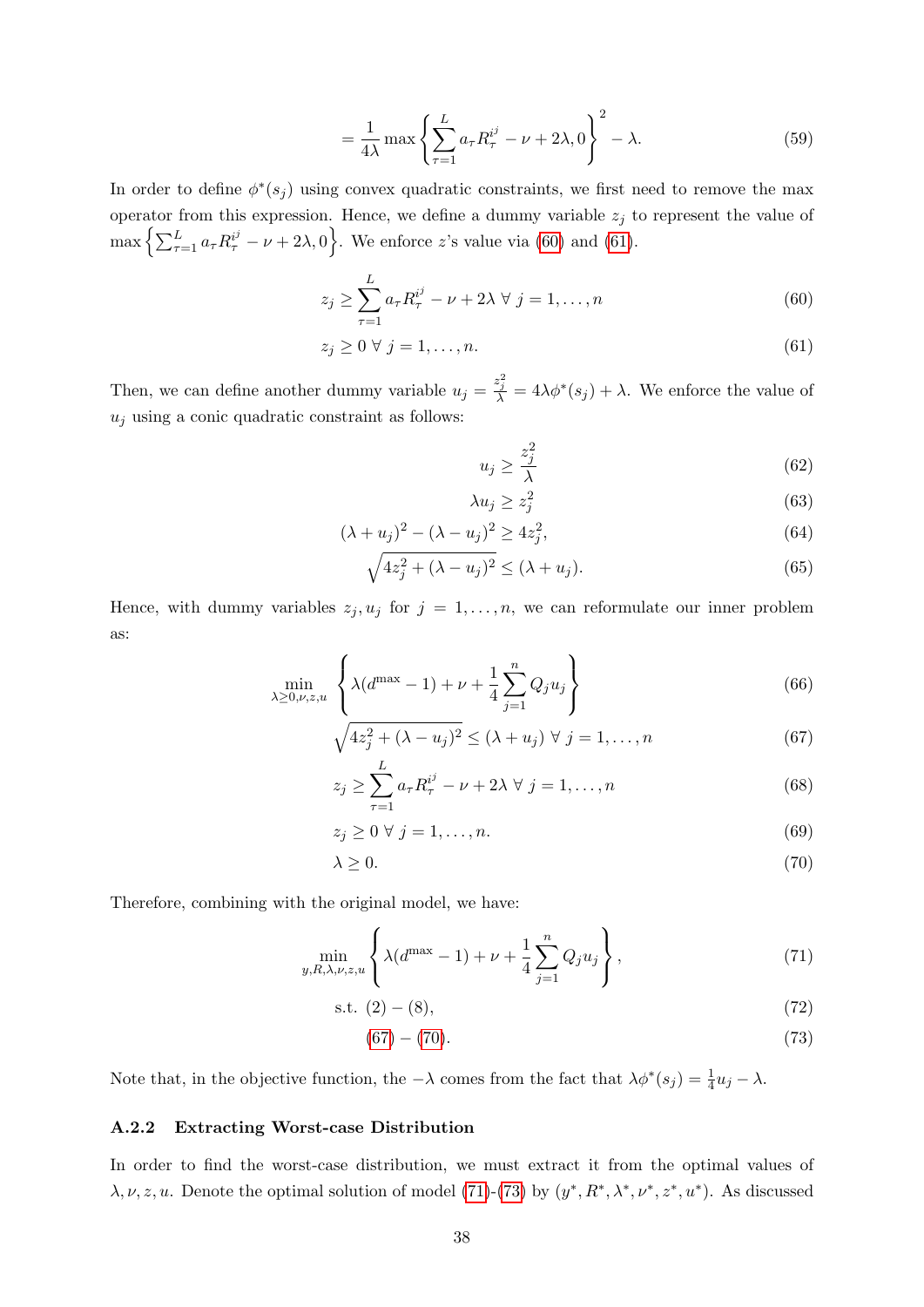by [Bayraksan and Love](#page-34-10) [\(2015\)](#page-34-10), the worst-case distribution  $P^*$  satisfies:

$$
\frac{P_j^*}{Q_j} \in \partial \phi^*(s_j^*), \qquad \sum_{j=1}^n Q_j \phi \left(\frac{P_j^*}{Q_j}\right) \le d^{\max}, \qquad \sum_{j=1}^n P_j^* = 1. \tag{74}
$$

Here, the notation  $\partial f(x)$  is the set of *subgradients* of f at x. Suppose that  $\lambda^* > 0$  so that  $s_j^*$  is defined. By [Bayraksan and Love](#page-34-10) [\(2015\)](#page-34-10), if  $\phi^*$  is differentiable then  $(\phi^*)'(s_j^*)$  is a subgradient. This is true in our case, with  $(\phi^*)'(s) = \max\left\{1 + \frac{s}{2}, 0\right\}$ . This derivative is non-negative, and hence always gives a feasible solution for  $P_j^*$  by taking  $P_j^* = Q_j(\phi^*)'(s_j^*)$  when  $\lambda^* > 0$ . In our experiments we only ever observed  $\lambda^* > 0$  and hence  $\phi^*(s_j^*)$  always gave a solution. For more detail on how to extract the solution when  $\lambda^* = 0$ , see [Bayraksan and Love](#page-34-10) [\(2015\)](#page-34-10).

### <span id="page-40-0"></span>B Further Analysis of Results

#### <span id="page-40-1"></span>B.1 The Effect of Workstacks on Solutions

<span id="page-40-2"></span>In our experiments, we used only one value of the capacity  $c$  but varied the workstacks  $D$  to give a variety of possibilities for pulling forward. This was based on the number of pairs between which pulling forward was possible, i.e.  $|\mathcal{F}^+(c, D)|$  from Section 4.2. We give some examples of the values of  $c - D$  and the corresponding  $|\mathcal{F}^{+}(c, D)|$  in Table [7.](#page-40-2)

| $c-D$                   | $ \mathcal{F}^+(c,D) $ |
|-------------------------|------------------------|
| $(8, -15, -15, 8, -15)$ | 3                      |
| $(8, -15, 8, 8, 8)$     | 5                      |
| (8, 8, 8, 8, 8)         |                        |

Table 7: Examples of  $c - D$  values and corresponding number of pairs

Any more pairs than 7 is not possible for  $L = 5$  and  $K = 2$ . We present a summary of the results broken down by  $|\mathcal{F}^+(c,D)|$  in Table [8.](#page-41-1) This table shows three quantities: the average time taken by each algorithm, the average gaps and the average number of pairs of days which had a positive pulling forward decision. The table shows that we did not have any more non-zero decisions than 1, from any algorithm, until  $|\mathcal{F}^+(c, D)|$  reached its maximum value of 7. Days 1 and 2 are typically prioritised for rollover reduction via pulling forward in these cases. This is because jobs due on these days have the potential to roll over the most times. However, when  $|\mathcal{F}^+(c,D)| = 7$ , we see between 1 and 6 pairs of days having a non-zero pulling forward decision. by, for example, relaxing the constraint that requires that only incomplete jobs be moved. The APGs are also shown in Table [8.](#page-41-1) From this, we can see a number of results. Firstly, we see

that the average time taken by each algorithm apart from AO is increasing in  $|\mathcal{F}^+(c,D)|$ . This can be expected, since more feasible pairs leads to a more complex feasible region. Furthermore, AO performs worse in selecting y as  $|\mathcal{F}^+(c,D)|$  increases. This is likely because reducing the set of intakes leads to less accurate estimates of the expected rollover. Interestingly, CS does not suffer from the same issue. In fact, for  $|\mathcal{F}^+(c,D)| = 7$ , CS has an average y-APG of 0.0% and for all values of  $|\mathcal{F}^+(c, D)|$  this value is below 0.051%. This is because CS does not employ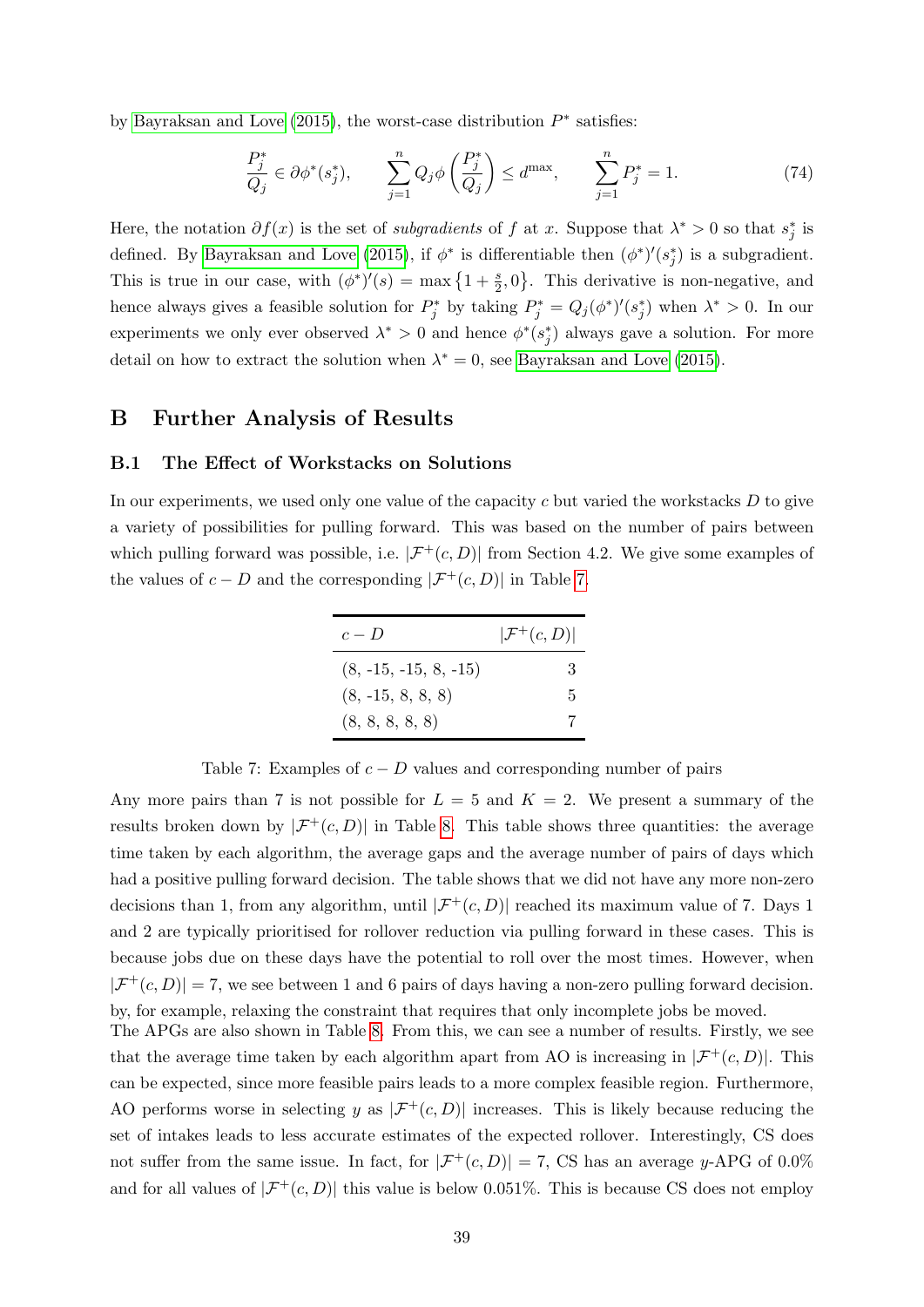<span id="page-41-1"></span>

|                        |        |            |                          |            |            | Avg. p-APG Avg. y-APG Avg. t.t. (Avg., Max) Non-zeros |
|------------------------|--------|------------|--------------------------|------------|------------|-------------------------------------------------------|
| $ \mathcal{F}^+(c,D) $ | Count  | Algorithm  |                          |            |            |                                                       |
| 3                      | 189    | opt        | $0.0\%$                  | $0.0\%$    | 0:01:00.38 | (1.0, 1)                                              |
|                        |        | CS         | 0.0415%                  | 0.0029%    | 0:00:07.58 | (1.0, 1)                                              |
|                        |        | $CS$ opt   | $0.0\%$                  | $0.0\%$    | 0:00:09.75 | (1.0, 1)                                              |
|                        |        | AO         | $0.0084\%$               | $0.0059\%$ | 0:00:24.74 | (1.0, 1)                                              |
|                        |        | NP         | $\overline{\phantom{a}}$ | -          | 0:00:02.62 | (1.0, 1)                                              |
| $\bf 5$                | $45\,$ | opt        | $0.0\%$                  | $0.0\%$    | 0:02:12.72 | (1.0, 1)                                              |
|                        |        | CS         | 0.3465%                  | $0.0506\%$ | 0:00:25.62 | (1.0, 1)                                              |
|                        |        | $CS$ opt   | $0.0\%$                  | $0.0\%$    | 0:00:29.35 | (1.0, 1)                                              |
|                        |        | AO         | $0.0052\%$               | $0.2903\%$ | 0:00:19.04 | (1.0, 1)                                              |
|                        |        | NP         |                          |            | 0:00:32.2  | (1.0, 1)                                              |
| 7                      | 45     | opt        | $0.0\%$                  | $0.0\%$    | 0:02:44.25 | (2.0, 4)                                              |
|                        |        | CS         | $0.0\%$                  | $0.0\%$    | 0:01:27.85 | (2.0, 4)                                              |
|                        |        | $CS$ opt   | $0.0\%$                  | $0.0\%$    | 0:01:31.68 | (2.0, 4)                                              |
|                        |        | AO         | $0.0\%$                  | $0.5332\%$ | 0:00:21.16 | (2.0, 4)                                              |
|                        |        | ${\rm NP}$ |                          |            | 0:01:53.93 | (2.8, 6)                                              |

Table 8: Results by  $|\mathcal{F}^+(c,D)|$ .

dimension reduction to the set of intakes like AO does. As might be expected, there is no clear pattern in the p-APGs. For AO and CS, this value is highest when  $|\mathcal{F}^+(c,D)|=5$  and lowest when  $|\mathcal{F}^+(c,D)| = 7$ . Finally, the final column shows the average and maximum numbers of pairs  $(\tau_1, \tau_2)$  that had  $y_{\tau_1, \tau_2} > 0$  under each algorithm. The results for  $|\mathcal{F}^+(c, D)| = 7$  suggest that NP's solution is slightly less conservative than P's solution on average. We study this in more detail in Section 5.5. Interestingly, NP takes almost as long as P in these instances. CS\_opt again has all zero gaps and APGs, and its times taken are no more affected by  $|\mathcal{F}^+(c,D)|$  than the times taken by CS.

#### <span id="page-41-0"></span>B.2 Comparison with Robust Optimisation Solutions

In this section, we compare the DRO decisions and objectives with those resulting from the robust optimisation (RO) version of the model. The RO model is obtained by replacing the inner objective with the maximisation of the total rollover cost over all intake vectors. The first result that we find is that the intake vector responsible for the worst-case cost for the chosen y value was always  $i<sup>max</sup>$ . This shows that the RO model can be solved simply by assuming that all intakes take their maximum values at all times. As well as this, the RO model pulled forward less than the DRO model in 227 (82%) of our 279 instances. The RO solution also had a higher cost than the DRO solution in 269 (97%) of instances. This can be expected due to the way that their objectives differ. These two facts justify our claim that the RO model is more conservative than the DRO model.

We present some more detailed results in Table [9.](#page-42-1) This table compares the objective values,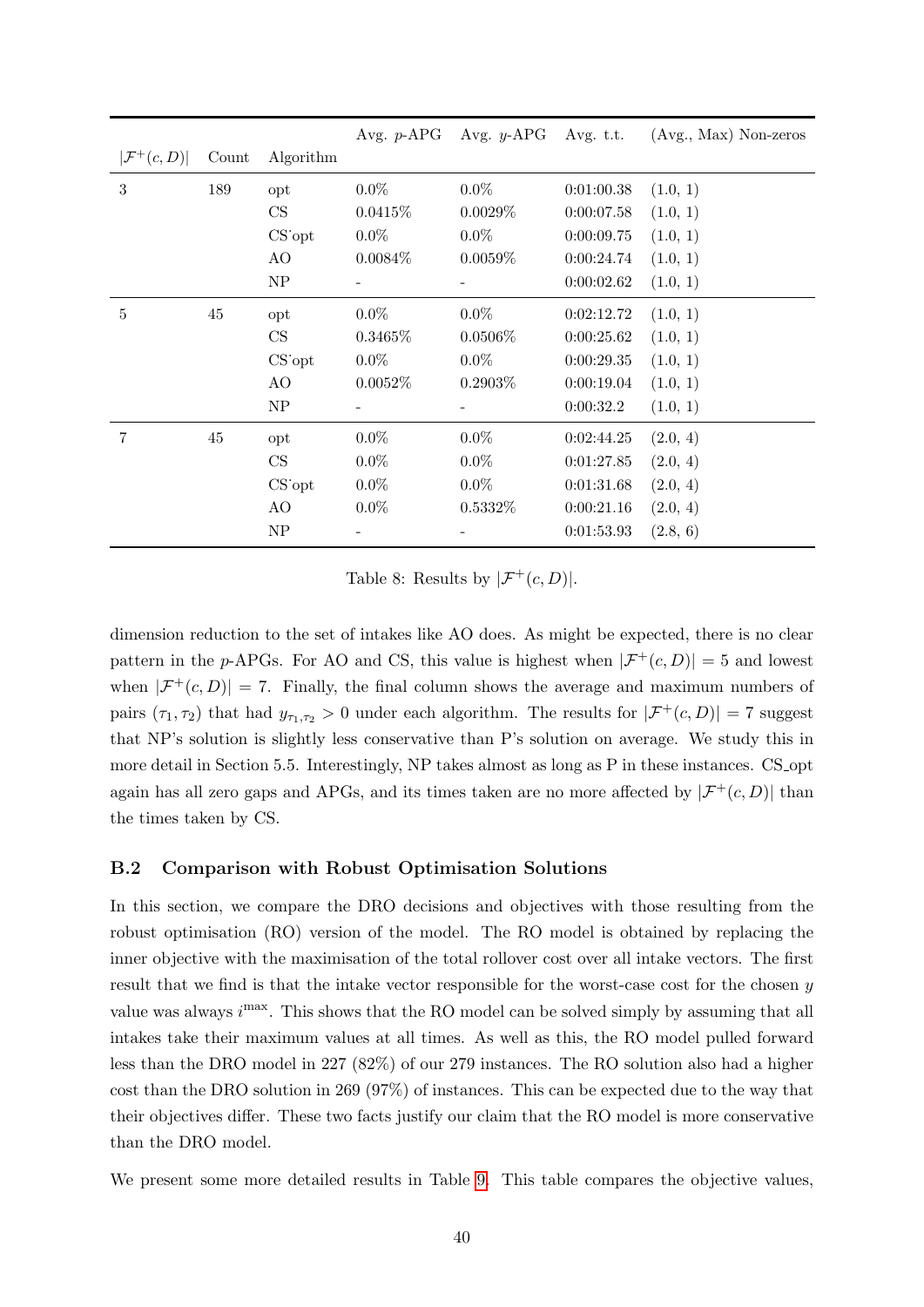pulling forward decisions and times taken from the three models. Firstly, note that RO takes around 16 seconds on average. RO also pulls forward less than DRO. Specifically, it pulled forward 1.3 jobs less than DRO, on average. Also, DRO pulled forward a maximum of 8 jobs whereas RO only pulled forward a maximum of 7 jobs. Furthermore, the objective values from RO were significantly higher than DRO. Comparing the RO objective with the DRO objective, we see that RO's objective values were around 9.5 higher than DRO's on average. This corresponds to almost a  $200\%$  increase in objective value. The y-gap and y-APGs assess the expected costs from RO's decisions when evaluated by DRO's objective function. This suggests that RO's decisions would result in around 2 more jobs being expected to roll over in the worst-case than DRO's solution.

<span id="page-42-1"></span>

|                                               | RO Det.    | RO         | DRO        |
|-----------------------------------------------|------------|------------|------------|
| Avg. Obj. Gap                                 | 9.499      | 9.499      |            |
| Avg. % Obj. Gap                               | 199.662%   | 199.662%   | $0\%$      |
| Avg. $y$ -gap                                 | 1.851      | 1.851      | 0          |
| Avg. $y$ -APG                                 | $2.616\%$  | $2.616\%$  | $0\%$      |
| Avg. $\sum_{\tau_1,\tau_2} y_{\tau_1,\tau_2}$ | 4          | 4          | 5.308      |
| Max. $\sum_{\tau_1,\tau_2} y_{\tau_1,\tau_2}$ |            | 7          | 8          |
| Avg. $t.t.$                                   | 0:00:00.01 | 0:00:15.89 | 0:01:22.85 |

Table 9: Comparison of results from RO model with DRO solutions

As already noted, RO is equivalent to the deterministic model under the assumption that  $I =$  $i<sup>max</sup>$  with probability 1. The results from this model are shown in the "RO det." column. This shows that this model took 0.01 seconds to build and solve, on average. Hence, our results indicate that the inclusion of the rollover constraints for the RO model leads to around a 16 second increase in solution times. The inclusion of the expected value constraints for the DRO model results in over 1 minute of additional solution time. Table [9](#page-42-1) also shows that RO had an objective value that was three times larger than DRO's, on average.

From the results presented here, we can conclude three main results. Firstly, RO is more conservative than DRO for this problem, since it pulls forward fewer jobs on average. Secondly, RO results in significantly higher costs for the same  $y$  decision. However, the third conclusion is that RO is much faster than DRO. This indicates that the main factor affecting solution times for DRO is the inclusion of the expected value constraints.

## <span id="page-42-0"></span>C A Benders Decomposition Approach

Our CS opt algorithm can be viewed as a specialised Benders decomposition (?) approach that solves the distribution separation problem as a residual problem. However, it does not require us to create the dual of the distribution separation problem, and in our case we can simply solve this problem by enumeration. For comparison, we now present a classical Benders decomposition approach in order to explain why CS opt is preferred.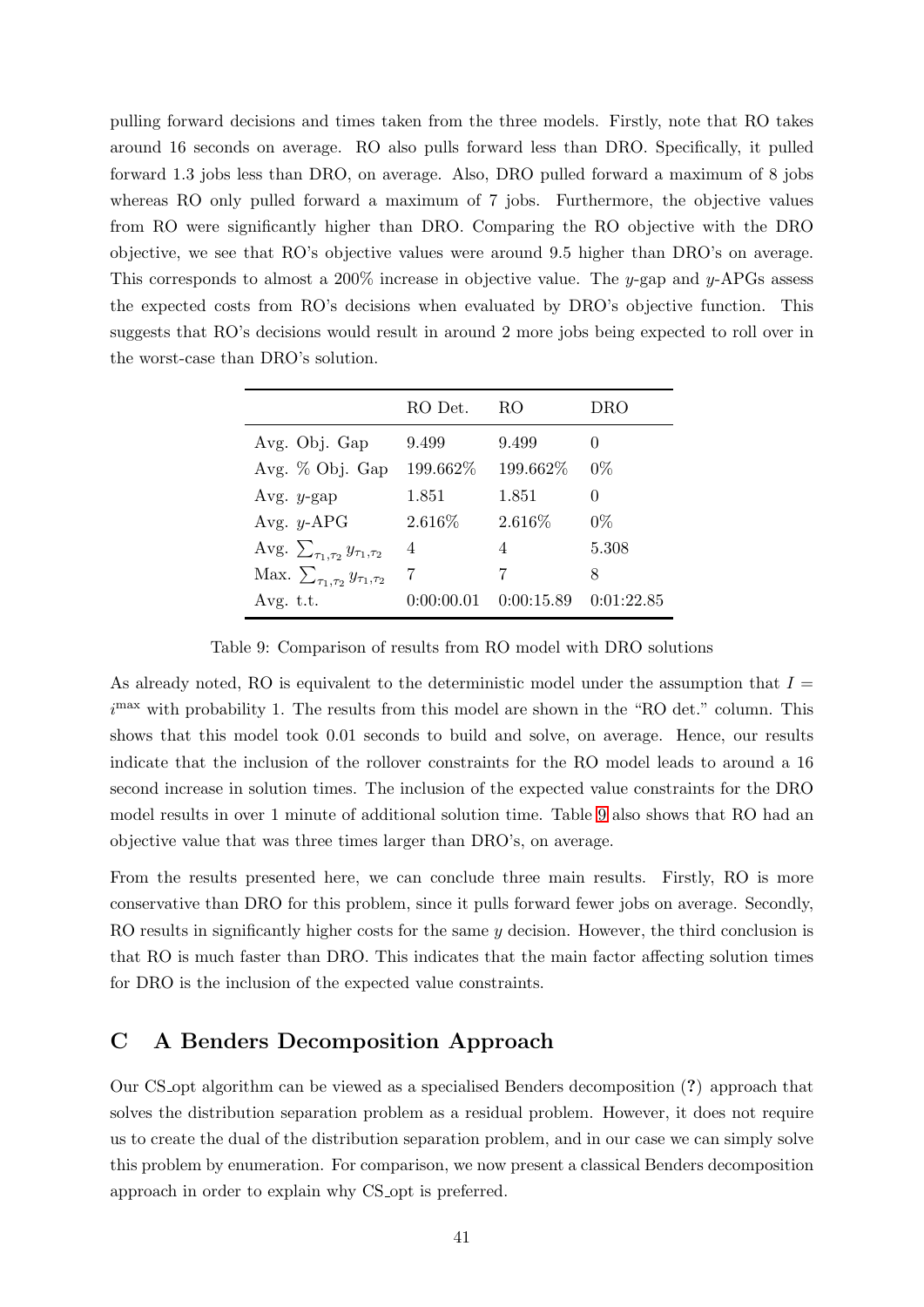#### <span id="page-43-0"></span>C.1 Residual Problem and its Dual

We create the Benders residual problem by taking  $y$  as master problem variables and  $R, t$  as subproblem variables. This is because the model's complexity comes from  $R$  and  $t$ , not  $y$ . For a fixed  $y = \bar{y}$ , the residual problem can be written as:

$$
\min_{R,t} \quad t,\tag{75}
$$

s.t. 
$$
R_1^i \ge i_1 + \sum_{\tau_1=2}^{\min\{1+K,L\}} y_{\tau_1,1} - (c_1 - D_1) \ \forall \ i \in \mathcal{I}
$$
 (76)

$$
R_{\tau}^{i} - R_{\tau-1}^{i} \geq i_{\tau} + \sum_{\tau_{1} = \tau+1}^{\min\{\tau + K, L\}} y_{\tau_{1}, \tau} - \left(c_{\tau} - D_{\tau} + \sum_{\tau_{2} = \max\{\tau - K, 1\}}^{\tau - 1} y_{\tau, \tau_{2}}\right)
$$
  

$$
\forall \tau = 2, \dots, L - 1 \ \forall \ i \in \mathcal{I},
$$
 (77)

$$
R_L^i - R_{L-1}^i \ge i_L - \left(c_L - D_L + \sum_{\tau_2 = \max\{L - K, 1\}}^{L-1} y_{\tau, \tau_2}\right) \ \forall \ i \in \mathcal{I},\tag{78}
$$

<span id="page-43-1"></span>
$$
t - \sum_{\tau=1}^{L} a_{\tau} \sum_{i \in \mathcal{I}} \mathbb{P}(I = i | p) R_{\tau}^{i} \ge 0 \ \forall \ p \in \Theta.
$$
 (79)

This model has  $m = L|\mathcal{I}|+|\Theta|$  constraints. Hence, we have dual variables  $u_{j,\tau}$  for  $j = 1, \ldots, |\mathcal{I}|$ and  $\tau = 1, \ldots, L$ , and  $v_k$  for  $k = 1, \ldots, |\Theta|$ . The model has  $L|\mathcal{I}|+1$  variables, and so we have  $L|\mathcal{I}|+1$  constraints in the dual. The dual is given by:

$$
\max_{x} \sum_{\tau=1}^{L} \sum_{j=1}^{n} b_{j,\tau}(\bar{y}) u_{j,\tau} + \sum_{k=1}^{|\Theta|} \tilde{b}_k(\bar{y}) v_k
$$
\n(80)

s.t. 
$$
R_1^i
$$
:  $u_{j,1} - u_{j,2} - \sum_{k=1}^{|\Theta|} a_1 \mathbb{P}(I = i^j | p^k) v_k \le 0 \ \forall \ j = 1, ..., |\mathcal{I}|,$  (81)

$$
R_{\tau}^{i}: u_{j,\tau} - u_{j,\tau+1} - \sum_{k=1}^{|\Theta|} a_{\tau} \mathbb{P}(I = i^{j} | p^{k}) v_{k} \leq 0 \ \forall \ j = 1, ..., |\mathcal{I}| \ \forall \ \tau = 2, ..., L-1, \quad (82)
$$

$$
R_L^i: \ u_{j,L} - \sum_{k=1}^{|\Theta|} a_L \mathbb{P}(I = i^j | p^k) v_k \le 0 \ \forall \ j = 1, \dots, |\mathcal{I}|,
$$
\n(83)

<span id="page-43-2"></span>
$$
t: \sum_{k=1}^{|\Theta|} v_k \le 1,\tag{84}
$$

where  $b_{j,\tau}(\bar{y})$  and  $\tilde{b}_k(\bar{y})$  are defined as:

$$
b_{j,1}(\bar{y}) = i_1 + \sum_{\tau_1=2}^{\min\{1+K,L\}} \bar{y}_{\tau_1,1} - (c_1 - D_1) \ \forall \ i \in \mathcal{I}
$$
\n(85)

$$
b_{j,\tau}(\bar{y}) = i_{\tau} + \sum_{\tau_1 = \tau+1}^{\min\{\tau + K, L\}} \bar{y}_{\tau_1, \tau} - \left(c_{\tau} - D_{\tau} + \sum_{\tau_2 = \max\{\tau - K, 1\}}^{\tau-1} \bar{y}_{\tau, \tau_2}\right) \quad \forall \ \tau = 2, \dots, L-1 \ \forall \ i \in \mathcal{I},
$$
\n(86)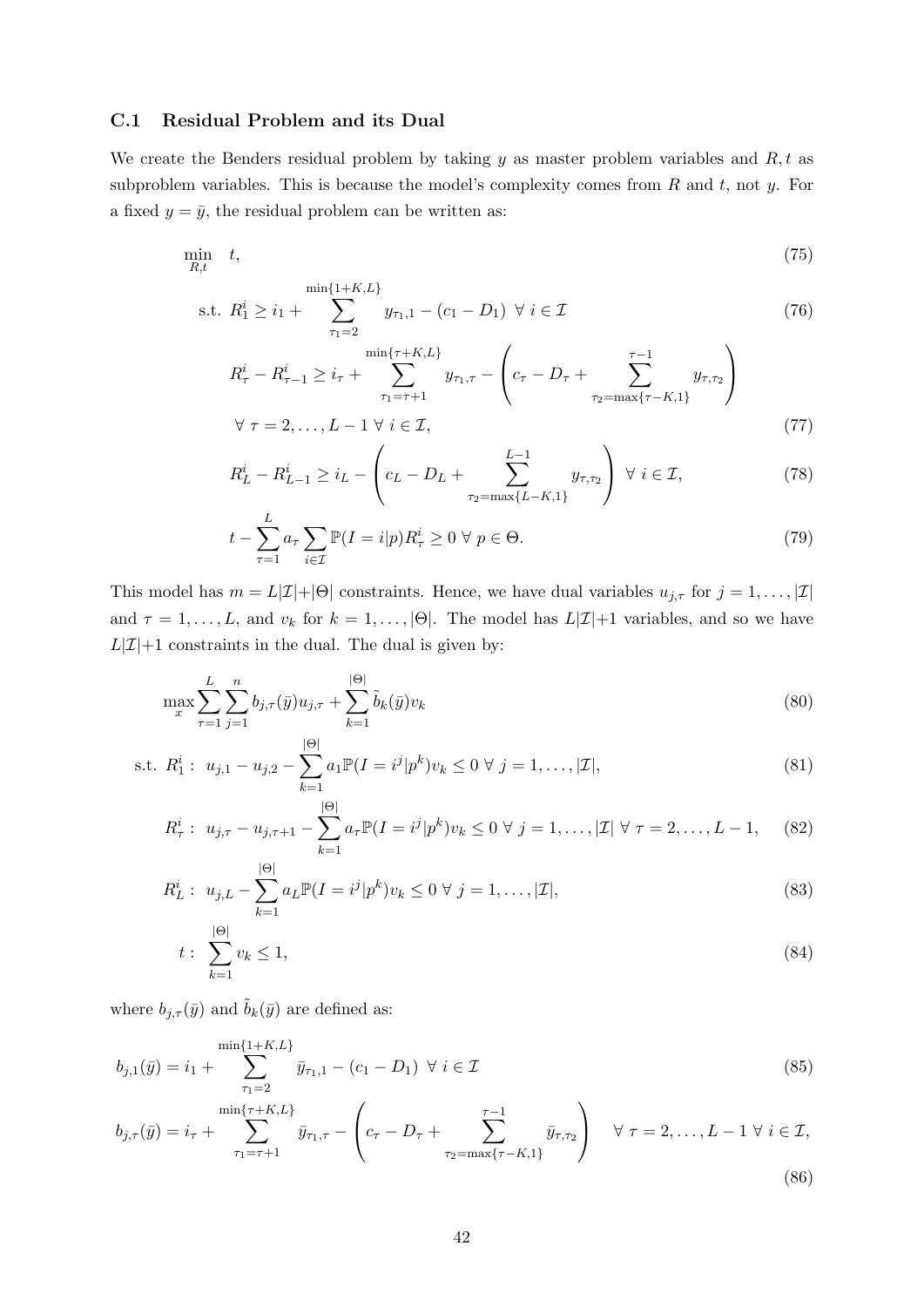$$
b_{j,L}(\bar{y}) = i_L - \left(c_L - D_L + \sum_{\tau_2 = \max\{L - K, 1\}}^{L-1} \bar{y}_{\tau, \tau_2}\right) \ \forall \ i \in \mathcal{I},\tag{87}
$$

$$
\tilde{b}_k(\bar{y}) = 0 \ \forall \ k = 1, \dots, |\Theta|.
$$
\n
$$
(88)
$$

#### <span id="page-44-0"></span>C.2 Benders Decomposition Algorithm

Our Benders decompositon algorithm is as follows.

- 1. Initialise  $\varepsilon$ ,  $LB = -\infty$ ,  $UB = \infty$ . Set feasible region for z as  $Z = \mathbb{R}^+$ . Set feasible region for y as Y, where  $y \in Y$  indicates that y is feasible for the model in (2)-(8).
- 2. While  $UB LB > \varepsilon$ :
	- (a) Solve master problem:

$$
\min_{z \in Z, y \in Y} z \tag{89}
$$

to get a solution  $\bar{y}$  and objective value  $z^{\text{M}}$ .

- (b) Set  $LB = z^M$ .
- (c) Solve Benders subproblem [\(80\)](#page-43-1)-[\(84\)](#page-43-2) with  $y = \bar{y}$  to get a solution  $\bar{u}$ ,  $\bar{v}$  with objective  $z^{\rm S}$ .
- (d) If subproblem is unbounded, add feasibility cut:

$$
\sum_{\tau=1}^{L} \sum_{j=1}^{n} b_{j,\tau}(y) u_{j,\tau} + \sum_{k=1}^{|\Theta|} \tilde{b}_k(y) v_k \le 0
$$

to  $Y$ .

(e) If subproblem is optimal, add optimality cut:

$$
z \ge \sum_{\tau=1}^{L} \sum_{j=1}^{n} b_{j,\tau}(y) u_{j,\tau} + \sum_{k=1}^{|\Theta|} \tilde{b}_k(y) v_k
$$

to Z.

- (f) If  $z^{\text{S}} < UB$  then set  $UB = z^{\text{S}}$ .
- 3. Find index of binding t constraint from the subproblem and use this to find worst-case  $p$ .
- 4. Return y, p.

In the following section we will show that this approach is slow compared with CS opt.

#### <span id="page-44-1"></span>C.3 Results

We tested the Benders algorithm on each of our 279 instances, for  $\varepsilon \in \{0.01, 10^{-6}, 10^{-8}\}$ . We present the results in Table [10.](#page-45-0) From these results, it is clear that  $\varepsilon = 10^{-8}$  was required for y optimality. However, with this  $\varepsilon$ , the Benders algorithm took almost 6 minutes to solve, on average. In one instance, the algorithm timed out as it took longer than 4 hours. In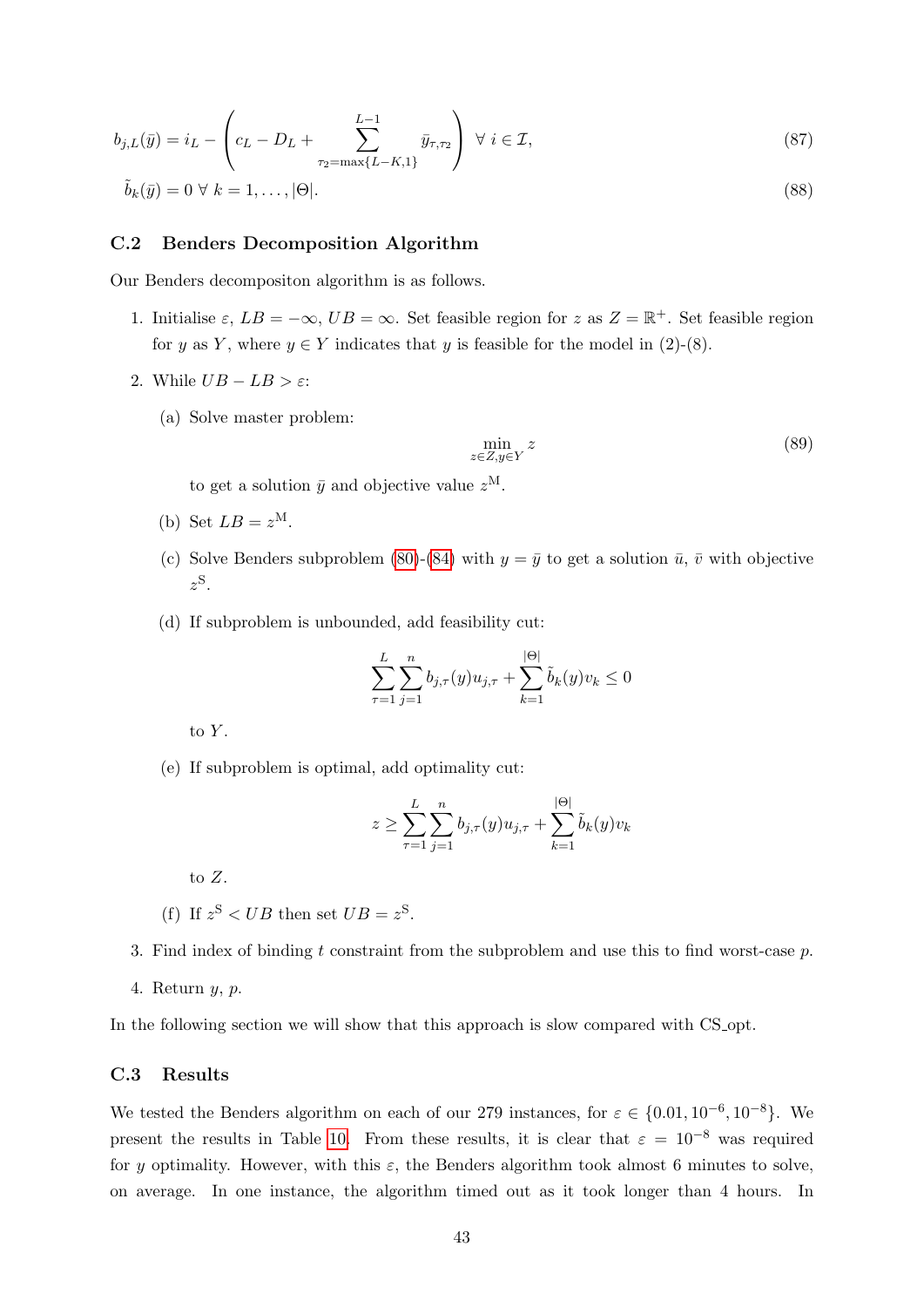<span id="page-45-0"></span>

|         | $\varepsilon$ Avg. p-gap Avg. p-APG Avg. y-gap Avg. y-APG Avg. t.t. |                       |             |                              | $Max$ t.t.  |
|---------|---------------------------------------------------------------------|-----------------------|-------------|------------------------------|-------------|
| $1e-08$ | $0.0\quad 0.0\%$                                                    | $-0.0000 \quad 0.0\%$ |             | 0:05:57.798                  | 4:00:05.011 |
| $1e-06$ | $0.0\quad 0.0\%$                                                    | 0.0029                | $0.0\%$     | $0:04:42.6717$ $1:24:55.625$ |             |
| $1e-02$ | $0.0\quad 0.0\%$                                                    | 0.0141                | $10.1984\%$ | $0:04:36.6348$ $1:21:58.415$ |             |

comparison with CS opt, which takes approximately 17 seconds on average, this version of Benders decomposition is very slow.

Table 10: Results of Benders algorithm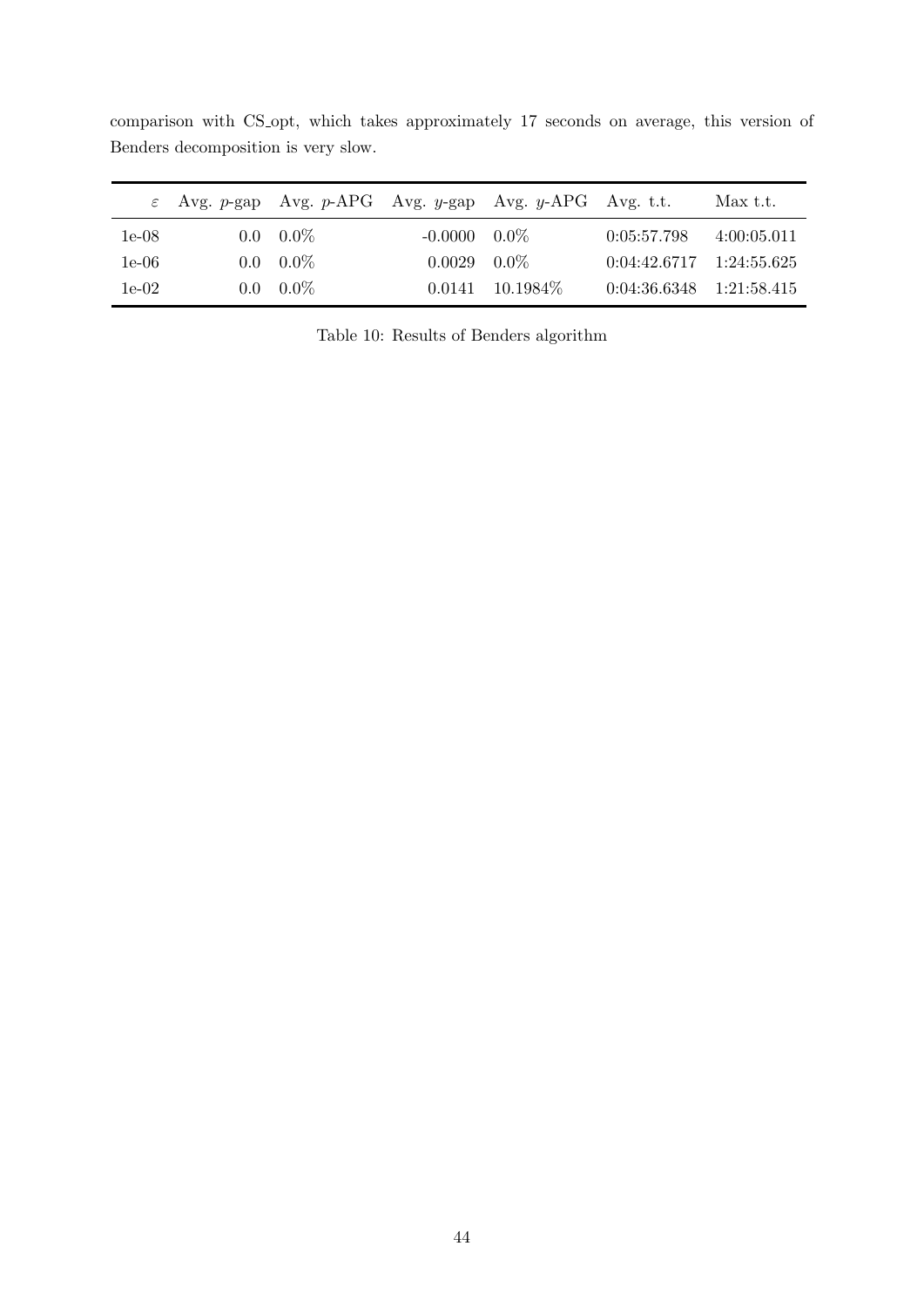## <span id="page-46-0"></span>D Large Results Tables

## <span id="page-46-1"></span>D.1 Results by  $|\Theta|$

| $(N, n_{\mathrm{probs}})$ | Avg. $ \Theta $ | Count  | Algorithm                  | Avg. $p$ -APG                | Avg. $y$ -APG            | Avg. t.t.                    |
|---------------------------|-----------------|--------|----------------------------|------------------------------|--------------------------|------------------------------|
| (100, 5), (100, 10)       | 1.000           | 62     | ${\bf P}$                  | $0.0\%$                      | $0.0\%$                  | 0:00:14.57                   |
|                           |                 |        | $\rm CS$                   | $0.0\%$                      | $0.0\%$                  | 0:00:16                      |
|                           |                 |        | $CS$ opt                   | $0.0\%$                      | $0.0\%$                  | 0:00:15.81                   |
|                           |                 |        | $\rm AO$                   | $0.0\%$                      | $0.248\%$                | $0\!\!:\!\!00\!\!:\!\!01.32$ |
|                           |                 |        | ${\rm NP}$                 |                              |                          | 0:00:25.58                   |
| (50, 5)                   | 1.419           | $31\,$ | ${\bf P}$                  | $0.0\%$                      | $0.0\%$                  | 0:00:15.11                   |
|                           |                 |        | $\rm CS$                   | $0.0\%$                      | $0.0\%$                  | 0:00:16.53                   |
|                           |                 |        | CS opt                     | $0.0\%$                      | $0.0\%$                  | 0:00:16.46                   |
|                           |                 |        | $\rm AO$                   | $0.0\%$                      | $0.248\%$                | $0\!\!:\!\!00\!\!:\!\!01.35$ |
|                           |                 |        | ${\rm NP}$                 | ÷                            | $\overline{\phantom{0}}$ | 0:00:27.13                   |
| (50, 10)                  | 14.419          | $31\,$ | ${\bf P}$                  | $0.0\%$                      | $0.0\%$                  | 0:00:14.23                   |
|                           |                 |        | $\rm CS$                   | $0.0\%$                      | $0.0\%$                  | $0\!\!:\!\!00\!\!:\!\!15.05$ |
|                           |                 |        | CS opt                     | $0.0\%$                      | $0.0\%$                  | 0:00:15.42                   |
|                           |                 |        | AO                         | $0.0\%$                      | $0.248\%$                | 0:00:01.4                    |
|                           |                 |        | ${\rm NP}$                 | $\qquad \qquad \blacksquare$ | $\frac{1}{2}$            | 0:00:25.22                   |
| (10, 5)                   | 14.742          | $31\,$ | ${\bf P}$                  | $0.0\%$                      | $0.0\%$                  | 0:00:16.14                   |
|                           |                 |        | $\rm CS$                   | $0.0\%$                      | $0.0\%$                  | 0:00:18.97                   |
|                           |                 |        | $CS$ opt                   | $0.0\%$                      | $0.0\%$                  | 0:00:19.42                   |
|                           |                 |        | AO                         | $0.0\%$                      | $0.0004\%$               | 0:00:01.76                   |
|                           |                 |        | ${\rm NP}$                 |                              | $\overline{\phantom{0}}$ | 0:00:24.66                   |
| (100, 15)                 | 16.871          | $31\,$ | ${\bf P}$                  | $0.0\%$                      | $0.0\%$                  | 0:00:16.24                   |
|                           |                 |        | $\rm CS$                   | $0.0\%$                      | $0.0\%$                  | 0:00:16.48                   |
|                           |                 |        | CS opt                     | $0.0\%$                      | $0.0\%$                  | 0:00:16.5                    |
|                           |                 |        | $\rm AO$                   | $0.0452\%$                   | $0.2391\%$               | 0:00:01.57                   |
|                           |                 |        | ${\rm NP}$                 |                              | ÷                        | 0:00:26.12                   |
| (50, 15)                  | 93.129          | $31\,$ | ${\bf P}$                  | $0.0\%$                      | $0.0\%$                  | 0:00:24.51                   |
|                           |                 |        | $\mathop{\rm CS}\nolimits$ | $0.5029\%$                   | $0.0734\%$               | 0:00:20.8                    |
|                           |                 |        | CS opt                     | $0.0\%$                      | $0.0\%$                  | 0:00:19.9                    |
|                           |                 |        | AO                         | $0.0105\%$                   | $0.0\%$                  | 0:00:02.9                    |
|                           |                 |        | ${\rm NP}$                 | ÷                            |                          | 0:00:27.16                   |
| (10, 10)                  | 504.226         | $31\,$ | ${\bf P}$                  | $0.0\%$                      | $0.0\%$                  | $0\!\!:\!\!00\!\!:\!\!59.36$ |
|                           |                 |        | $_{\rm CS}$                | $0.0339\%$                   | $0.0\%$                  | 0:00:17.85                   |
|                           |                 |        | $CS$ opt                   | $0.0\%$                      | $0.0\%$                  | 0:00:19.76                   |
|                           |                 |        | AO                         | $0.0\%$                      | $0.0\%$                  | 0:00:12.77                   |
|                           |                 |        | ${\rm NP}$                 |                              | $\overline{\phantom{0}}$ | 0:00:23.47                   |
| (10, 15)                  | $4301.645\,$    | $31\,$ | ${\bf P}$                  | $0.0\%$                      | $0.0\%$                  | 0:09:30.88                   |
|                           |                 |        | $_{\rm CS}$                | 0.219%                       | $0.0176\%$               | 0:00:19.66                   |
|                           |                 |        | CS opt                     | $0.0\%$                      | $0.0\%$                  | 0:00:42.47                   |
|                           |                 |        | $\rm AO$                   | $0.0031\%$                   | $0.0\%$                  | 0:02:11.27                   |
|                           |                 |        | ${\rm NP}$                 |                              |                          | 0:00:23.22                   |

Table 11: Summary of results and times taken by  $N$  and  $n_{\mathrm{probs}}$ . Referred to in Section 5.3.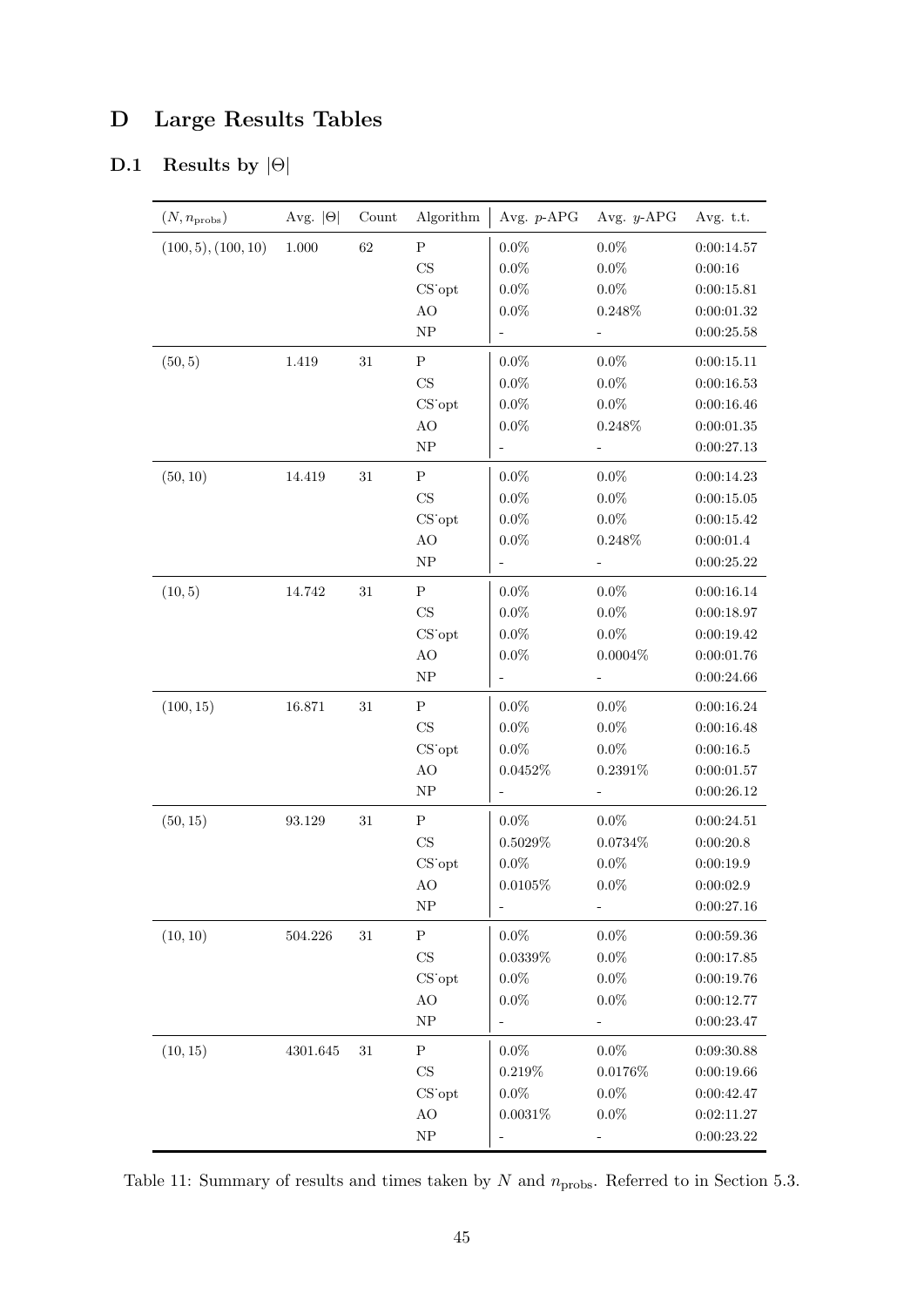## <span id="page-47-0"></span>D.2 Results by  $|\mathcal{I}|$

| $ \mathcal{I} $ | Count | Algorithm   | Avg. $p$ -APG | Avg. $y$ -APG            | Avg. t.t.  |
|-----------------|-------|-------------|---------------|--------------------------|------------|
| 392             | 27    | $\mathbf P$ | $0.0\%$       | $0.0\%$                  | 0:00:33.63 |
|                 |       | CS          | $0.0234\%$    | $0.0\%$                  | 0:00:06.37 |
|                 |       | CS opt      | $0.0\%$       | $0.0\%$                  | 0:00:08.01 |
|                 |       | AO          | $0.002\%$     | $0.0\%$                  | 0:00:23.53 |
|                 |       | NP          |               |                          | 0:00:00.84 |
| $512\,$         | 45    | ${\bf P}$   | $0.0\%$       | $0.0\%$                  | 0:00:31.88 |
|                 |       | $_{\rm CS}$ | $0.0952\%$    | $0.0024\%$               | 0:00:06.54 |
|                 |       | CS opt      | $0.0\%$       | $0.0\%$                  | 0:00:08.05 |
|                 |       | AO          | $0.0\%$       | $0.0\%$                  | 0:00:20.86 |
|                 |       | NP          |               |                          | 0:00:00.78 |
| 567             | 45    | ${\bf P}$   | $0.0\%$       | $0.0\%$                  | 0:00:37.09 |
|                 |       | CS          | 0.0572%       | 0.0107%                  | 0:00:06.61 |
|                 |       | CS opt      | $0.0\%$       | $0.0\%$                  | 0:00:08.28 |
|                 |       | AO          | $0.0116\%$    | $0.0\%$                  | 0:00:25.75 |
|                 |       | NP          |               | $\overline{\phantom{a}}$ | 0:00:00.98 |
| 2187            | 27    | $\mathbf P$ | $0.0\%$       | $0.0\%$                  | 0:01:42.9  |
|                 |       | CS          | $0.0536\%$    | $0.0\%$                  | 0:00:08.72 |
|                 |       | CS opt      | $0.0\%$       | $0.0\%$                  | 0:00:11.69 |
|                 |       | AO          | $0.0259\%$    | $0.0005\%$               | 0:00:25.93 |
|                 |       | ${\rm NP}$  |               |                          | 0:00:04.25 |
| 2592            | 45    | ${\bf P}$   | $0.0\%$       | $0.0\%$                  | 0:01:42    |
|                 |       | CS          | $0.0043\%$    | $0.0\%$                  | 0:00:09.69 |
|                 |       | CS opt      | $0.0\%$       | $0.0\%$                  | 0:00:12.82 |
|                 |       | AO          | $0.0061\%$    | $0.0246\%$               | 0:00:26.58 |
|                 |       | ${\rm NP}$  |               |                          | 0:00:06.18 |
| 8192            | 45    | ${\bf P}$   | $0.0\%$       | $0.0\%$                  | 0:02:12.72 |
|                 |       | CS          | 0.3465%       | $0.0506\%$               | 0:00:25.62 |
|                 |       | CS opt      | $0.0\%$       | $0.0\%$                  | 0:00:29.35 |
|                 |       | AO          | $0.0052\%$    | $0.2903\%$               | 0:00:19.04 |
|                 |       | NP          |               |                          | 0:00:32.2  |
| 20000           | 45    | ${\bf P}$   | $0.0\%$       | $0.0\%$                  | 0:02:44.25 |
|                 |       | $_{\rm CS}$ | $0.0\%$       | $0.0\%$                  | 0:01:27.85 |
|                 |       | CS opt      | $0.0\%$       | $0.0\%$                  | 0:01:31.68 |
|                 |       | $\rm AO$    | $0.0\%$       | $0.5332\%$               | 0:00:21.16 |
|                 |       | ${\rm NP}$  |               |                          | 0:01:53.93 |

Table 12: Summary of results and times taken by size of  $\mathcal I$ . Referred to in Section 5.3.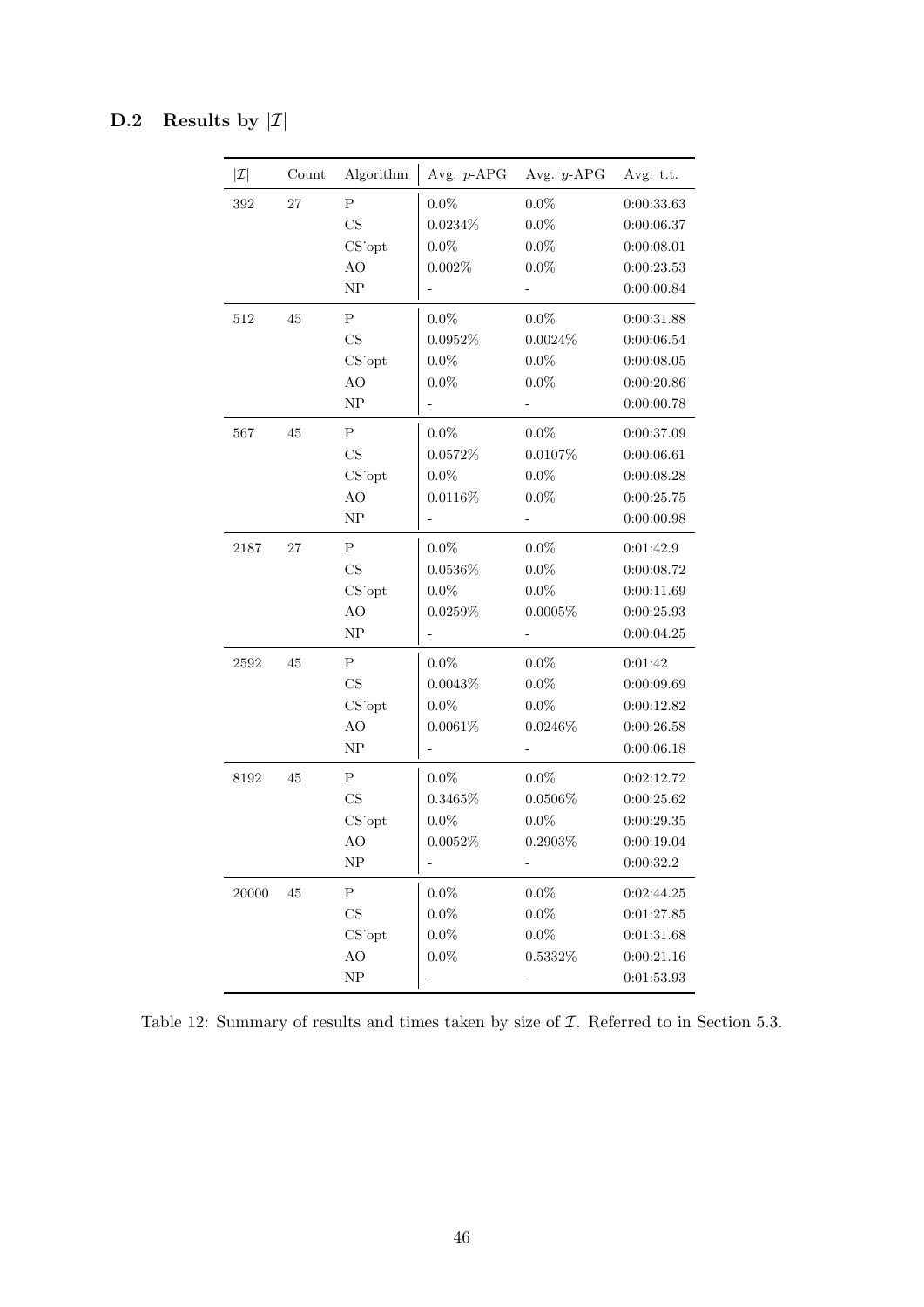# <span id="page-48-0"></span>E Tables of Notation

| Notation                     | Meaning                                                                      |
|------------------------------|------------------------------------------------------------------------------|
| L                            | Number of days in a plan                                                     |
| Κ                            | Maximum number of days a job can be pulled forward                           |
| $\tau$ , $\tau_1$ , $\tau_2$ | A day in the plan, value in $\{1, \ldots, L\}$                               |
| $y_{\tau_1, \tau_2}$         | Number of jobs to pull forward from day $\tau_1$<br>$\epsilon$               |
|                              | $\{2,\ldots,L\}$ to $\tau_2 \in \{\max \tau_1 - K, 1,\ldots, \tau_1 - 1\}$ . |
| $R_{\tau}$                   | Number of jobs to roll over from day $\tau$ to $\tau + 1$ .                  |
| $a_{\tau}$                   | Cost of a job rolling over from day $\tau$ to $\tau + 1$ .                   |
| $c_{\tau}$                   | Number of hours of capacity available on day $\tau$ .                        |
| $D_{\tau}$                   | Number of jobs currently due on day $\tau$ .                                 |
| $\mathbb{N}_0$               | Set of non-negative integers.                                                |
| $I_{\tau}$                   | Random variable representing number of jobs arriving                         |
|                              | between the time of planning and day $\tau$ that will be                     |
|                              | due on day $\tau$ (intake).                                                  |
| $i_{\tau}$                   | Realisation of $I_{\tau}$ .                                                  |
| $R^i$                        | Realisation of $R = (R_1, \ldots, R_L)$ corresponding to re-                 |
|                              | alisation $i$ of $I$ .                                                       |
| $\mathcal{I}_{\tau}$         | Set of all possible realisations of $I_{\tau}$ .                             |
| I                            | Set of all possible realisations of the vector of intakes                    |
|                              | Ι.                                                                           |
| $\mathcal{P}$                | General ambiguity set constaining distributions of in-                       |
|                              | take.                                                                        |
| $\boldsymbol{P}$             | A discrete probability distribution over the set of in-                      |
|                              | takes $\mathcal{I}.$                                                         |
| Q                            | Nominal distribution of intake.                                              |
| $i_{\tau}^{\max}$            | The maximum value $I_{\tau}$ can take.                                       |
| $p_{\tau}$                   | A variable representing success probability parameter                        |
|                              | of the binomial distribution of intake $I_{\tau}.$                           |
| $p^0_\tau$                   | True success probability of intake $I_{\tau}$ .                              |
| $\hat{p}_{\tau}$             | MLE of $p_\tau^0$ taken from N samples of $I_\tau$ .                         |
| $P^p$                        | Binomial distribution of intake with success probabil-                       |
|                              | ity parameter p.                                                             |
| Ê                            | MLE of distribution resulting from $p = \hat{p}$ .                           |
| $\mathcal{P}_\Theta$         | Set of all probability distributions $P$ that are binomial                   |
|                              | with a value $p \in \Theta$ .                                                |
| Θ                            | Set of vectors p obtained from a distribution P in $\mathcal{P}_{\Theta}$ .  |
| $\Theta_{\alpha}$            | $100(1-\alpha)\%$ confidence set for $p^0$ around the MLE $\hat{P}$ .        |
|                              |                                                                              |

<span id="page-48-1"></span>E.1 General Model Notation

Table 13: General model notation from Section 3.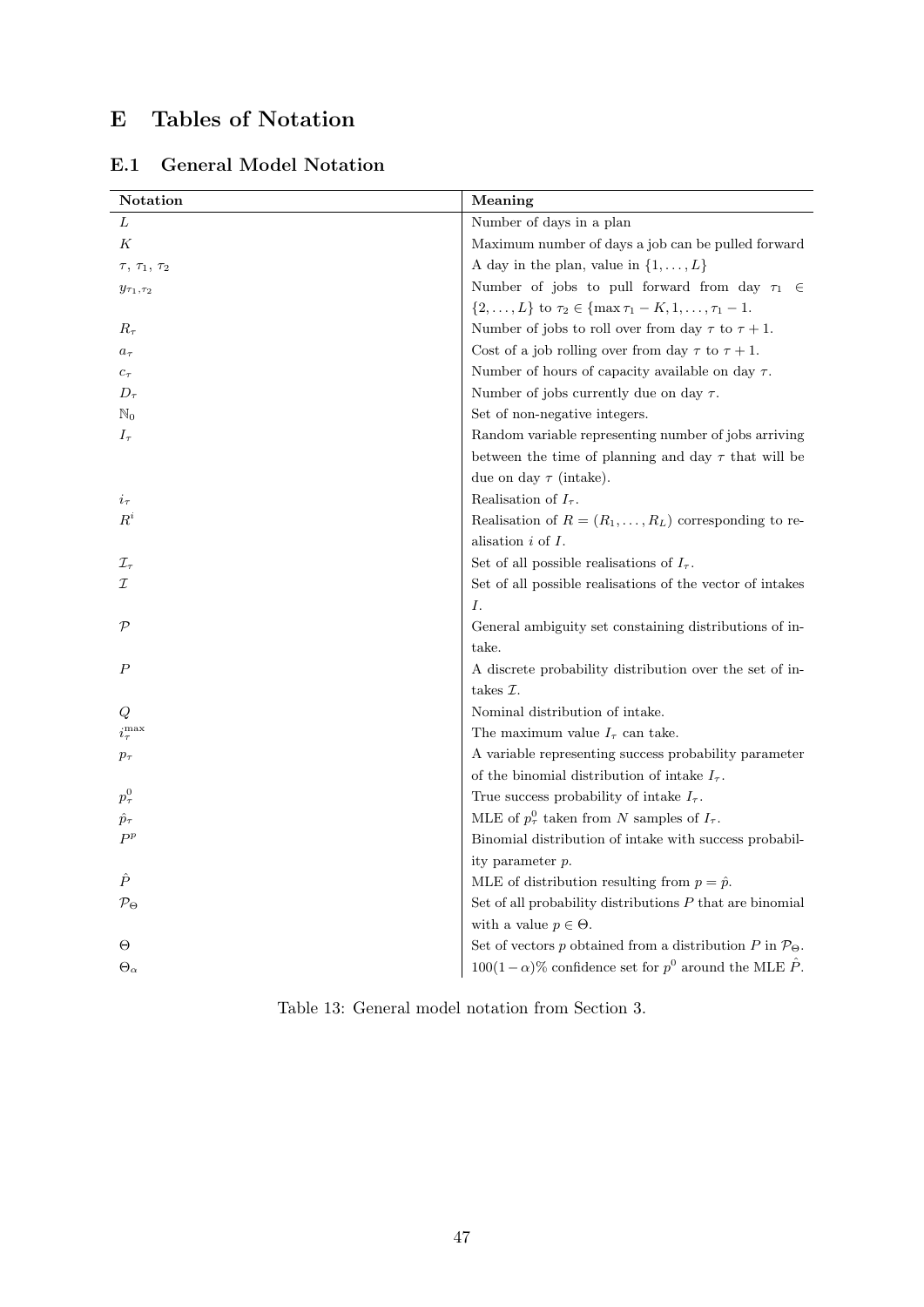| Notation              | Meaning                                                    |
|-----------------------|------------------------------------------------------------|
| $\phi$                | $\phi\text{-divergence function.}$                         |
| $d_{\phi}$            | $\phi$ -divergence measure resulting from $\phi$ -         |
|                       | divergence function $\phi$ .                               |
| $\phi^*$              | Conjugate of $\phi$ -divergence function $\phi$ .          |
| $\phi_{m\chi^2}$      | $\phi$ -divergence function for modified $\chi^2$ dis-     |
|                       | tance.                                                     |
| $\chi^2_{k,1-\alpha}$ | $100(1-\alpha)\%$ percentile of $\chi^2$ distribution with |
|                       | $k$ degrees of freedom.                                    |
| $\mathcal{P}_{\rho}$  | Non-parametric confidence set for true distri-             |
|                       | bution $P^0$ .                                             |
| $\lambda, \nu$        | Lagrange multipliers for SQP reformulation                 |
|                       | of NP model.                                               |
| $u_j, z_j, s_j$       | Dummy variables used to reformulate NP                     |
|                       | model.                                                     |
| $d^{\max}$            | Maximum distance, measured by $d_{\phi}$ , from            |
|                       | $Q$ that $P$ can be under the non-parametric               |
|                       | model.                                                     |
| $\partial f(x)$       | Set of subgradients of a function $f$ at a point           |
|                       | x.                                                         |
| .∗                    | Optimal value of $\cdot$ under the non-parametric          |
|                       | model.                                                     |

<span id="page-49-0"></span>E.2 Non-parametric Model Notation

Table 14: Notation used in the non-parametric model in Section 3.3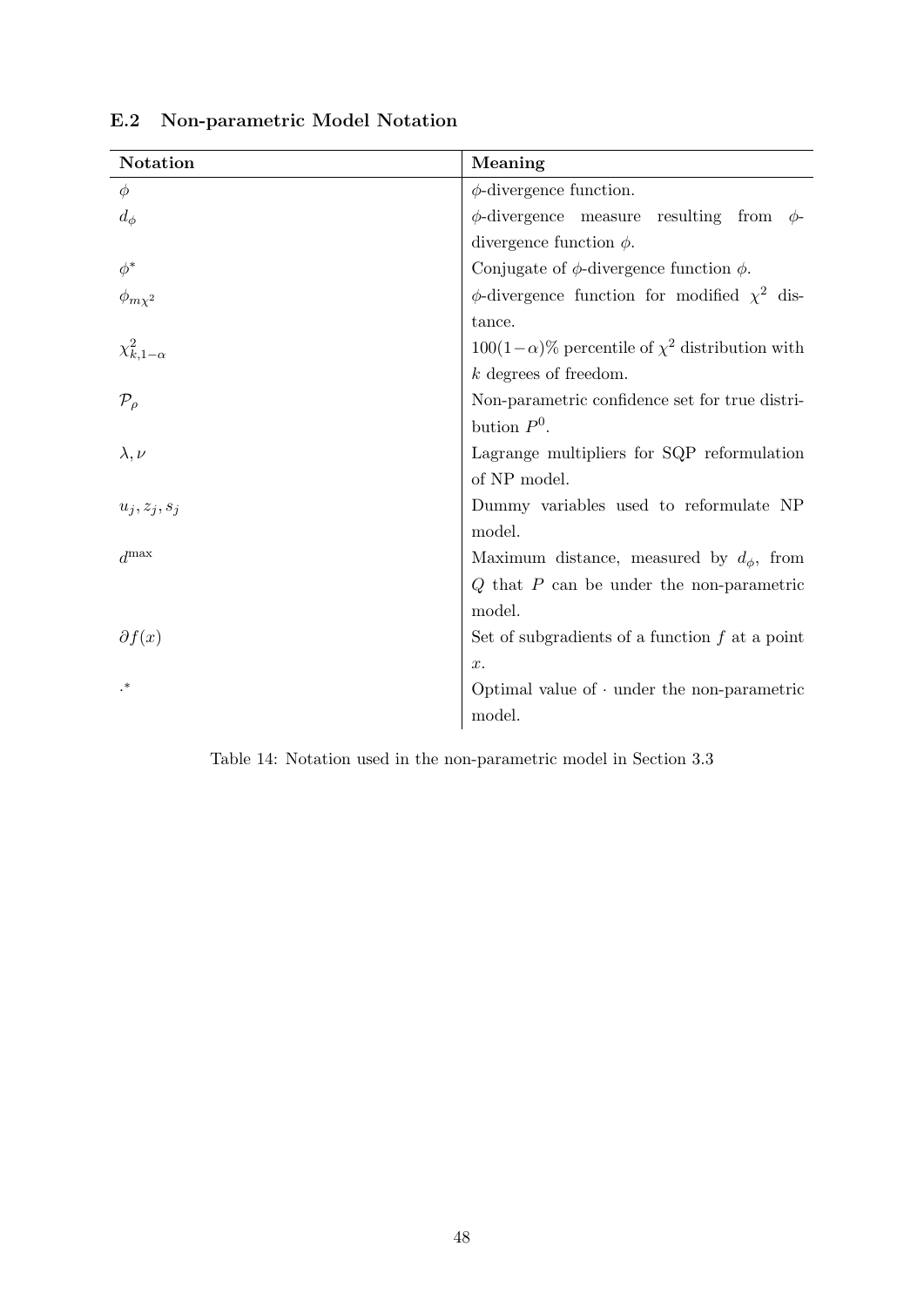| Notation                      | Meaning                                                                                 |
|-------------------------------|-----------------------------------------------------------------------------------------|
| $k$ (repeated dummy variable) | Index for the iteration of CS/CS_opt algo-                                              |
|                               | rithm that we are currently carrying out.                                               |
| $p_{\tau}^{\mathrm{max}}$     | Maximum value that $p_{\tau}$ takes over $p \in \Theta$ .                               |
| $\Theta^{\max}_{\tau}$        | Set of p parameters such that $p_{\tau}$ is maximised.                                  |
| $\Theta^{\text{ext}}$         | Set of extreme distributions used by CS.                                                |
| $\tilde{\Theta}$              | General ambiguity set used by CS algorithms.                                            |
|                               | $\tilde{\Theta} = \Theta$ for CS_opt and $\tilde{\Theta} = \Theta^{\text{ext}}$ for CS. |
| $k_{\rm max}$                 | Maximum number of iterations of CS/CS_opt                                               |
|                               | algorithm allowed to run.                                                               |
| $\Theta^k$                    | Current subset of $\Theta$ being used at iteration k                                    |
|                               | of $CS/CS$ -opt.                                                                        |
| $y^k$                         | Pulling forward decision generated by solving                                           |
|                               | outer problem at iteration $k$ of CS/CS_opt.                                            |
| $p^k$                         | Probability vector generated by solving dis-                                            |
|                               | tribution separation problem at iteration $k$ of                                        |
|                               | $CS/CS_$ -opt.                                                                          |
| ε                             | Optimality tolerance of CS/CS_opt algo-                                                 |
|                               | rithm.                                                                                  |
| $t^k$                         | Objective value of problem obtained by solv-                                            |
|                               | ing outer problem at iteration $k$ of CS.                                               |
| $\beta$                       | Minimum probability an intake must have of                                              |
|                               | occurring in order to be used in the AO algo-                                           |
|                               | rithm.                                                                                  |
| $\tilde{\mathcal{I}}$         | Set of intakes with probability of occurring                                            |
|                               | higher than $\beta$ .                                                                   |

## <span id="page-50-0"></span>E.3 CS/CS opt/AO Notation

Table 15: Notation used in CS/AO Algorithms (Section 3.6)